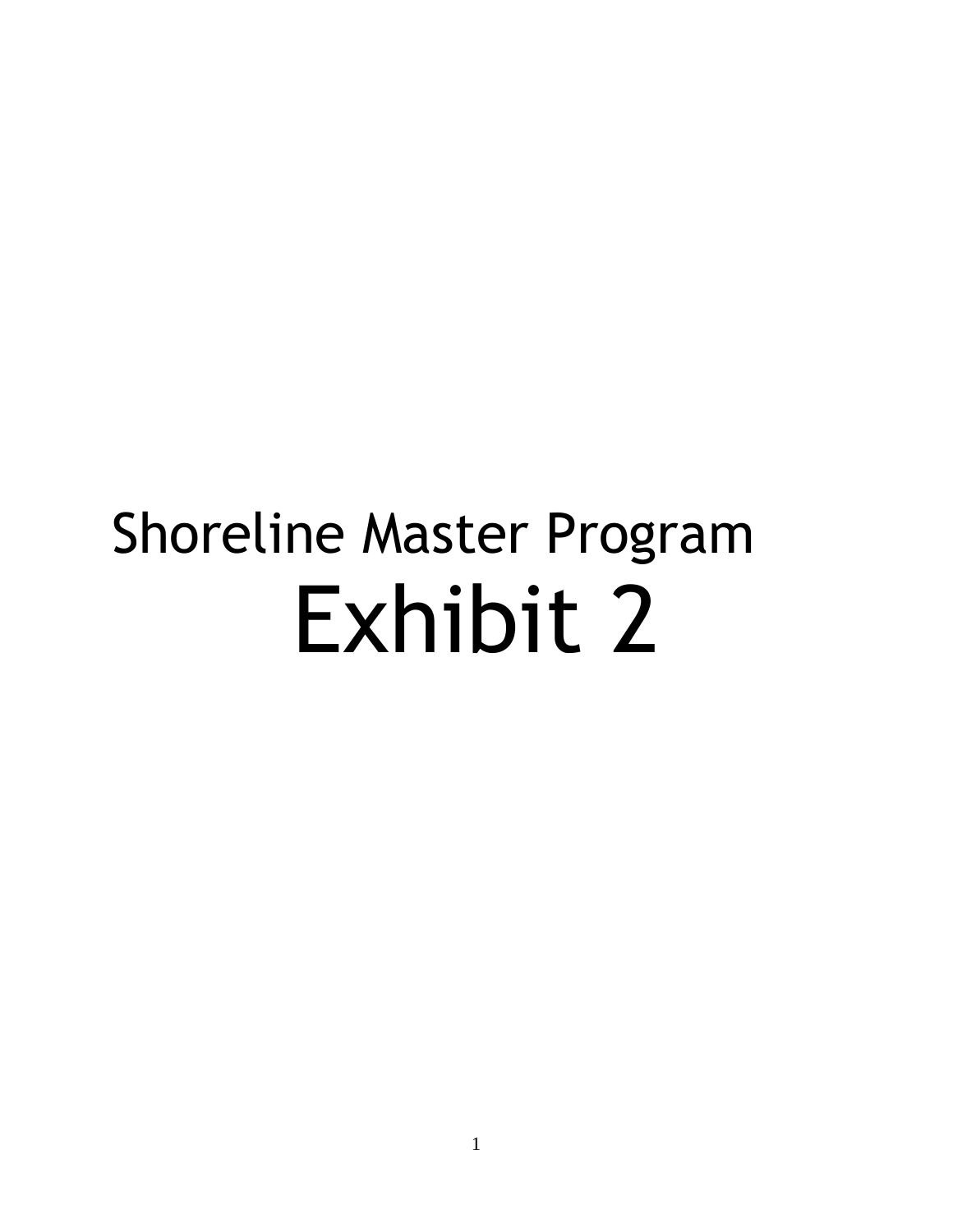## **Attachment A to the Shoreline Master Program Draft Regulations: Repealed Code Sections .**

The following sections of the Seattle Municipal Code, Chapter 23.60, are repealed as shown below in numerical order.

Section 23.60.023 of the Seattle Municipal Code, enacted by Ordinance 122198, is repealed.

#### **23.60.023 Intermittent and temporary uses for light rail construction.**

The Director may grant, deny or condition applications for intermittent or temporary uses not meeting development standards in the Shoreline District for light rail transit facility construction if the use complies with the standards of subsection 23.42.040 F and this section.

A. In addition to complying with the site restoration requirements of subSection 23.42.040 F 4 the Director may require the restoration plan to include:

1. Native vegetation in the landscape plan.

2. Mitigation of impacts to fish and wildlife as a result of stormwater runoff from the site.

3. No increase in impervious surface from the site condition prior to the intermittent or temporary use.

Section 23.60.080 of the Seattle Municipal Code, enacted by Ordinance 113466, is repealed.

#### **23.60.080 Fee schedule.**

Permit and other shoreline-related fees shall be as described in the Permit Fee Ordinance.

Section 23.60.092 of the Seattle Municipal Code, last amended by Ordinance 119929, is repealed.

#### **23.60.092 Accessory uses.**

A. Any principal use permitted in a specific shoreline environment either outright, or as a special use, conditional use or Council conditional use shall also be permitted as an accessory use outright or as a special use, conditional use or Council conditional use, respectively.

B. Uses prohibited as principal uses but customarily incidental to a use permitted in a shoreline environment may be permitted as accessory uses only if clearly incidental and necessary for the operation of a permitted principal use unless expressly permitted or prohibited as accessory uses. Examples of accessory uses include parking, offices and caretaker's quarters not exceeding eight hundred (800) square feet in living area. For purposes of this section, landfill, water-based airports, heliports and helistops shall not be considered to be accessory to a principal use and shall only be permitted as provided in the applicable shoreline environment.

C. Unless specifically stated otherwise in the regulations for the applicable environment, accessory uses which are non-water-dependent and non-water-related, even if accessory to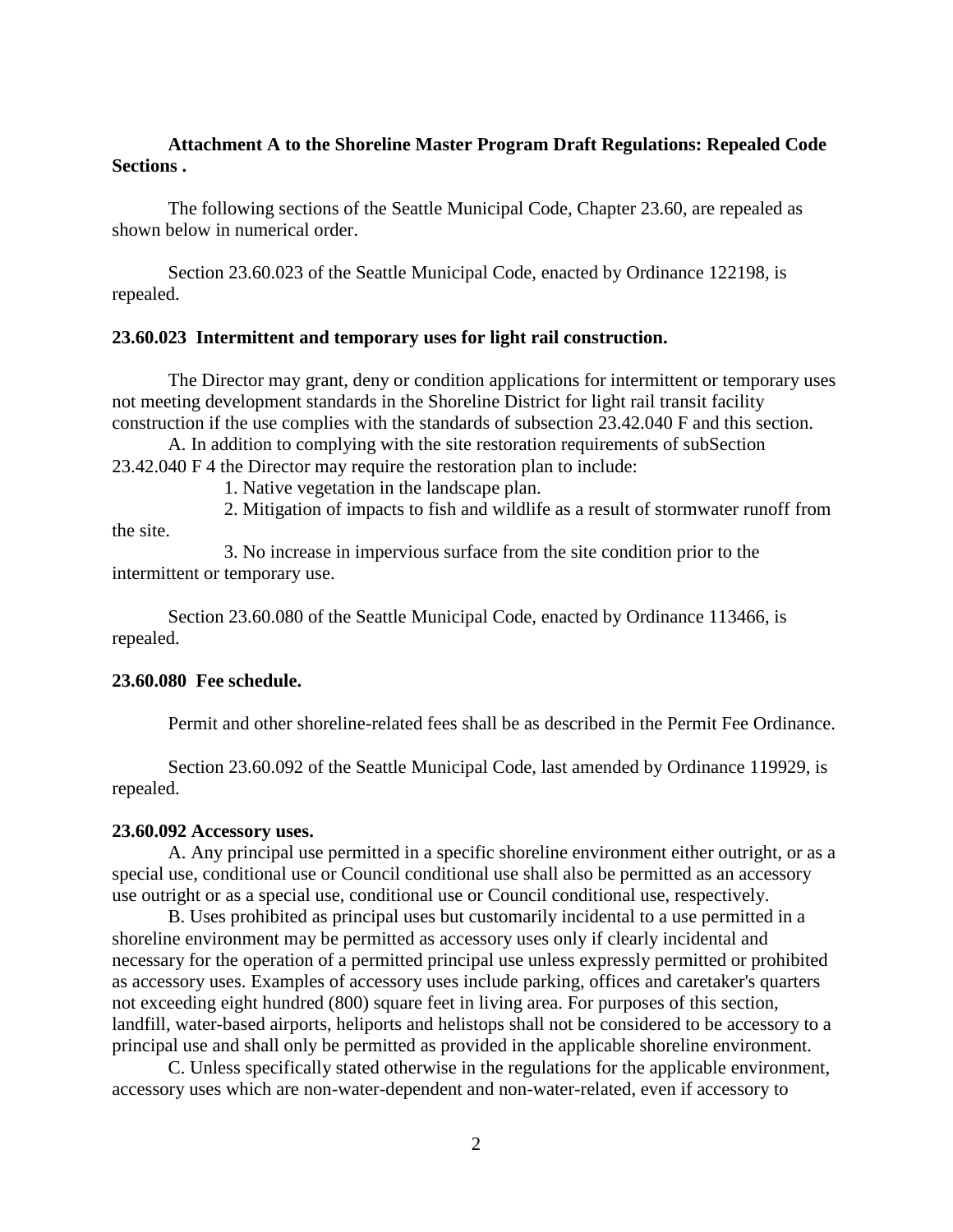water-dependent or water-related uses, shall be permitted over water according to subsection A above only if either:

1. The over-water location is necessary for the operation of the water-dependent or water-related use; or

2. The lot has a depth of less than fifty (50) feet of dry land.

D. Parking shall not be permitted over water unless it is accessory to a water-dependent or water-related use located on a lot with a depth of less than fifty (50) feet of dry land and the Director determines that adequate on-site or off-site dry land parking within eight hundred (800) feet is not reasonably available.

E. Piers, floats, pilings, breakwaters, drydocks and similar accessory structures for moorage shall be permitted as accessory to permitted uses subject to the development standards unless specifically prohibited in the applicable shoreline environment.

F. Accessory uses shall be located on the same lot as the principal use; provided that when the accessory use is also permitted as a principal use in the shoreline environment applicable to an adjacent lot, the accessory use may be located on that adjacent lot.

Section 23.60.120 of the Seattle Municipal Code, enacted by Ordinance 113466, is repealed.

## **23.60.120 Applicability to existing development.**

Except as specifically stated, the regulations of this chapter shall not apply to developments legally undertaken in the Shoreline District prior to adoption of the ordinance codified in this chapter.

Section 23.60.192 of the Seattle Municipal Code, enacted by Ordinance 113466, is repealed.

#### **23.60.192 Additional development standards.**

A. To the extent practicable, all new utility lines shall be located or constructed within existing utility corridors.

B. The installation of new electrical, telephone or other utility lines in areas where no such lines exist, or the substantial expansion of existing electrical, telephone or other utility lines in all environments except UI shall be accomplished underground, or under water, except for lines carrying one hundred fifteen (115) kilovolts or more.

C. Overhead installation of utility lines shall be permitted where there are no significant impacts on upland views. Location and design shall minimize visibility of overhead utilities and preserve views.

D. Upon completion of utility line installation or maintenance projects, the shoreline shall be restored to preproject configuration, replanted and provided maintenance care until the newly planted vegetation is reestablished.

E. Underwater pipelines except gravity sewers and storm drains, carrying materials intrinsically harmful or potentially injurious to aquatic life and/or water quality shall be provided with shutoff facilities at each end of the underwater segments.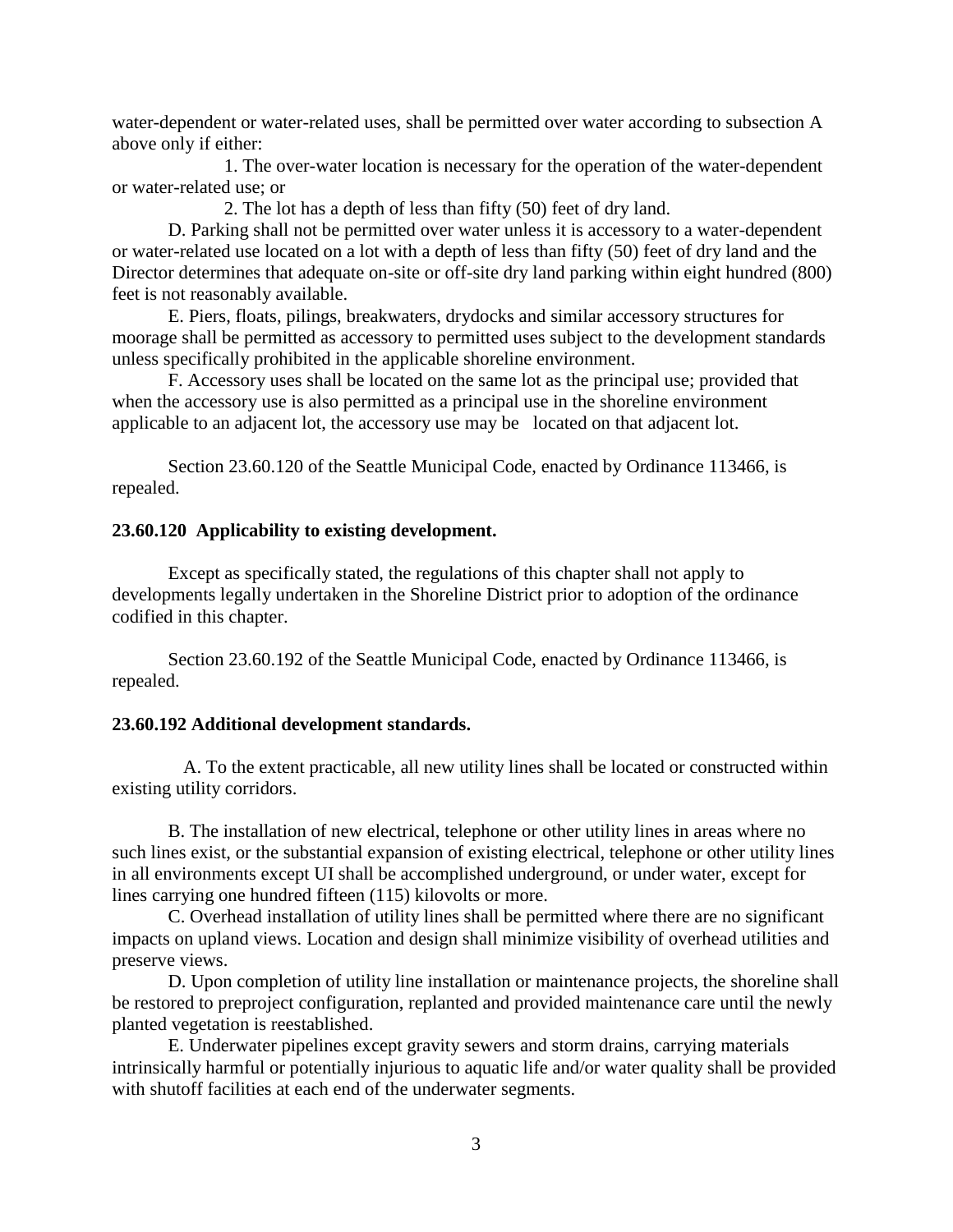Section 23.60.210 of the Seattle Municipal Code, last amended by Ordinance 118793, is repealed.

#### 23.60.210 Aquatic noxious weed control.

The process of removing or controlling aquatic noxious weeds, as defined in RCW 17.26.020, may be accomplished through the following practices:

A. By hand-pulling, mechanical harvesting, or placement of aquascreens if proposed to maintain existing water depth for navigation, which shall be considered normal maintenance and repair and therefore exempt from the requirement to obtain a shoreline substantial development permit; or

B. By derooting, rotovating or other method which disturbs the bottom sediment or benthos, which shall be considered development for which a substantial development permit is required, unless proposed to maintain existing water depth for navigation in an area covered by a previous permit for such activity, in which case it shall be considered normal maintenance and repair and therefore exempt from the requirement to obtain a substantial development permit; or

C. Through the use of herbicides or other treatment methods applicable to the control of aquatic noxious weeds that are recommended in a final environmental impact statement published by the State Department of Agriculture or the State Department of Ecology jointly with other state agencies under Chapter 43.21 RCW, and subject to approval from the State Department of Ecology. The approve permit from the Department of Ecology shall specify the type of chemical(s) to be used and document that chemical treatment for the control of aquatic noxious weeds shall be applied by a person or entity licensed by the Department of Agriculture.

Section 23.60.240 of the Seattle Municipal Code, enacted by Ordinance 113466, is repealed.

#### **23.60.240 - Uses permitted outright in the CN Environment.**

The following uses shall be permitted outright in the Conservancy Navigation Environment as either principal or accessory uses:

A. Navigational aids including channel markers and anchor buoys.

Section 23.60.242 of the Seattle Municipal Code, enacted by Ordinance 113466, is repealed.

#### **23.60.242 - Special uses in the CN Environment.**

The following uses may be authorized in the CN Environment by the Director as either principal or accessory uses if the special use criteria of Section 23.60.032 are satisfied:

A. Bridges;

B. Utilities lines;

C. Underwater diving areas and reefs;

D. Aquaculture;

E. Natural beach protection to prevent erosion or to enhance public access; and

F. The disposal of dredged material at authorized dredge disposal sites established as a conditional use.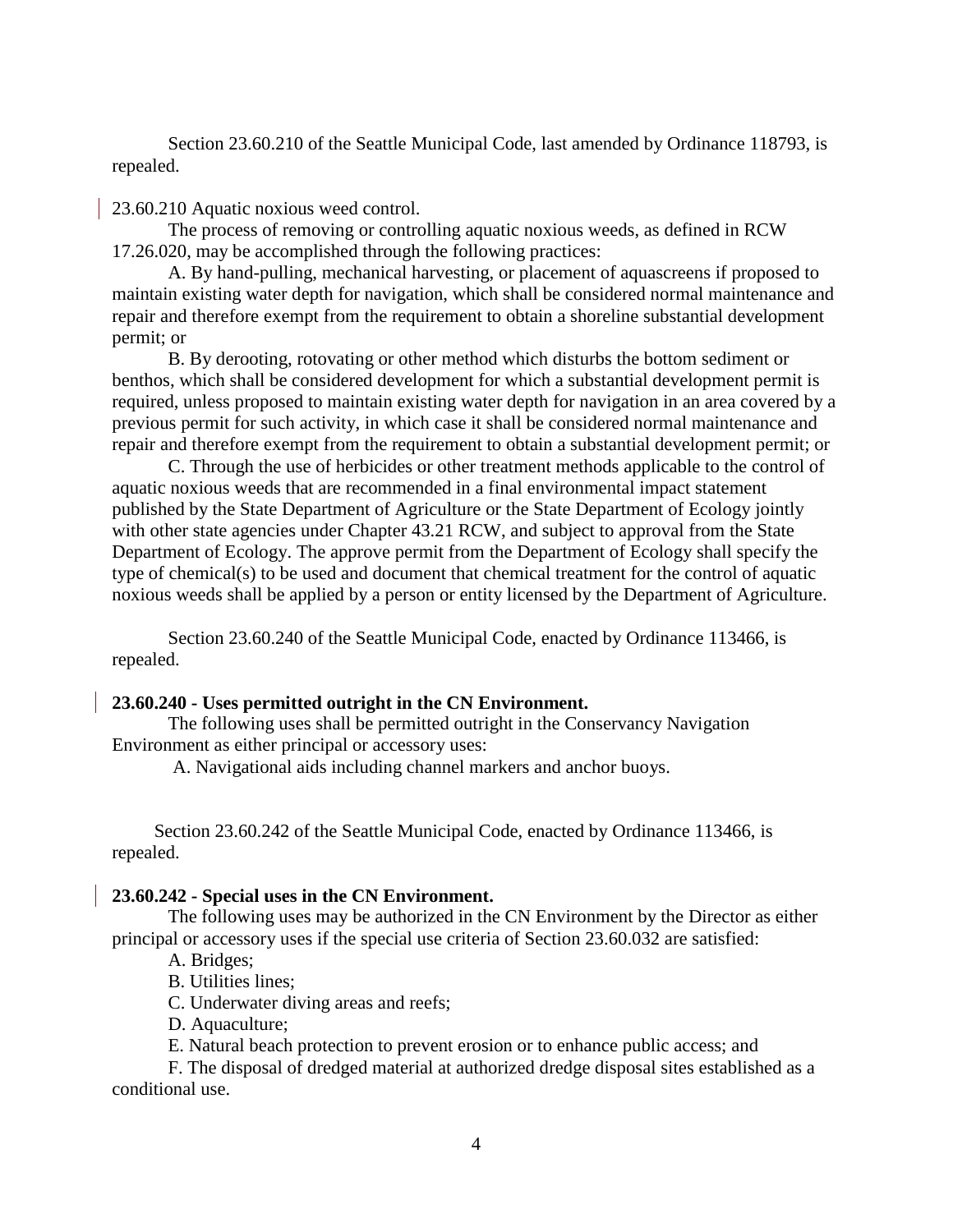Section 23.60.244 of the Seattle Municipal Code, last amended by Ordinance 118793, is repealed.

## **23.60.244 - Conditional uses in the CN Environment.**

The following uses may be authorized in the CN Environment by the Director, with the concurrence of the Department of Ecology, as principal or accessory uses if the criteria for conditional uses of WAC 173-27-160 are satisfied:

A. The establishment of an open-water dredge material disposal site pursuant to WAC 332-30-166;

B. Floating dolphins necessary for a water-dependent or water-related use;

C. Off-shore facilities necessary for a water-dependent or water-related use;

D. Bulkheads necessary to prevent extraordinary erosion where natural beach protection is not feasible;

E. Dredging necessary to:

1. Maintain or improve navigational channels,

2. Provide access to a water-dependent or water-related use,

3. Protect or enhance the natural environment, or

4. Install utility lines and bridges; and

F. The following types of landfill:

1. Landfill on submerged land which does not create dry land, if necessary to install utility lines and bridges; and

2. Landfill for the creation of wildlife or fisheries habitat as mitigation or enhancement.

Section 23.60.246 of the Seattle Municipal Code, last amended by Ordinance 122310, is repealed.

## **[23.60.246](javascript:void(0)) - Prohibited uses in the CN Environment.**

The following uses shall be prohibited as principal or accessory uses in the CN Environment:

A. Residential uses;

- B. Commercial uses;
- C. Utilities, except utility lines;
- D. Manufacturing uses;
- E. High-impact uses;
- F. Institutional uses;

G. Public facilities not authorized pursuant to Section 23.60.248;

H. All shoreline recreation uses except underwater diving areas and reefs;

I. Agricultural uses except aquaculture;

J. Groins and similar structures that block the flow of sand to adjacent beaches, except drift sills or other structures that are part of a natural beach protection system; and

K. Landfill that creates dry land, except for wildlife habitat mitigation or enhancement.

Section 23.60.248 of the Seattle Municipal Code, enacted by Ordinance 118663, is repealed.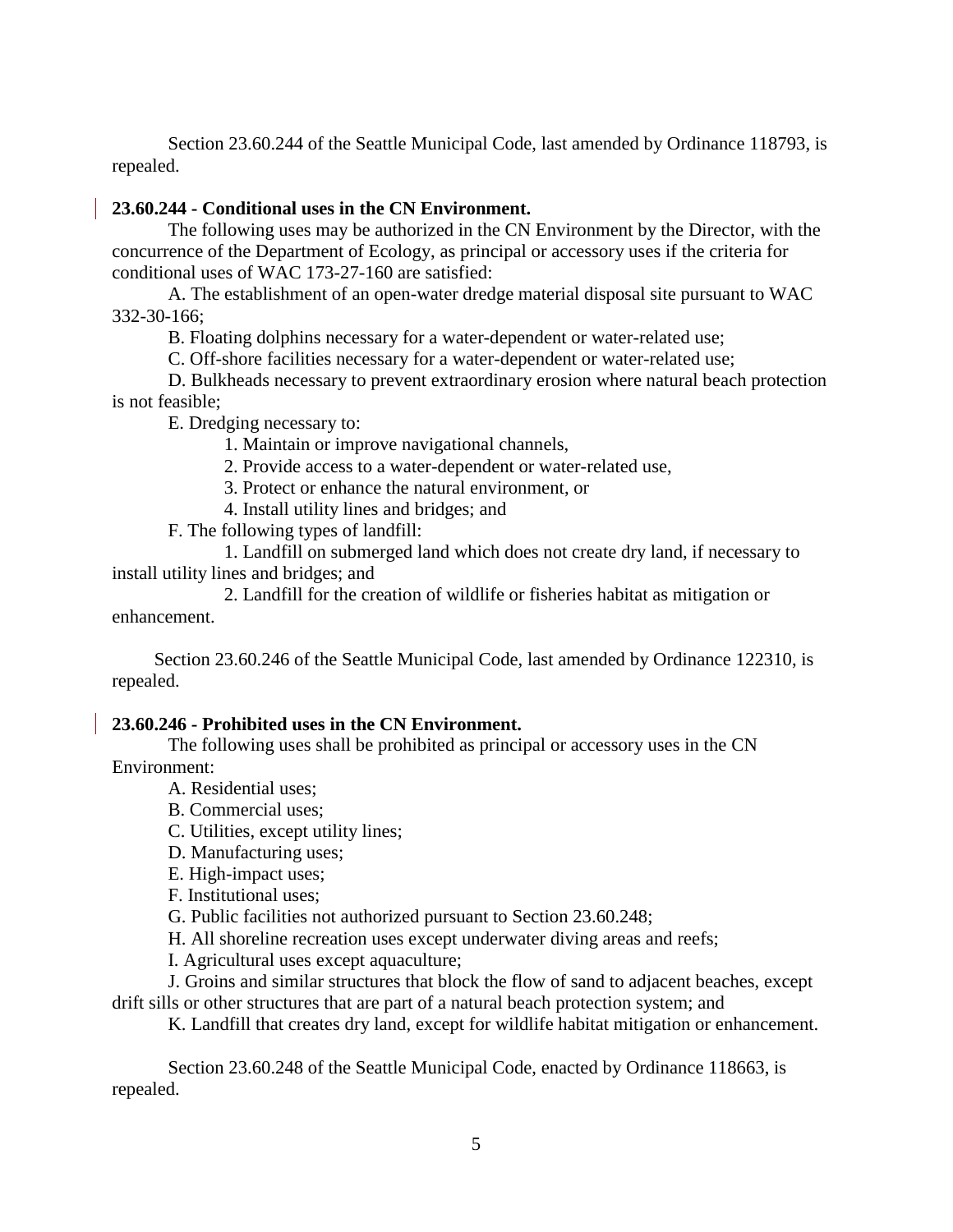#### **23.60.248 - Public facilities.**

A. Except as provided in subsection B1 or B2 below, uses in public facilities that are most similar to uses permitted as a special use or permitted as a conditional use under Sections 23.60.242 and 23.60.244 shall also be permitted as a special use or conditional use, subject to the same use regulations, development standards, special use requirements, and conditional use criteria that govern the similar uses.

B. Public Facilities not Meeting Development Standards Requiring City Council Approval.

1. The City Council, with the concurrence of the Department of Ecology, may waive or modify applicable special use requirements or conditional use criteria for those uses in public facilities that are similar to uses permitted as a special use or permitted as a conditional use under Sections 23.60.242 through 23.60.244 according to the provisions of Chapter 23.76, Subchapter III, Council Land Use Decisions, with public projects considered as Type IV quasijudicial decisions and City facilities considered as Type V legislative decisions.

2. Other Uses Permitted in Public Facilities. Unless specifically prohibited, uses in public facilities that are not similar to uses permitted as a special use or permitted as a conditional use under Sections 23.60.242 and 23.60.244 may be permitted by the City Council. City Council, with the concurrence of the Department of Ecology, may waive or modify development standards, special use requirements or conditional use criteria according to the provisions of Chapter 23.76, Subchapter III, Council Land Use Decisions, with public projects considered as Type IV quasi-judicial decisions and City facilities considered as Type V legislative decisions.

C. Expansion of Uses in Public Facilities.

1. Major Expansion. Major expansions may be permitted to uses in public facilities allowed in subsections A and B above according to the same provisions and procedural requirements as described in these subsections. A major expansion of a public facility use occurs when the expansion that is proposed would not meet development standards or exceed either seven hundred fifty (750) square feet or ten (10) percent of its existing area, whichever is greater, including gross floor area and areas devoted to active outdoor uses other than parking.

2. Minor Expansion. When an expansion falls below the major expansion threshold level, it is a minor expansion. Minor expansions may be permitted to uses in public facilities allowed in subsections A and B above according to the provisions of Chapter 23.76, Procedures for Master Use Permits and Council Land Use Decisions, for a Type I Master Use Permit when the development standards of the zone in which the public facility is located are met.

D. Essential Public Facilities. Permitted essential public facilities shall also be reviewed according to the provisions of Chapter 23.80, Essential Public Facilities.

Section 23.60.300 of the Seattle Municipal Code, enacted by Ordinance 113466, is repealed.

#### **23.60.300 - Uses permitted outright in the CP Environment.**

The following uses shall be permitted outright in the Conservancy Preservation Environment: None.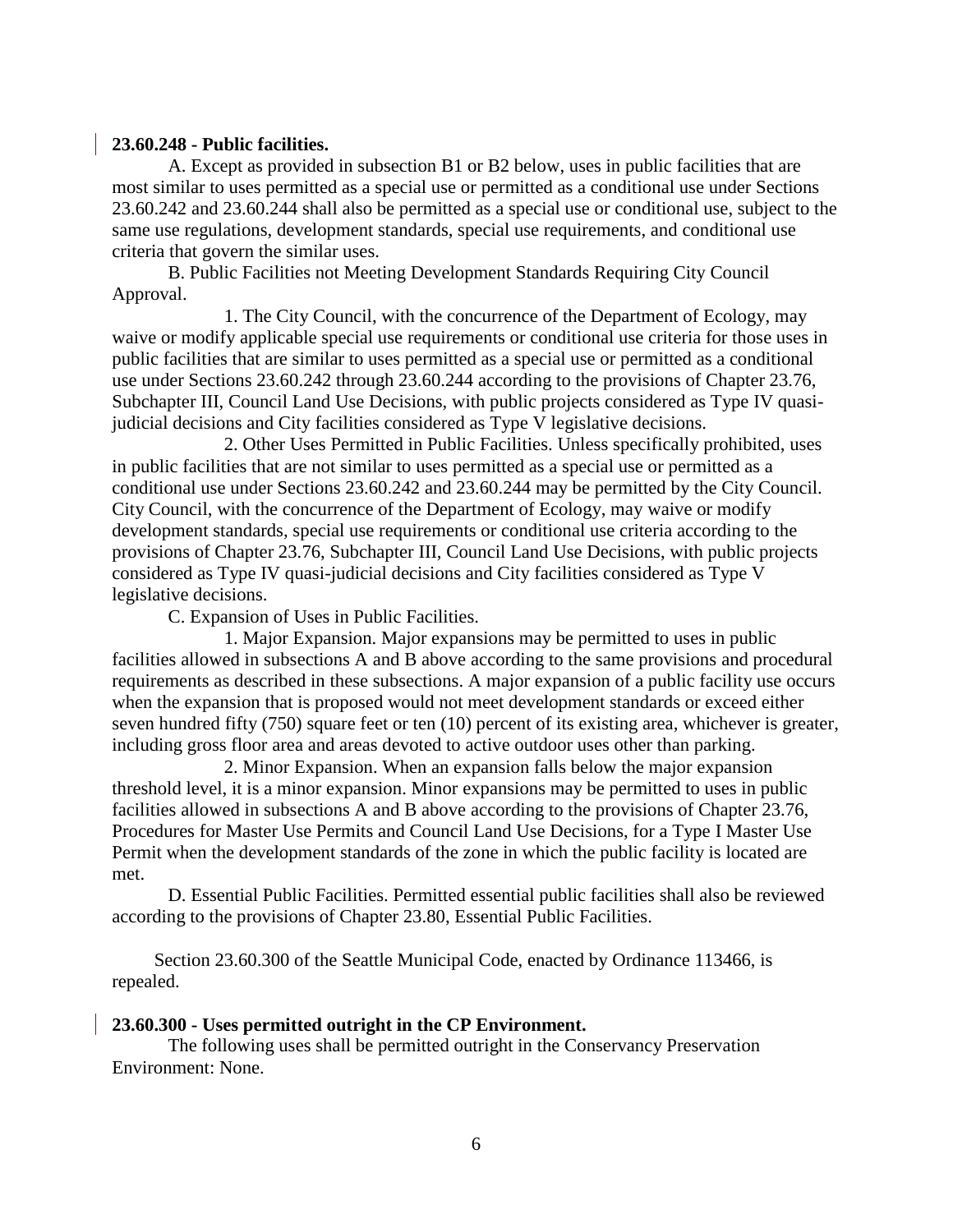Section 23.60.302 of the Seattle Municipal Code, enacted by Ordinance 113466, is repealed.

## **23.60.302 - Special uses in the CP Environment.**

The following uses may be authorized in the CP Environment by the Director as either principal or accessory uses if the special use criteria of Section 23.60.032 are satisfied:

A. Utility lines if no reasonable alternative location exists;

B. The following shoreline recreation uses:

1. Underwater diving areas and reefs,

2. Bicycle and pedestrian paths,

3. Viewpoints;

C. Aquaculture; and

D. Natural beach protection to prevent erosion or to enhance public access.

Section 23.60.304 of the Seattle Municipal Code, last amended by Ordinance 118793, is repealed.

## **23.60.304 - Conditional uses in the CP Environment.**

The following uses may be authorized in the CP Environment by the Director, with the concurrence of the Department of Ecology, as either principal or accessory uses if the criteria for conditional uses of WAC 173-27-160 are satisfied;

A. Bulkheads necessary to prevent extraordinary erosion where natural beach protection is not feasible;

B. Dredging necessary to protect or enhance the natural environment, to install utility lines, or for navigational access;

C. The following types of landfill:

1. Landfill on dry land if necessary to construct permitted uses and structures,

2. Landfill for the creation of wildlife or fisheries habitat as mitigation or enhancement, and

3. Landfill which does not create dry land if necessary for the installation of utility lines; and

D. Streets, railroads and bridges.

Section 23.60.306 of the Seattle Municipal Code, last amended by Ordinance 122310, is repealed.

## **23.60.306 - Prohibited uses in the CP Environment.**

The following uses shall be prohibited as principal or accessory uses in the CP Environment:

A. Residential uses;

B. Commercial uses including accessory parking;

C. Utility uses, except utility lines;

D. Manufacturing uses;

E. High-impact uses;

F. Institutional uses except permitted shoreline recreational uses;

G. Public facilities not authorized pursuant to Section 23.60.308;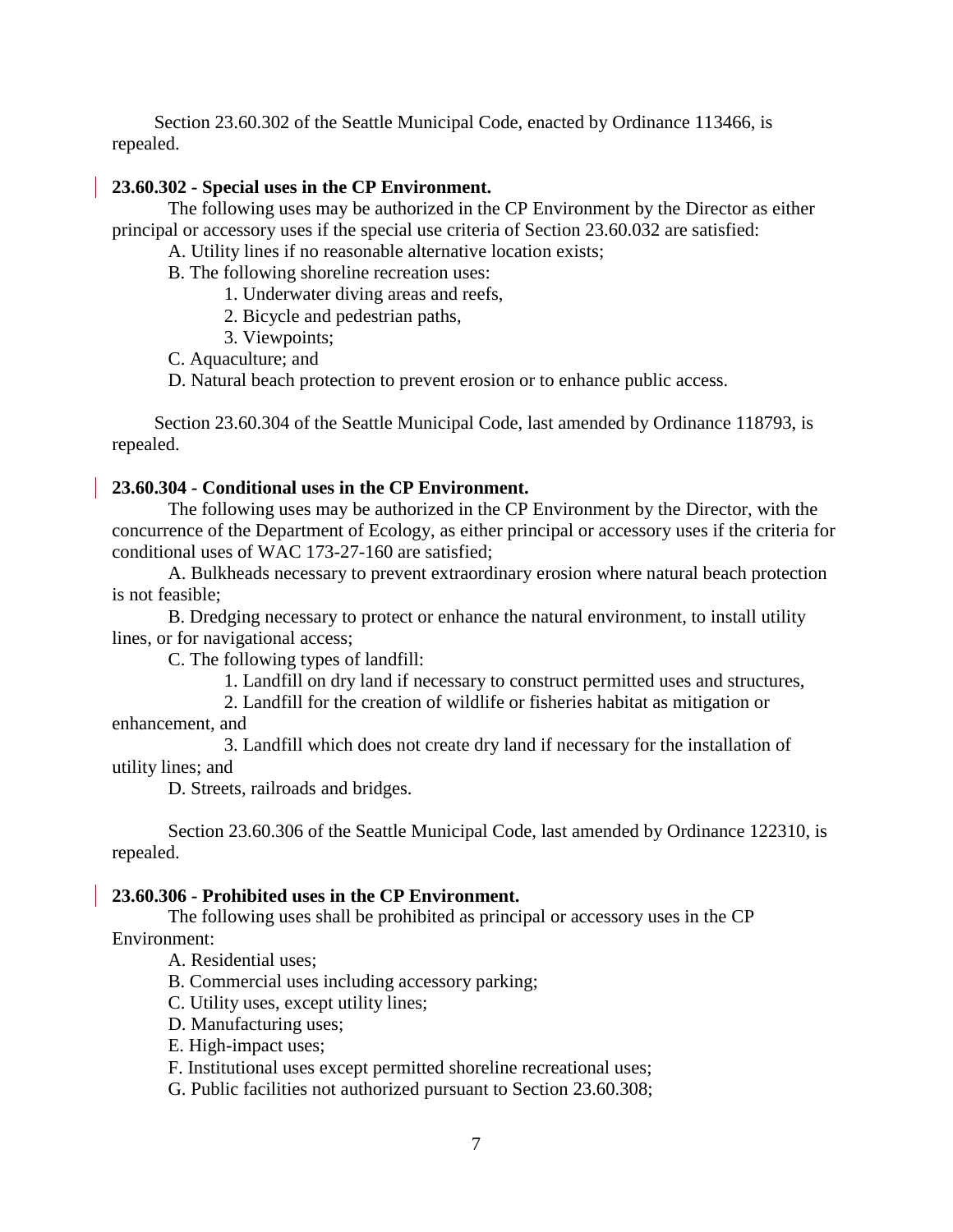H. Shoreline recreation uses except underwater diving areas or reefs, bicycle and pedestrian paths and viewpoints;

I. Agricultural uses except aquaculture;

J. The following protective structures:

1. Bulkheads on Class I beaches, and

2. Groins and similar structures that block the flow of sand to adjacent beaches,

except drift sills or other structures that are part of a natural beach protection system; and

K. Landfill that creates dry land except as part of wildlife or fisheries habitat.

Section 23.60.308 of the Seattle Municipal Code, enacted by Ordinance 118663, is repealed.

## **23.60.308 - Public facilities.**

A. Except as provided in subsection B1 or B2 below, uses in public facilities that are most similar to uses permitted as a special use or permitted as a conditional use under Sections 23.60.302 and 23.60.304 shall also be permitted as a special use or conditional use, subject to the same use regulations, development standards, special use requirements, and conditional use criteria that govern the similar uses.

B. Public Facilities not Meeting Development Standards Requiring City Council Approval.

1. The City Council, with the concurrence of the Department of Ecology, may waive or modify applicable special use requirements or conditional use criteria for those uses in public facilities that are similar to uses permitted as a special use or permitted as a conditional use under Sections 23.60.302 and 23.60.304 according to the provisions of Chapter 23.76, Subchapter III, Council Land Use Decisions, with public projects considered as Type IV quasijudicial decisions and City facilities considered as Type V legislative decisions.

2. Other Uses Permitted in Public Facilities. Unless specifically prohibited, uses in public facilities that are not similar to uses permitted as a special use or permitted as a conditional use under Sections 23.60.302 and 23.60.304 may be permitted by the City Council. City Council, with the concurrence of the Department of Ecology, may waive or modify development standards, special use requirements or conditional use criteria according to the provisions of Chapter 23.76, Subchapter III, Council Land Use Decisions, with public projects considered as Type IV quasi-judicial decisions and City facilities considered as Type V legislative decisions.

C. Expansion of Uses in Public Facilities.

1. Major Expansion. Major expansions may be permitted to uses in public facilities allowed in subsections A and B above according to the same provisions and procedural requirements as described in these subsections. A major expansion of a public facility use occurs when the expansion that is proposed would not meet development standards or exceed either seven hundred fifty (750) square feet or ten (10) percent of its existing area, whichever is greater, including gross floor area and areas devoted to active outdoor uses other than parking.

2. Minor Expansion. When an expansion falls below the major expansion threshold level, it is a minor expansion. Minor expansions may be permitted to uses in public facilities allowed in subsections A and B above according to the provisions of Chapter 23.76, Procedures for Master Use Permits and Council Land Use Decisions, for a Type I Master Use Permit when the development standards of the zone in which the public facility is located are met.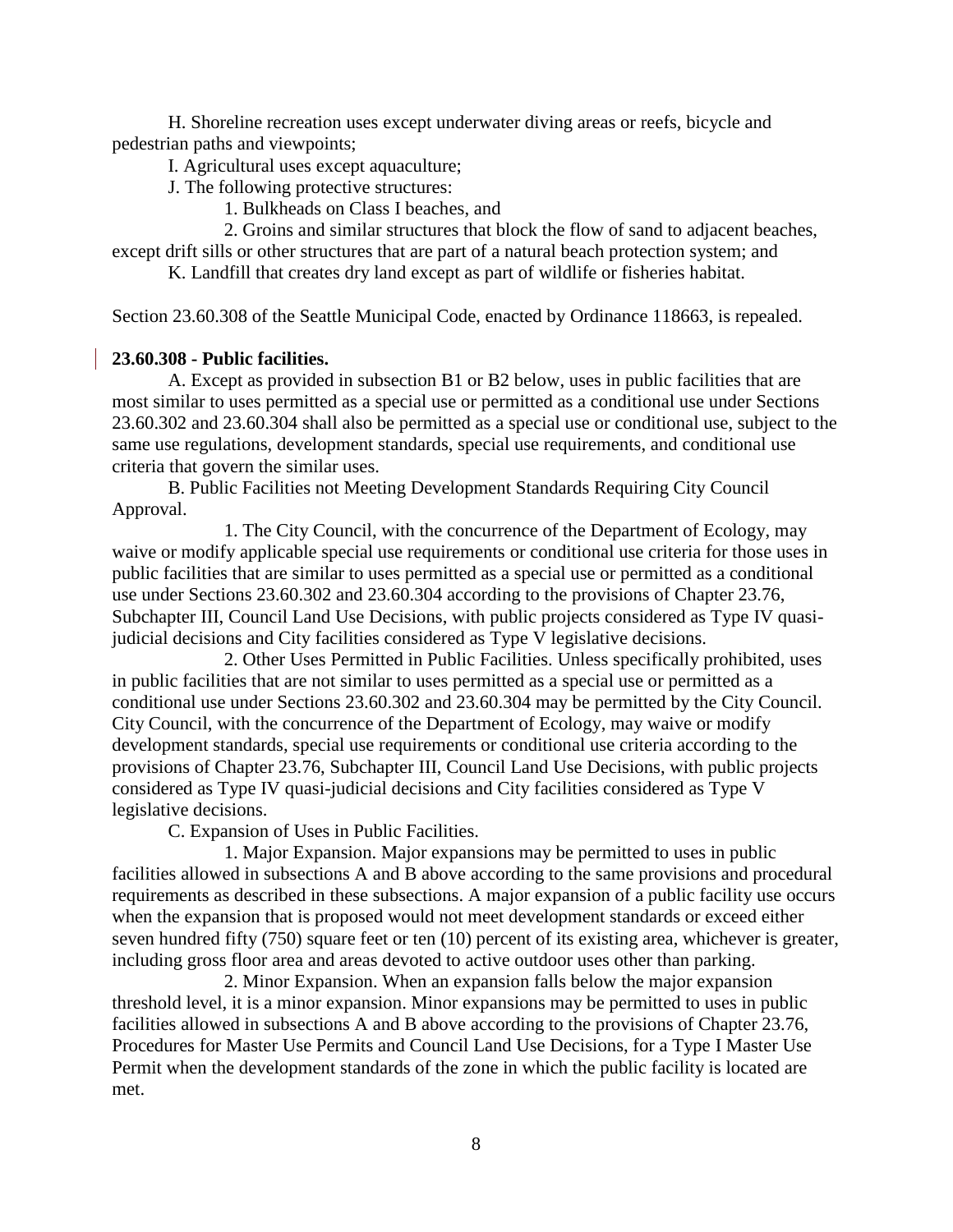D. Essential Public Facilities. Permitted essential public facilities shall also be reviewed according to the provisions of Chapter 23.80, Essential Public Facilities.

## **23.60.330 Development standards in the CP Environment.**

All developments in the Conservancy Protection Environment shall meet the requirements of this Part 2 as well as the development standards applicable to all environments contained in Subchapter III, General Provisions.

## **23.60.360 - Uses permitted outright in the CR Environment.**

The following uses shall be permitted outright in the Conservancy Recreation Environment as either principal or accessory uses:

A. Shoreline recreation uses except auto-trailered boat launching ramps; and

B. Aquaculture.

Section 23.60.362 of the Seattle Municipal Code, enacted by Ordinance 113466, is repealed.

## **23.60.362 - Accessory uses permitted outright in the CR Environment.**

The following uses and structures are permitted outright in the CR Environment as accessory to permitted uses:

A. Piers and floats accessory to residences permitted by Section 23.60.360 A or to residences on adjacent land designated UR.

Section 23.60.364 of the Seattle Municipal Code, enacted by Ordinance 113466, is repealed.

# **[23.60.364](javascript:void(0)) - Special uses in the CR Environment.**

The following uses may be authorized in the CR Environment by the Director as either principal or accessory uses if the special use criteria of Section 23.60.032 are satisfied:

A. Streets necessary to serve shoreline lots;

B. Railroads and bridges;

C. Utility lines if no reasonable alternative location exists;

D. The following protective structures:

1. Natural beach protection,

2. Bulkheads to support a water-dependent or water-related use and any accessory use thereto, to enclose a permitted landfill area or to prevent erosion on Class II or Class III beaches when natural beach protection is not a practical alternative;

E. Dredging necessary for water-dependent uses, installation of utility lines or creation of wildlife or fisheries habitat as mitigation or enhancement; and

F. The following types of landfill:

1. Landfill on dry land, where necessary to construct permitted uses and structures,

2. Landfill for the creation of wildlife or fisheries habitat as mitigation or enhancement, and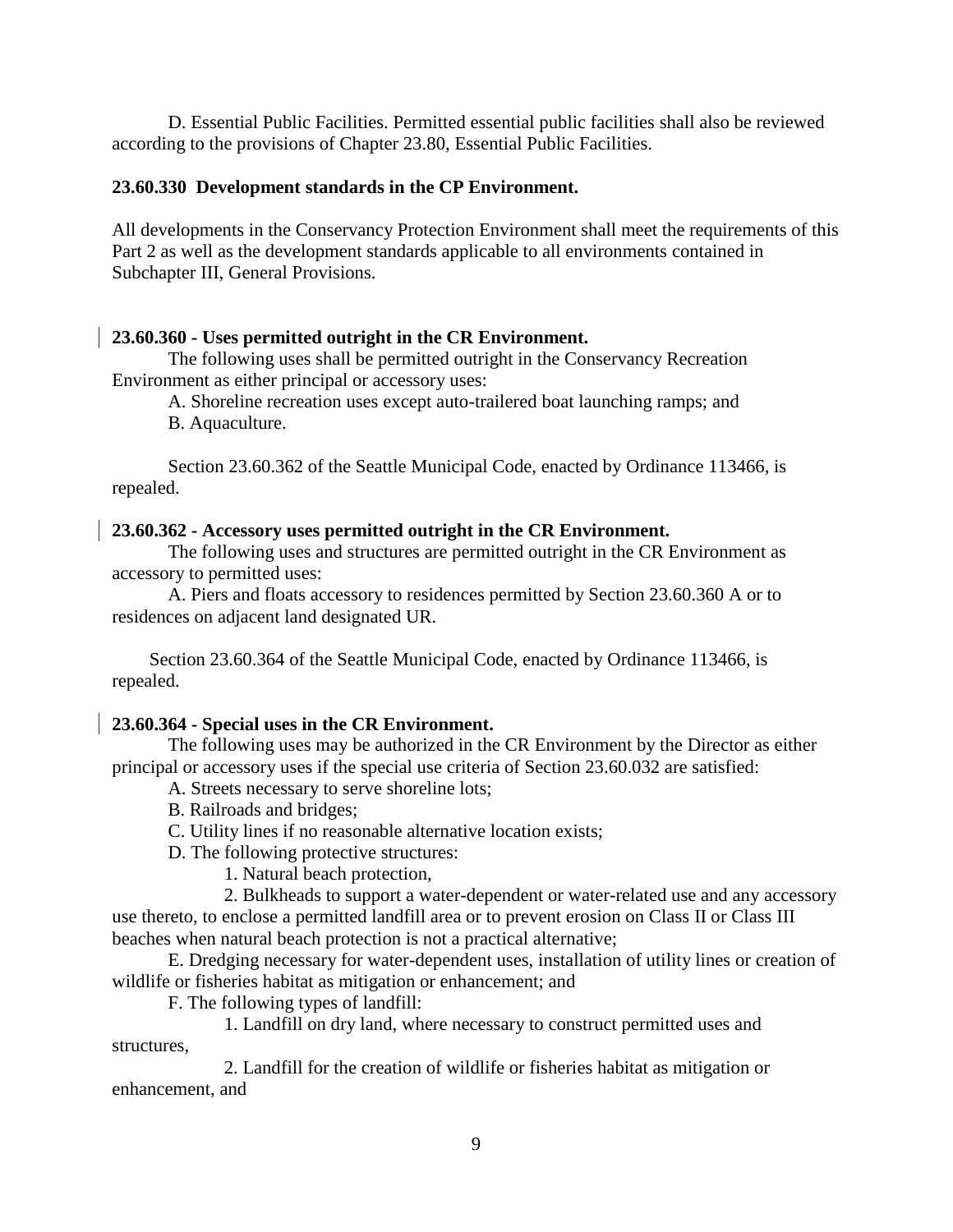3. Landfill on submerged land which does not create dry land, where necessary for the installation of utility lines.

Section 23.60.365 of the Seattle Municipal Code, last amended by Ordinance 122310, is repealed.

23.60.365 - Administrative conditional uses in the CR Environment.

The following uses may be authorized by the Director, with the concurrence of the Department of Ecology, as principal or accessory use, if the criteria for administrative conditional uses in WAC 173-27-160 are satisfied:

A. Single-family dwelling units constructed partially or wholly over water and meeting the following conditions:

1. If located on a residentially zoned and privately owned lot established in the public records of the County or City prior to March 1, 1977 by deed, contract of sale, mortgage, platting, property tax segregation or building permit; and

2. If the lot has less than thirty (30) feet but at least fifteen (15) feet of dry land calculated as provided for in measurements Section 23.60.956; and

3. If the development is limited to the dry-land portion of the site, to the greatest extent possible, and particularly to the most level and stable portions of the dry-land area.

B. Development standards of the underlying zone applicable to the single-family use in a CR environment may be waived or modified by the Director to minimize the amount of development over submerged lands.

C. The following uses may be authorized in the CR Environment either as principal or accessory uses:

1. The following uses when associated with a public park:

- a. Small craft center,
- b. Boat launching ramp for auto-trailered boats,

c. The following non-water-dependent commercial uses:

(1) Sale and rental of small boats, boat parts and accessories,

- (2) General sales and services,
- (3) Major durables retail sales, and
- (4) Eating and drinking establishments;
- 2. Community yacht, boat and beach clubs when:
	- a. No eating and drinking establishments are included in the use,
	- b. No more than one (1) pier or float is included in the use, and
	- c. Any accessory pier or float meets the standards of Section 23.60.204 for

piers and floats accessory to residential development.

Section 23.60.368 of the Seattle Municipal Code, enacted by Ordinance 122310, is repealed.

23.60.368 - Prohibited uses in the CR Environment.

The following uses shall be prohibited as principal uses in the CR Environment:

A. Residential uses except those permitted by Section 23.60.365 A;

- B. Commercial uses except those specifically permitted by Section 23.60.365 C;
- C. Utility uses except utility lines;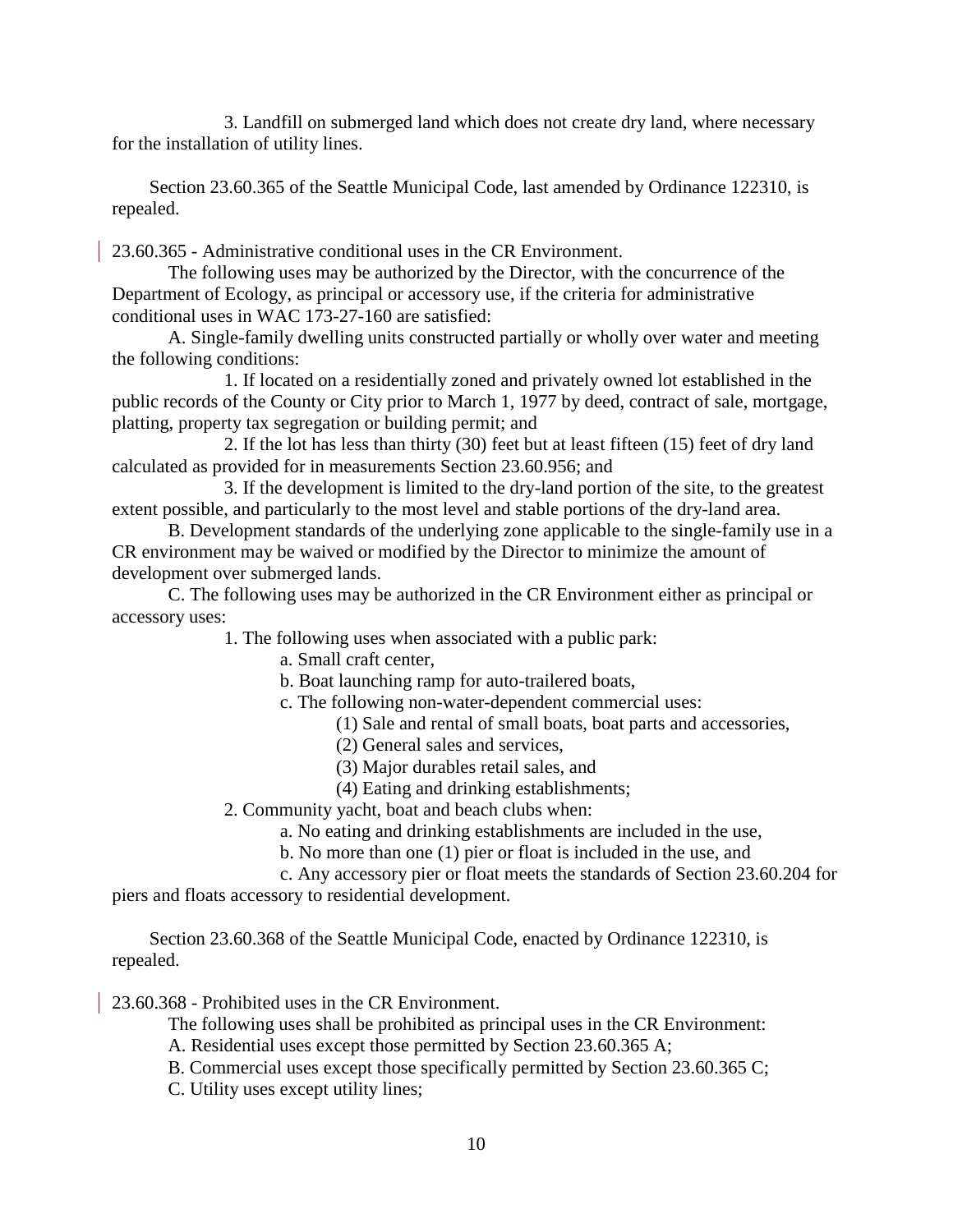D. Manufacturing uses;

E. High-impact uses;

F. Institutional uses except community clubs meeting the criteria of Section 23.60.365 C;

G. Public facilities not authorized pursuant to Section 23.60.370;

H. Parks and open space uses except shoreline recreation uses permitted by Section 23.60.360 A;

I. Agricultural uses except aquaculture;

J. The following shoreline protective structures:

1. Groins and similar structures that block the flow of sand to adjacent beaches, except drift sills or other structures that are part of a natural beach protection system, and

2. Bulkheads on Class I beaches; and

K. Landfill that creates dry land except as part of habitat mitigation or enhancement.

Section 23.60.370 of the Seattle Municipal Code, enacted by Ordinance 118663, is repealed.

# **23.60.370 - Public facilities.**

A. Except as provided in subsection B1 or B2 below, uses in public facilities that are most similar to uses permitted outright, permitted as a special use or permitted as a conditional use under Sections 23.60.360 through 23.60.365 shall also be permitted outright, as a special use or conditional use, subject to the same use regulations, development standards, special use requirements, and conditional use criteria that govern the similar uses.

B. Public Facilities not Meeting Development Standards Requiring City Council Approval.

1. The City Council, with the concurrence of the Department of Ecology, may waive or modify applicable development standards, special use requirements or conditional use criteria for those uses in public facilities that are similar to uses permitted outright, permitted as a special use or permitted as a conditional use under Sections 23.60.360 through 23.60.365 according to the provisions of Chapter 23.76, Subchapter III, Council Land Use Decisions, with public projects considered as Type IV quasi-judicial decisions and City facilities considered as Type V legislative decisions.

2. Other Uses Permitted in Public Facilities. Unless specifically prohibited, uses in public facilities that are not similar to uses permitted outright, permitted as a special use or permitted as a conditional use under Sections 23.60.364 through 23.60.365 may be permitted by the City Council. City Council, with the concurrence of the Department of Ecology, may waive or modify development standards, special use requirements or conditional use criteria according to the provisions of Chapter 23.76, Subchapter III, Council Land Use Decisions, with public projects considered as Type IV quasi-judicial decisions and City facilities considered as Type V legislative decisions.

C. Expansion of Uses in Public Facilities.

1. Major Expansion. Major expansions may be permitted to uses in public facilities allowed in subsections A and B above according to the same provisions and procedural requirements as described in these subsections. A major expansion of a public facility use occurs when the expansion that is proposed would not meet development standards or exceed either seven hundred fifty (750) square feet or ten (10) percent of its existing area, whichever is greater, including gross floor area and areas devoted to active outdoor uses other than parking.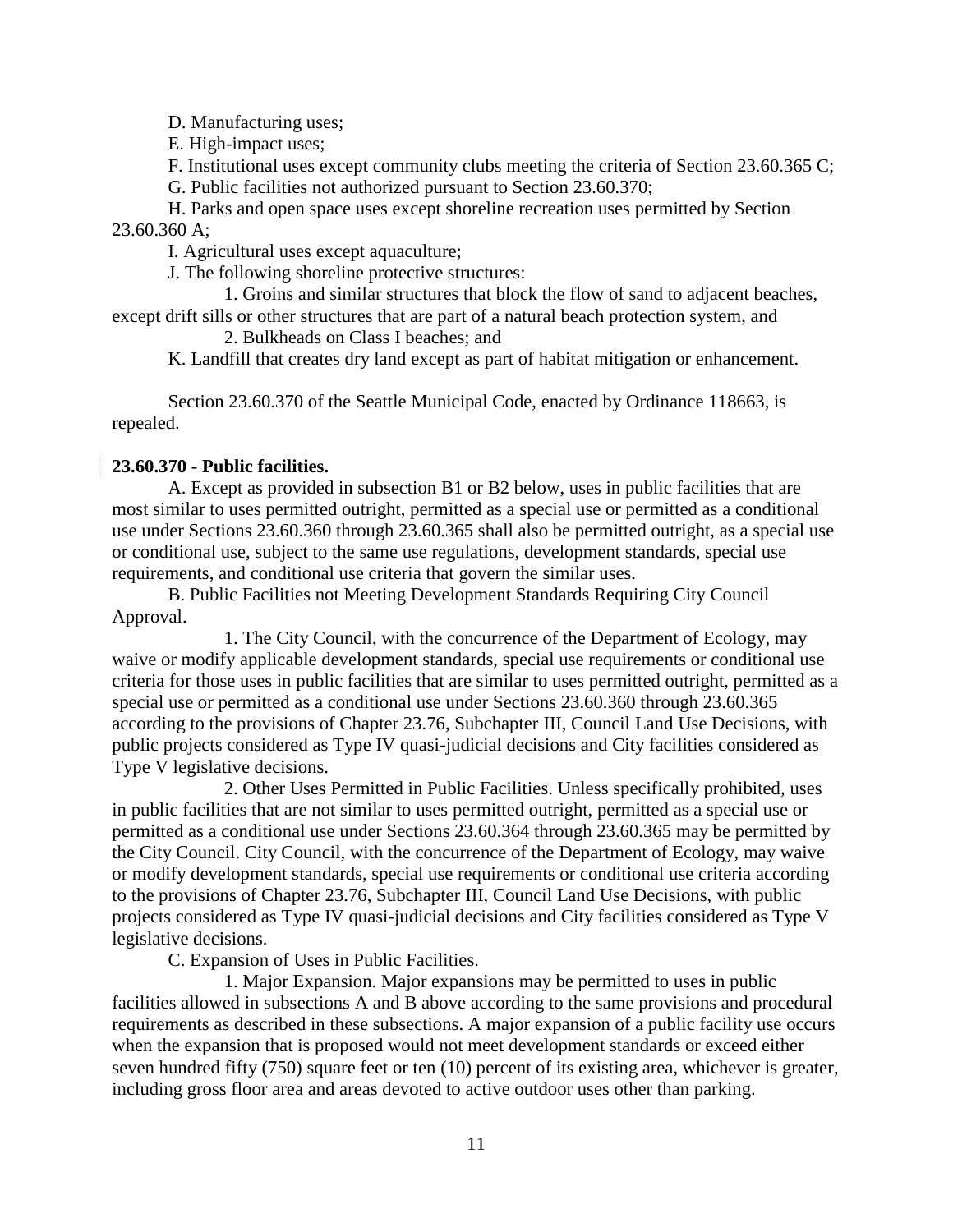2. Minor Expansion. When an expansion falls below the major expansion threshold level, it is a minor expansion. Minor expansions may be permitted to uses in public facilities allowed in subsections A and B above according to the provisions of Chapter 23.76, Procedures for Master Use Permits and Council Land Use Decisions, for a Type I Master Use Permit when the development standards of the zone in which the public facility is located are met.

D. Essential Public Facilities. Permitted essential public facilities shall also be reviewed according to the provisions of Chapter 23.80, Essential Public Facilities.

Section 23.60.390 of the Seattle Municipal Code, last amended by Ordinance 120927, is repealed.

#### **23.60.390 Development standards in the CR Environment.**

All developments in the Conservancy Recreation Environment shall meet the requirements of this Part 2 as well as the development standards applicable to all environments contained in Subchapter III, General Provisions.

Section 23.60.420 of the Seattle Municipal Code, last amended by Ordinance 120927, is repealed.

#### **[23.60.420](javascript:void(0)) - Uses permitted outright on waterfront lots in the CM Environment.**

The following uses shall be permitted outright on waterfront lots in the Conservancy Management Environment as either principal or accessory uses:

A. Utilities:

1. Utility lines, and

2. Utility service uses whose operations require a shoreline location, excluding communication utilities;

B. Existing yacht, boat and beach clubs;

C. Shoreline recreation;

D. Aquaculture.

Section 23.60.422 of the Seattle Municipal Code, enacted by Ordinance 113466, is repealed.

#### **23.60.422 - Accessory uses permitted outright in the CM Environment.**

The following uses and structures are permitted outright in the CM Environment as accessory to permitted uses:

A. Piers and floats accessory to residential uses permitted on adjacent UR land.

Section 23.60.424 of the Seattle Municipal Code, last amended by Ordinance 122310, is repealed.

## **23.60.424 - Special uses permitted on waterfront lots in the CM Environment.**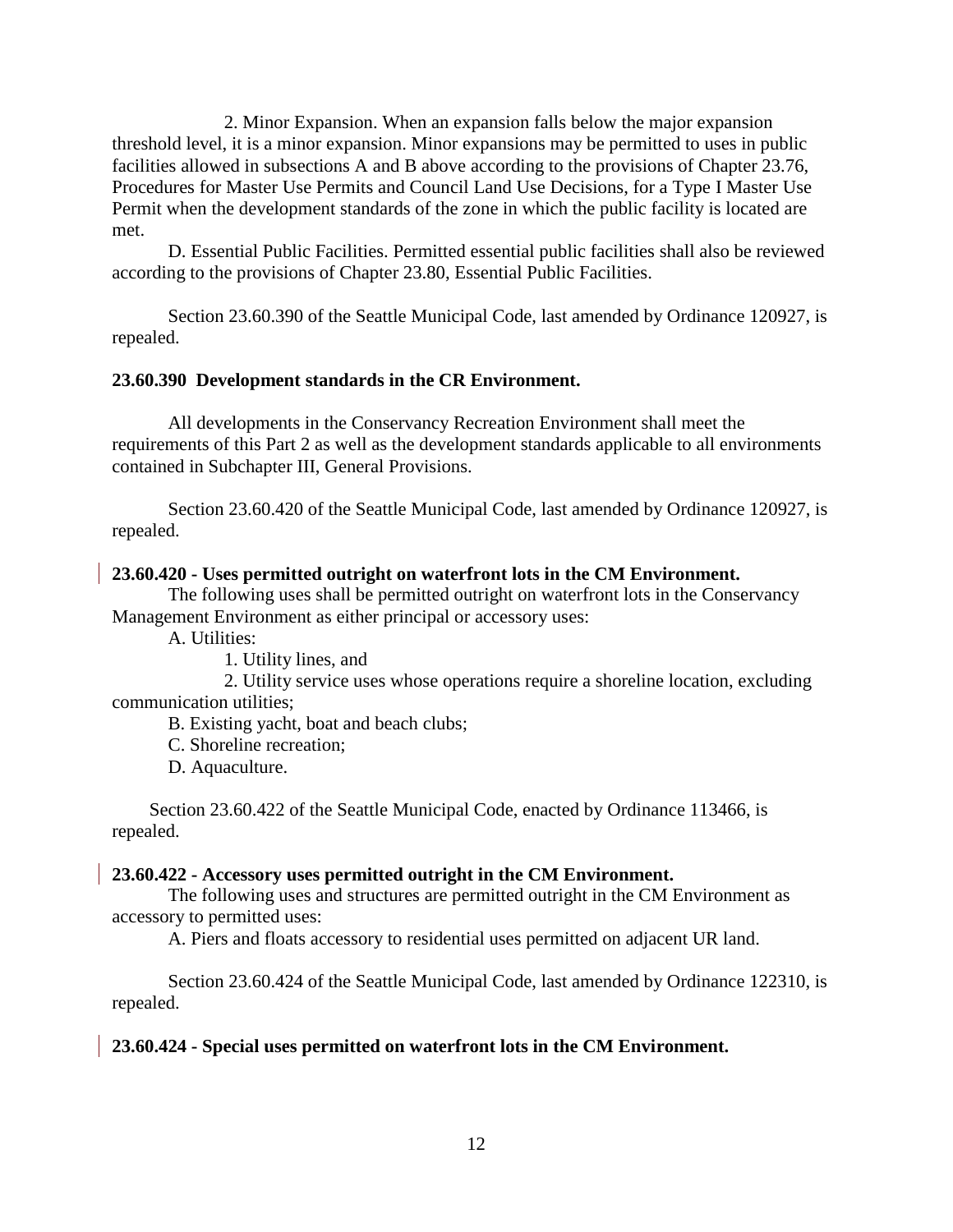The following uses may be authorized by the Director on waterfront lots in the CM Environment as either principal or accessory uses if the special use criteria in Section 23.60.032 are satisfied:

A. The following commercial uses:

1. Sale or rental of large boats,

2. Marine service station, and

3. Vessel repair, minor;

B. The following transportation facility uses:

1. Recreational marina,

2. Dry boat storage,

3. Water-dependent passenger terminals, provided that the impact of terminal operation on adjacent residential neighborhoods and streets can be mitigated, and

4. Airports, water-based;

C. Streets;

D. Bridges;

E. Expansion of existing sewage treatment plants, not including expansion for additional treatment capacity or the addition of a new treatment level;

F. Public facilities, water-dependent or water-related;

G. The following institutional uses:

1. New yacht, boat and beach clubs,

2. Institute for advanced study, water-dependent or water-related,

3. Museum, water-dependent or water-related, and

4. Shoreline recreation accessory to a school, college or university;

H. The following shoreline protective structures:

1. Natural beach protection, and

2. Bulkheads to support a water-dependent or water-related use, or to enclose a permitted landfill area, or to prevent erosion on Class II or Class III beaches when natural beach

protection is not a practical alternative;

I. Dredging, when the dredging is necessary for a water-dependent or water-related use;

J. The following types of landfill:

1. Landfill on submerged lands that does not create dry land, if necessary for a water-dependent or water-related use or for the installation of a bridge or utility line,

2. Landfill for the creation of wildlife or fisheries habitat as mitigation or enhancement, and

3. Landfill on submerged land that creates dry land:

a. When the dry land is necessary for a water-dependent or water-related

use, and

b. If more than two (2) square yards of dry land per linear yard of shoreline is created, the landfill meets the following additional criteria:

(1) No reasonable alternative to the landfill exists,

(2) The development provides a clear public benefit, and

(3) The landfill site is not located in Lake Union or Portage Bay.

Section 23.60.426 of the Seattle Municipal Code, last amended by Ordinance 122310, is repealed.

# **23.60.426 - Conditional uses permitted in the CM Environment.**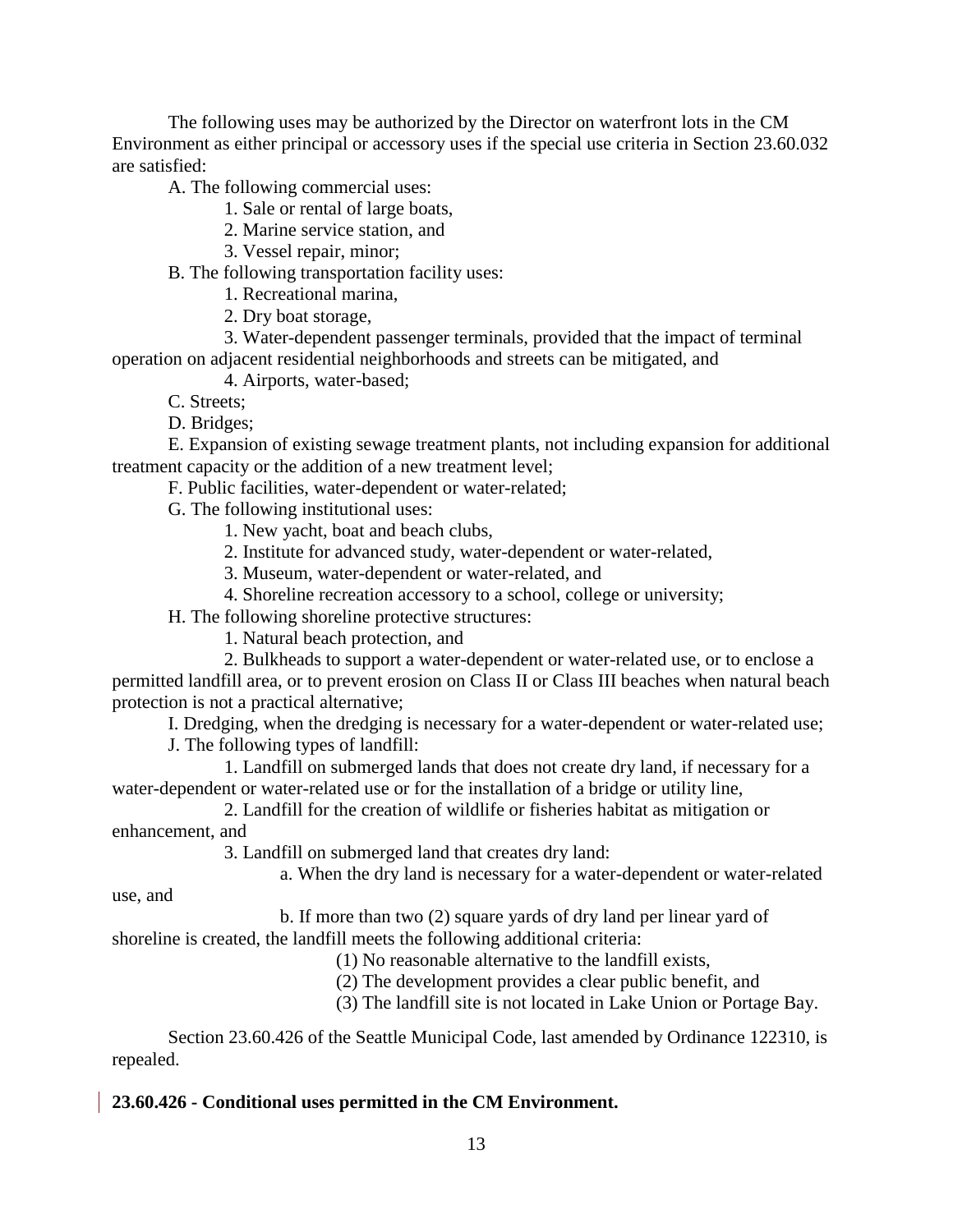The following uses may be authorized in the CM Environment by the Director, with the concurrence of the Department of Ecology, as principal or accessory uses if the criteria for conditional uses in WAC 173-27-160 are satisfied:

A. Non-water-dependent commercial uses associated with a recreational marina:

1. The following uses associated with a recreational marina may be permitted when meeting the criteria in subsection A2:

a. Sale and rental of small boats, boat parts and accessories, and

b. Eating and drinking establishments;

2. a. The use is associated with a recreational marina with at least nine thousand (9,000) lineal feet of moorage,

b. The size and location of the use will not restrict efficient use of the site for water-dependent recreation or public access, and

c. The use is located on dry land, provided the use may be located over water if the lot has a depth of less than fifty (50) feet and a dry land location is not feasible;

B. Non-water-dependent commercial uses on historic ships:

1. The following uses may be permitted on an historic ship when meeting the criteria in subsection B2:

a. Sale and rental of small boats, boat parts and accessories,

b. General sales and services,

c. Major durables retail sales, and

d. Eating and drinking establishments.

2. a. The use is located on a ship designated as historic by the Landmarks Preservation Board or listed on the National Register of Historic Places,

b. The use is compatible with the existing design and/or construction of the ship without significant alteration,

c. Other uses permitted outright or as special uses are not practical because of ship design or such uses cannot provide adequate financial support necessary to sustain the ship in a reasonably good physical condition,

d. A Certificate of Approval has been obtained from the Landmarks Preservation Board, and

e. No other historic ship containing restaurant or retail uses is located within one-half  $(\frac{1}{2})$  mile of the proposed site;

C. Non-water-dependent commercial uses associated with a public park:

1. The following uses associated with a public park may be permitted when meeting the criteria of subsection C2:

a. Sale and rental of small boats, boat parts and accessories,

b. General sales and services,

c. Major durables retail sales, and

d. Eating and drinking establishments.

2. a. The use is associated with a public park,

b. The use is located on a lot that does not exceed two thousand four hundred (2,400) square feet in area, and

c. All personal and household goods sold or rented are for use on the lot or immediate adjacent waters.00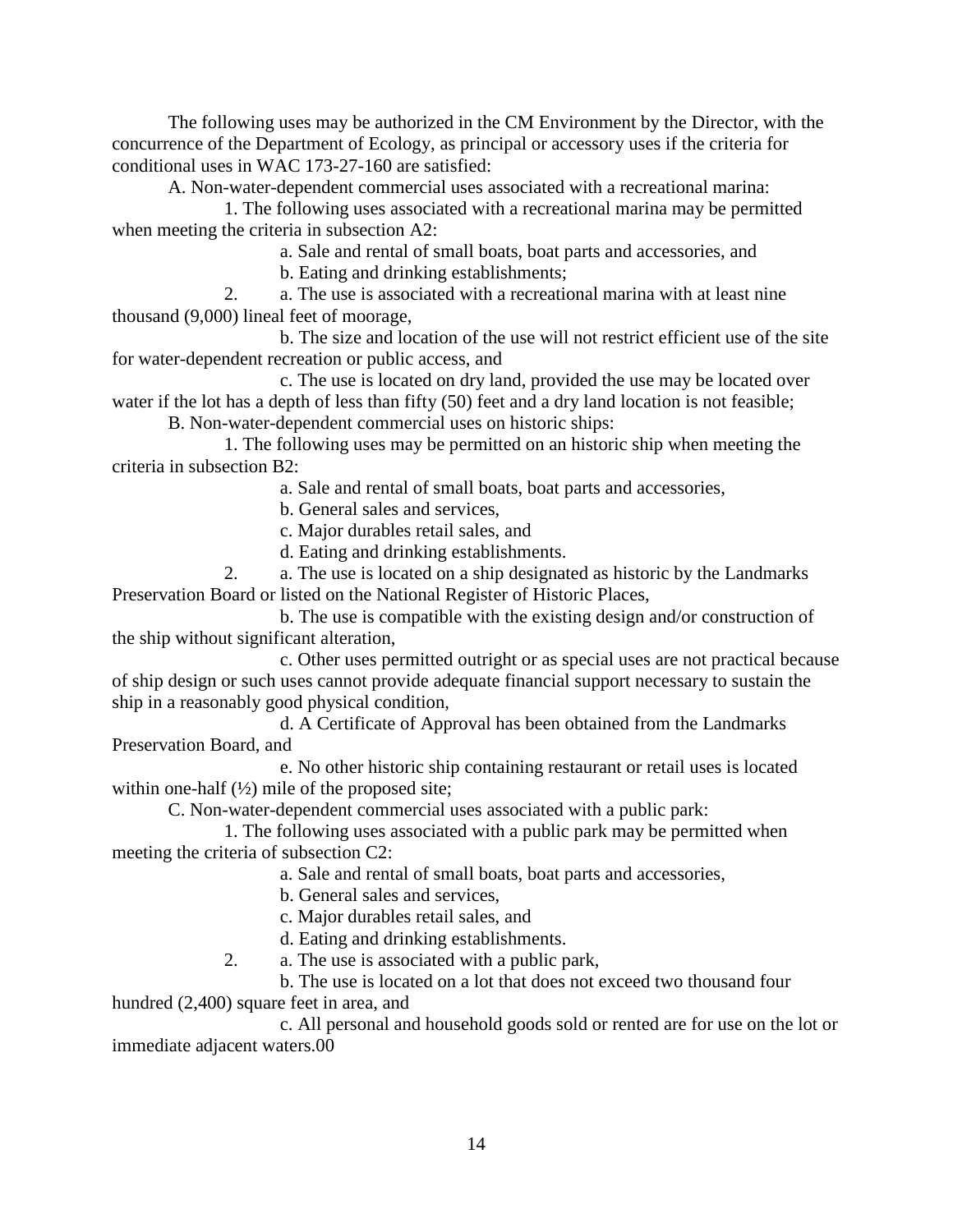Section 23.60.428 of the Seattle Municipal Code, last amended by Ordinance 118793, is repealed.

## **23.60.428 - Council conditional uses in the CM Environment.**

Expansion of existing sewage treatment plants in the CM Environment to add capacity or a new treatment level may be authorized by the Council according to the procedures of Section 23.60.068 when:

A. A determination has been made, according to the process established in Section 23.60.066, Procedure for determination of feasible or reasonable alternative locations, that no feasible alternative exists to expanding the plant in the CM Environment. The determination as to feasibility shall be based upon the Shoreline Goals and Policies, the Shoreline Management Act, as amended, and a full consideration of the environmental, social and economic impacts on the community;

B. Public access is provided along the entire length of the shoreline except for any portion occupied by barge loading and unloading facilities to serve the plant. Public access shall be most important along views of the water and any other significant shoreline element; and

C. All reasonable mitigation measures to protect views and to control odors, noise, traffic and other impacts on the natural and manmade environment are required.

Section 23.60.430 of the Seattle Municipal Code, last amended by Ordinance 122310, is repealed.

## **23.60.430 - Prohibited principal uses on waterfront lots in the CM Environment.**

The following uses are prohibited as principal uses on waterfront lots in the CM Environment:

A. Residential uses;

B. The following commercial uses:

1. Vessel repair, major,

2. Sale and rental of small boats, boat parts and accessories except when permitted as a conditional use,

3. General sales and services except when permitted as a conditional use,

4. Medical services,

5. Animal shelters and kennels,

6. Automotive sales and services,

7. Eating and drinking establishments except when permitted as a conditional use,

8. Lodging,

9. Heavy sales and services except major durables retail sales when permitted as a

conditional use,

10. Offices,

11. Entertainment uses,

12. Research and development laboratories, and

13. Food processing and craft work uses;

C. The following transportation facilities uses:

1. Commercial moorage,

2. Tugboat services,

3. Principal use parking,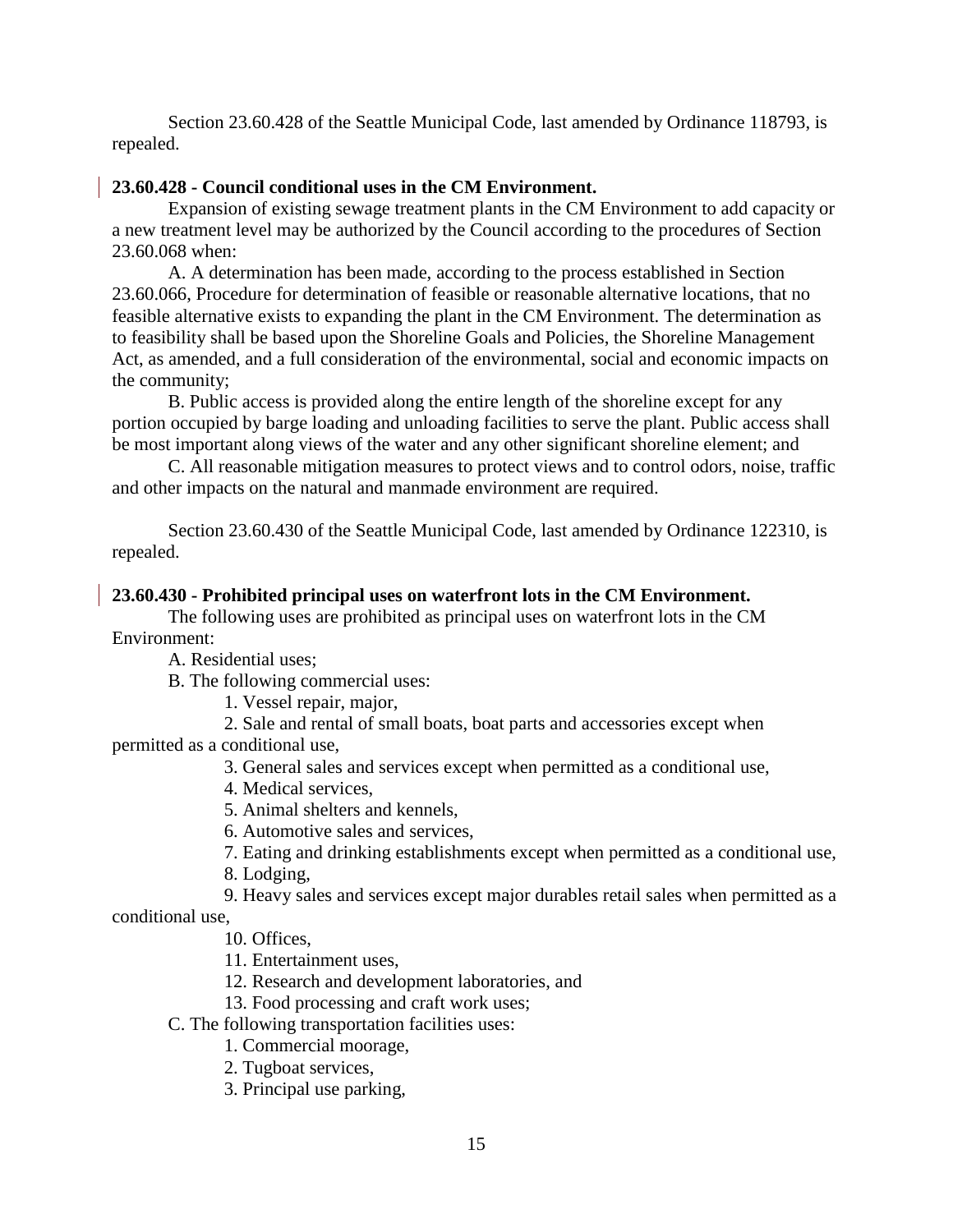- 4. Vehicle storage and maintenance,
- 5. Non-water-dependent passenger terminals,
- 6. Cargo terminals,
- 7. Helistops and heliports, and
- 8. Land-based airports;

D. Railroads;

E. The following utilities:

- 1. Communication utilities,
- 2. Solid waste management,
- 3. Power plants,
- 4. New sewage treatment plants, and
- 5. Recycling;

F. Storage uses;

G. Manufacturing uses;

H. High-impact uses;

I. Institutional uses except those specifically permitted under Sections 23.60.420 and 23.60.422;

J. Public facilities not authorized pursuant to Section 23.60.436 and those that are nonwater-dependent;

K. Parks and open space uses except shoreline recreation;

L. Agricultural uses except aquaculture; and

M. The following shoreline protective structures:

1. Groins and similar structures that block the flow of sand to adjacent beaches,

except drift sills or other structures that are part of a natural beach protection system, and 2. Bulkheads on Class I beaches.

Section 23.60.432 of the Seattle Municipal Code, enacted by Ordinance 113466, is repealed.

# **23.60.432 - Permitted uses on upland lots in the CM Environment.**

A. Uses Permitted Outright.

1. All uses permitted on waterfront lots shall also be permitted on upland lots;

- 2. Additional uses permitted outright:
	- a. Institutional uses, and
	- b. Open space uses.

B. Uses Permitted as Special Uses. Uses permitted as special uses on waterfront lots are permitted as special uses on upland lots unless permitted outright.

C. Conditional Uses. Uses permitted as conditional uses on waterfront lots are permitted as conditional uses on upland lots.

Section 23.60.434 of the Seattle Municipal Code, enacted by Ordinance 113466, is repealed.

# **23.60.434 - Prohibited uses on upland lots in the CM Environment.**

All uses prohibited on waterfront lots are also prohibited on upland lots unless specifically permitted in Section 23.60.432.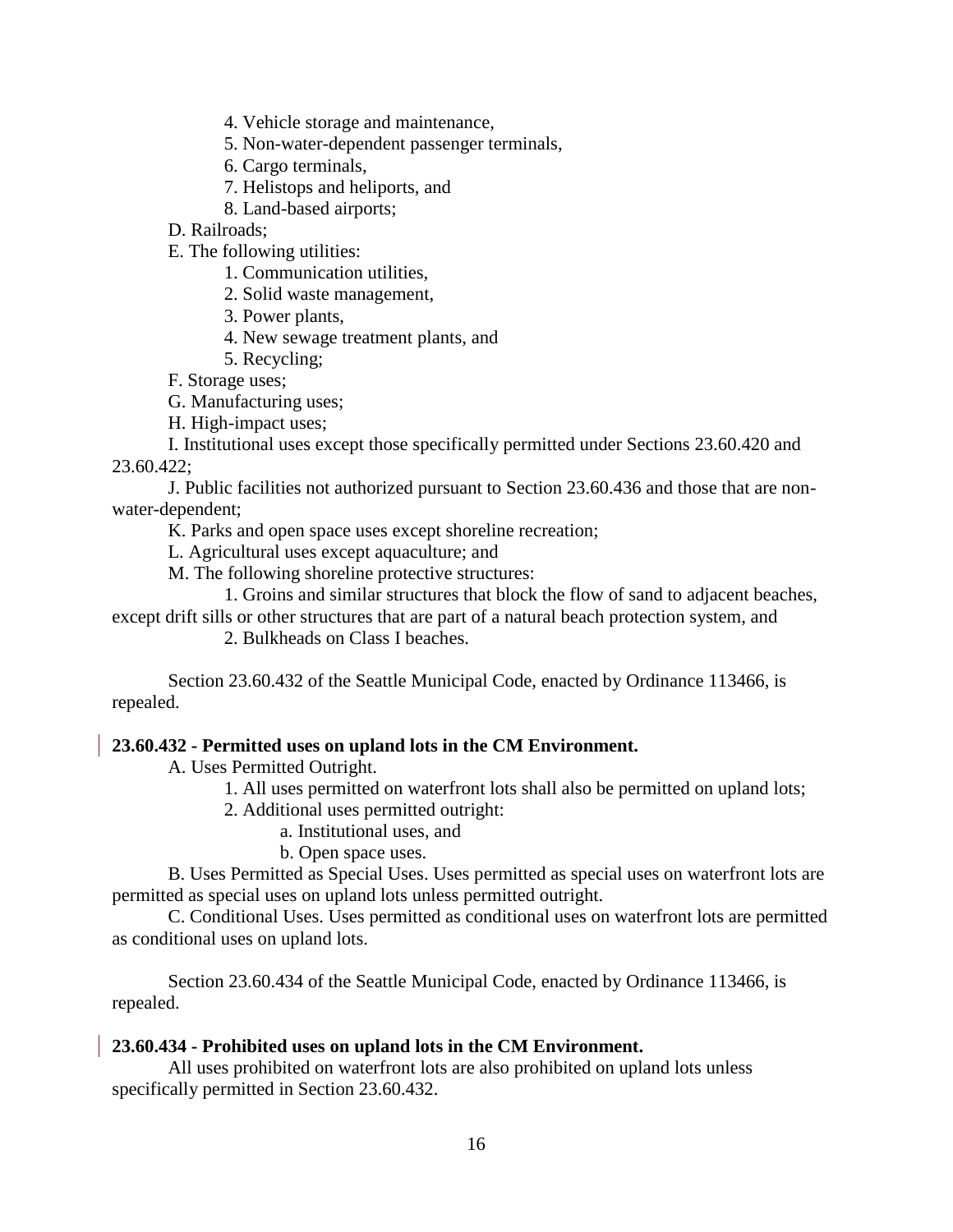Section 23.60.436 of the Seattle Municipal Code, enacted by Ordinance 118663, is repealed.

## **23.60.436 - Public facilities.**

A. Except as provided in subsection B1 or B2 below, uses in public facilities that are most similar to permitted and accessory uses permitted outright, permitted as a special use or permitted as a conditional use under Sections 23.60.420 through 23.60.428 shall also be permitted outright, as an accessory use, as a special use, or conditional use, subject to the same use regulations, development standards, accessory use requirements, special use requirements, and conditional use criteria that govern the similar uses.

B. Public Facilities not Meeting Development Standards Requiring City CouncilApproval.

1. The City Council, with the concurrence of the Department of Ecology, may waive or modify applicable development standards, accessory use requirements, special use requirements or conditional use criteria for those uses in public facilities that are similar to uses permitted outright, permitted as an accessory use, permitted as a special use, or permitted as a conditional use under Sections 23.60.420 through 23.60.428 according to the provisions of Chapter 23.76, Subchapter III, Council Land Use Decisions, with public projects considered as Type IV quasi-judicial decisions and City facilities considered as Type V legislative decisions.

2. Other Uses Permitted in Public Facilities. Unless specifically prohibited, uses in public facilities that are not similar to uses permitted outright, permitted as an accessory use, permitted as a special use, or permitted as a conditional use under Sections 23.60.420 through 23.60.428 may be permitted by the City Council. City Council, with the concurrence of the Department of Ecology may waive or modify development standards, accessory use requirements, special use requirements or conditional use criteria according to the provisions of Chapter 23.76, Subchapter III, Council Land Use Decisions, with public projects considered as Type IV quasi-judicial decisions and City facilities considered as Type V legislative decisions. C. Expansion of Uses in Public Facilities.

1. Major Expansion. Major expansions may be permitted to uses in public facilities allowed in subsections A and B above according to the same provisions and procedural requirements as described in these subsections. A major expansion of a public facility use occurs when the expansion that is proposed would not meet development standards or exceed either seven hundred fifty (750) square feet or ten (10) percent of its existing area, whichever is greater,

including gross floor area and areas devoted to active outdoor uses other than parking. 2. Minor Expansion. When an expansion falls below the major expansion threshold level, it is a minor expansion. Minor expansions may be permitted to uses in public facilities allowed in subsections A and B above according to the provisions of Chapter 23.76, Procedures for Master Use Permits and Council Land Use Decisions, for a Type I Master Use Permit when the development standards of the zone in which the public facility is located are met.

D. Essential Public Facilities. Permitted essential public facilities shall also be reviewed according to the provisions of Chapter 23.80, Essential Public Facilities.

Section 23.60.450 of the Seattle Municipal Code, enacted by Ordinance 113466, is repealed.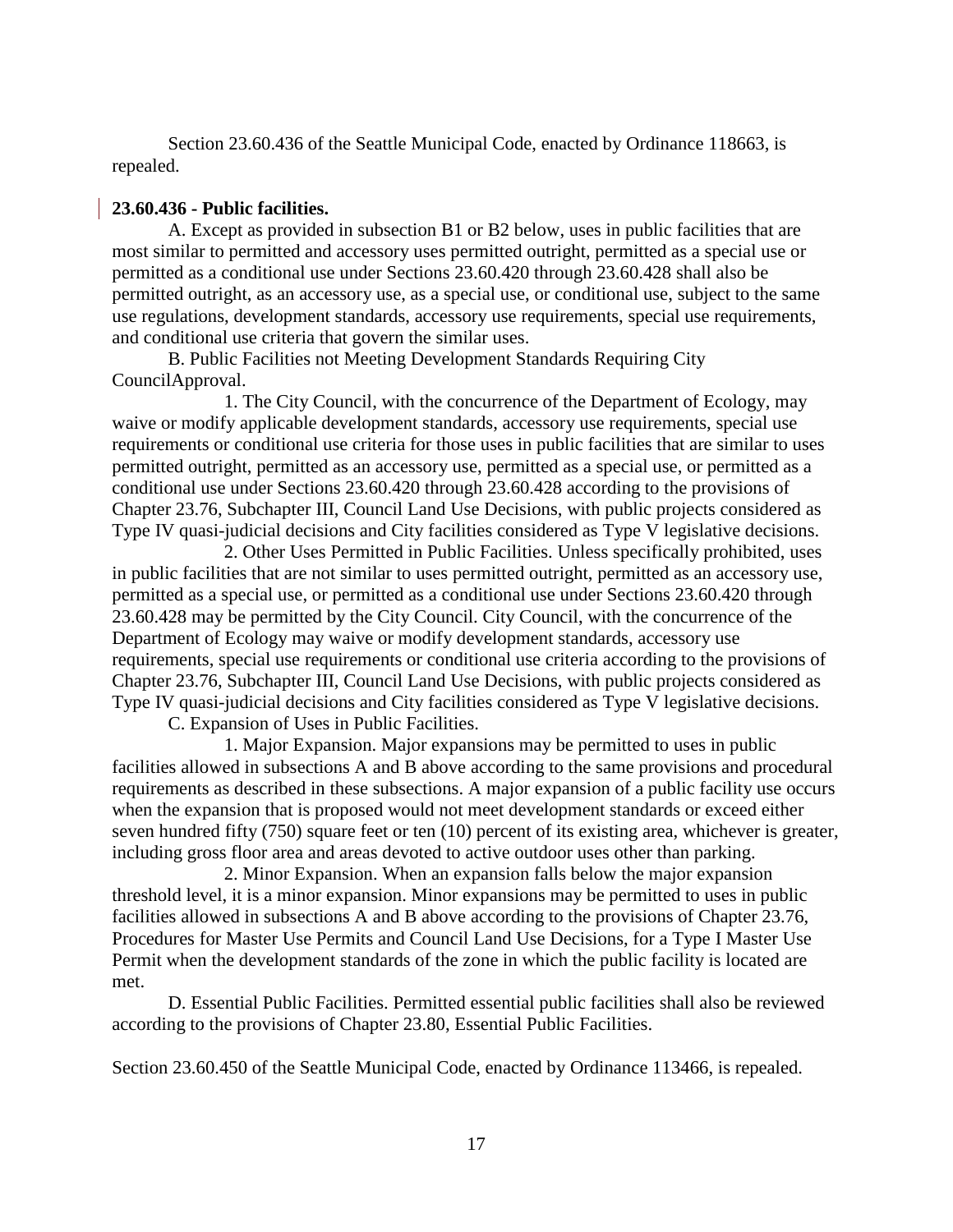#### **23.60.450 Development standards for the CM Environment.**

All developments in the Conservancy Management Environment shall meet the requirements of this Part 2 as well as the development standards applicable to all environments contained in Subchapter III, General Provisions.

Section 23.60.452 of the Seattle Municipal Code, enacted by Ordinance 113466, is repealed.

#### **23.60.452 Critical habitat protection in the CM Environment.**

All developments in the CM Environment shall be located and designed to minimize disturbance of any critical habitat area. "Critical habitat areas" include salt or fresh water marshes, swamps, bogs, eel grass areas, kelp beds, streams, fish spawning areas, and other habitats.

Section 23.60.480 of the Seattle Municipal Code, last amended by Ordinance 113764, is repealed.

#### **23.60.480 General provisions.**

A. Public and nonprofit uses may be allowed as principal uses in the Conservancy Waterway Environment. All other uses shall be allowed only when either accessory to or associated with abutting uses.

B. Uses permitted in the CW Environment shall also meet the use standards of abutting waterfront shoreline environments. Uses may also require separate approval from the Washington Department of Natural Resources.

Section 23.60.482 of the Seattle Municipal Code, last amended by Ordinance 122072, is repealed.

#### **23.60.482 - Uses permitted outright in the CW Environment.**

The following uses are permitted outright in the CW Environment: Pedestrian bridges that provide public access along or across the waterway when they connect parts of a public park.

Section 23.60.484 of the Seattle Municipal Code, last amended by Ordinance 122310, is repealed.

#### **23.60.484 - Special uses in the CW Environment.**

The following uses may be authorized in the CW Environment by the Director if the special use criteria of Section 23.60.032 are satisfied:

A. Community yacht, boat and beach clubs;

- B. Shoreline recreation;
- C. The following commercial uses:
	- 1. Vessel repair, minor, and
	- 2. Rental of boats;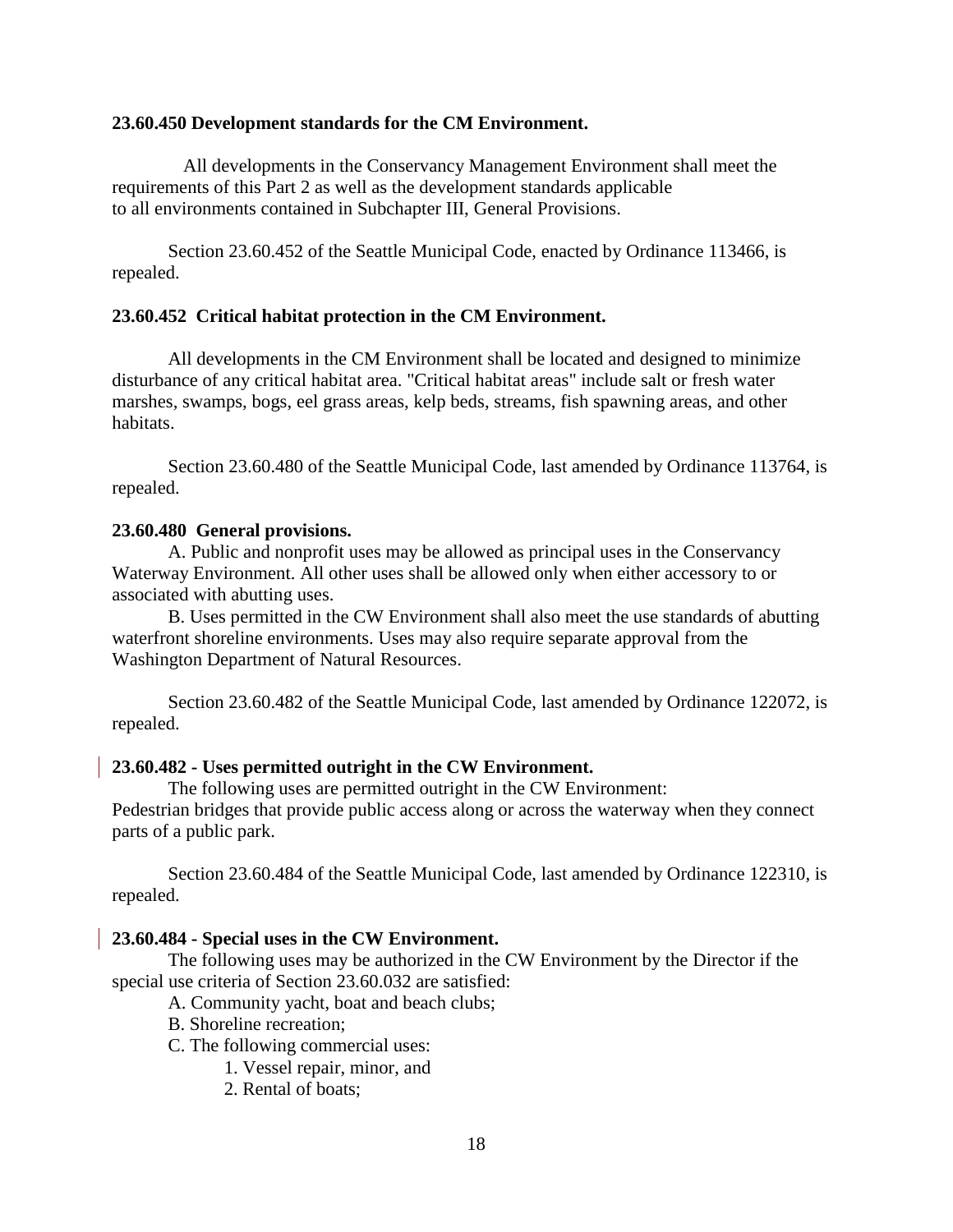D. The following transportation facility uses:

- 1. Commercial moorage,
- 2. Tugboat services, and
- 3. Airport, water-based;

E. Museum, water-dependent;

F. Public facilities, water-dependent or water-related;

G. Shoreline protective structures;

H. Utility lines, excluding communication utilities;

I. Dredging necessary to maintain or improve navigation channels, to install utility lines or for a water-dependent or water-related use; and

J. Landfill that does not create dry land.

Section 23.60.486 of the Seattle Municipal Code, last amended by Ordinance 122310, is repealed.

## **23.60.486 - Conditional uses in the CW Environment.**

The following uses may be authorized in the CW Environment by the Director with the concurrence of the Department of Ecology as principal or accessory uses if the criteria for conditional uses in WAC 173-27-160 are satisfied:

A. Commercial uses:

1. Vessel repair, major, of historic ships;

B. Non-water-dependent commercial uses on historic ships:

1. The following uses may be permitted on an historic ship when meeting the criteria in subsection B2:

a. Sale and rental of small boats, boat parts and accessories,

b. General sales and services,

c. Major durables retail sales, and

d. Eating and drinking establishments;

2. a. The ship is designated as historic by the Landmarks Preservation Board or listed on the National Register of Historical Places,

b. The use is compatible with the existing design and/or construction of the ship without significant alteration,

c. Other uses permitted outright are impractical because of ship design or such uses cannot provide adequate financial support to sustain the ship in a reasonably good physical condition,

d. A certificate of approval has been obtained from the Landmarks Preservation Board, and

e. No other historic ship containing restaurant or retail uses is located within one-half  $(\frac{1}{2})$  mile of the proposed site.

Section 23.60.488 of the Seattle Municipal Code, last amended by Ordinance 122310, is repealed.

## **23.60.488 - Prohibited uses in the CW Environment.**

The following uses shall be prohibited as principal and accessory uses in the CW Environment: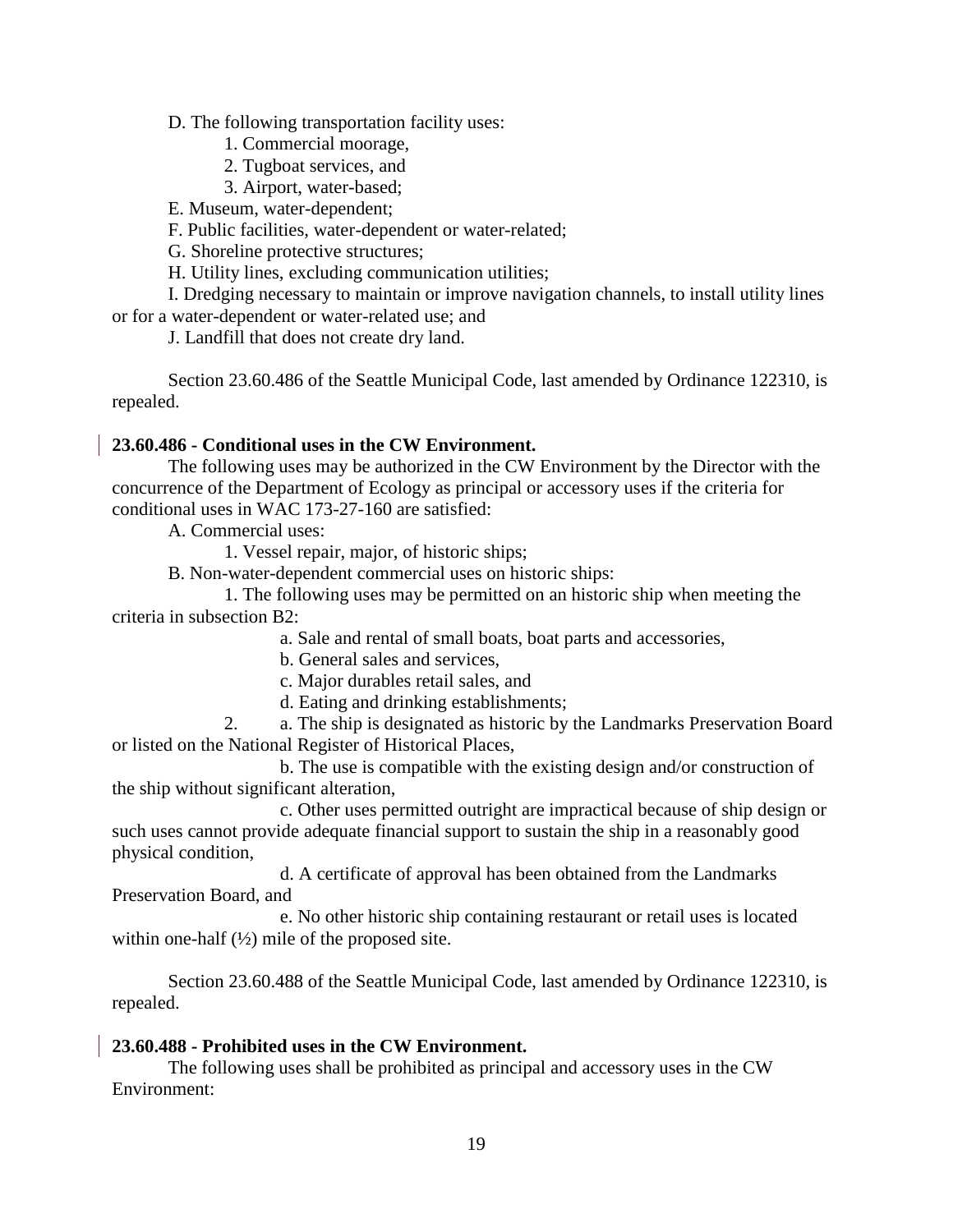A. The following commercial uses:

- 1. Marine service station,
- 2. Sale of large boats,
- 3. Sale and rental of small boats, boat parts and accessories,
- 4. All non-water-dependent commercial uses except those permitted on historic

ships, and

5. Vessel repair, major, except of historic ships;

B. The following transportation facility uses:

- 1. Dry boat storage, and
- 2. Recreational marina;
- C. Residential uses;
- D. Institutional uses not permitted above;
- E. Manufacturing uses;
- F. Agricultural uses;
- G. Utility uses, except utility lines;
- H. High-impact uses; and
- I. Landfill on submerged land that creates dry land.

Section 23.60.490 of the Seattle Municipal Code, enacted by Ordinance 118663, is repealed.

## **23.60.490 - Public facilities.**

A. Except as provided in subsection B1 or B2 below, uses in public facilities that are most similar to uses permitted as a special use or permitted as a conditional use under Sections 23.60.484 through 23.60.486 shall also be permitted as a special use or conditional use, subject to the same use regulations, development standards, special use requirements, and conditional use criteria that govern the similar uses.

B. Public Facilities not Meeting Development Standards Requiring City Council Approval.

1. The City Council, with the concurrence of the Department of Ecology, may waive or modify applicable special use requirements or conditional use criteria for those uses in public facilities that are similar to uses permitted as a special use or permitted as a conditional use under Sections 23.60.484 through 23.60.486 according to the provisions of Chapter 23.76, Subchapter III, Council Land Use Decisions, with public projects considered as Type IV quasijudicial decisions and City facilities considered as Type V legislative decisions.

2. Other Uses Permitted in Public Facilities. Unless specifically prohibited, uses in public facilities that are not similar to uses permitted as a special use or permitted as a conditional use under Sections 23.60.484 through 23.60.486 may be permitted by the City Council. City Council, with the concurrence of the Department of Ecology, may waive or modify development standards, special use requirements or conditional use criteria according to the provisions of Chapter 23.76, Subchapter III, Council Land Use Decisions, with public projects considered as Type IV quasi-judicial decisions and City facilities considered as Type V legislative decisions.

C. Expansion of Uses in Public Facilities.

1. Major Expansion. Major expansions may be permitted to uses in public facilities allowed in subsections A and B above according to the same provisions and procedural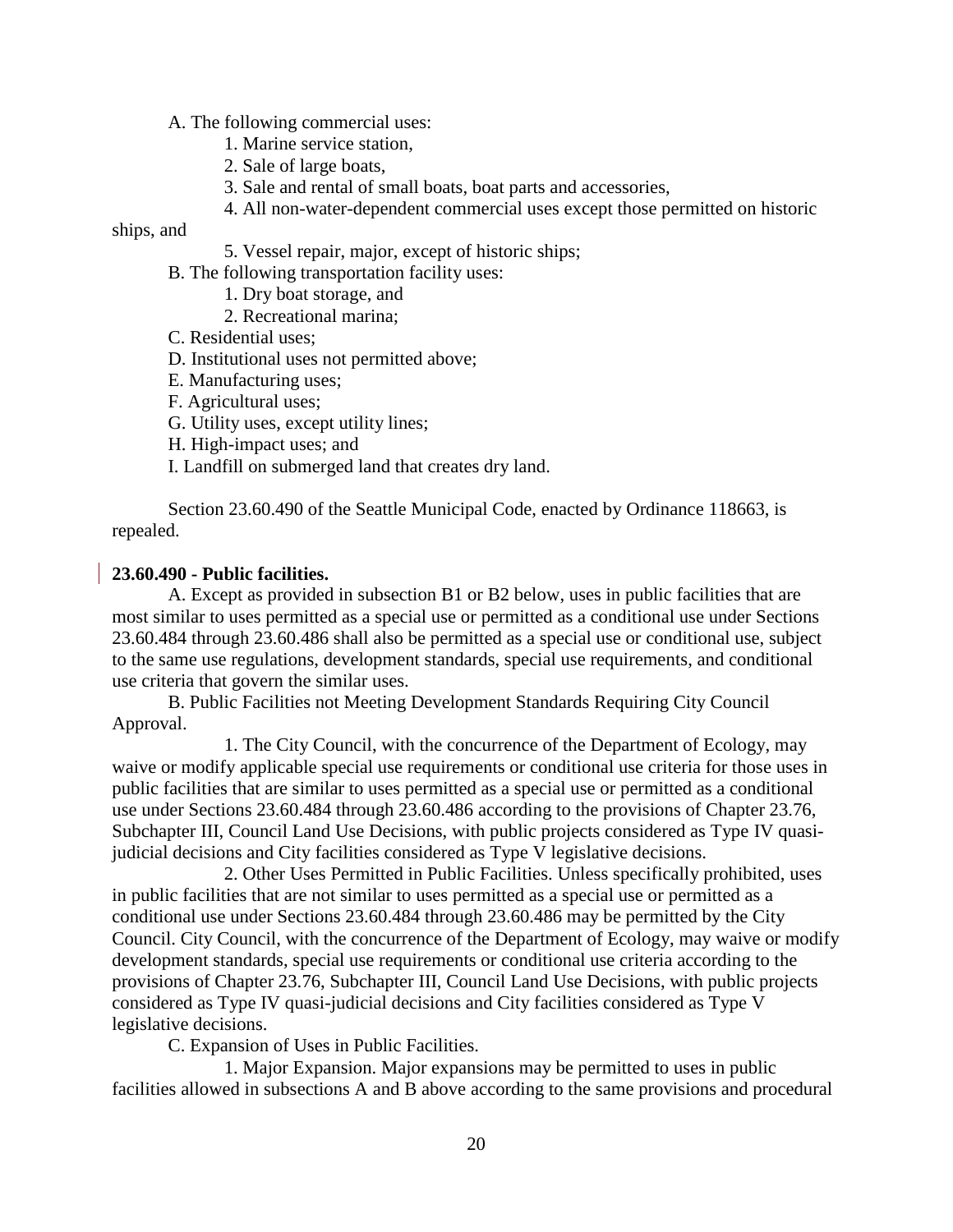requirements as described in these subsections. A major expansion of a public facility use occurs when the expansion that is proposed would not meet development standards or exceed either seven hundred fifty (750) square feet or ten (10) percent of its existing area, whichever is greater, including gross floor area and areas devoted to active outdoor uses other than parking.

2. Minor Expansion. When an expansion falls below the major expansion threshold level, it is a minor expansion. Minor expansions may be permitted to uses in public facilities allowed in subsections A and B above according to the provisions of Chapter 23.76, Procedures for Master Use Permits and Council Land Use Decisions, for a Type I Master Use Permit when the development standards of the zone in which the public facility is located are met.

D. Essential Public Facilities. Permitted essential public facilities shall also be reviewed according to the provisions of Chapter 23.80, Essential Public Facilities.

Section 23.60.510 of the Seattle Municipal Code, enacted by Ordinance 113466, is repealed.

## **23.60.510 Development standards in the CW Environment.**

All developments in the Conservancy Waterway Environment shall meet the requirements of this Part 2 as well as the development standards applicable to all environments contained in Subchapter III, General Provisions.

Section 23.60.540 of the Seattle Municipal Code, last amended by Ordinance 118793, is repealed.

## **23.60.540 - Uses permitted outright on waterfront lots in the UR Environment.**

The following uses shall be permitted outright on waterfront lots in the Urban Residential Environment as either principal or accessory uses:

A. The following residential uses:

- 1. Floating home moorage in Lake Union or Portage Bay,
- 2. Single-family and multifamily residences, and
- 3. Congregate residences and nursing homes;
- B. Streets;
- C. Bridges;
- D. Railroads;
- E. The following utilities:
	- 1. Utility lines, and
	- 2. Utility service uses whose operations require a shoreline location; and
- F. Shoreline recreation uses.

Section 23.60.542 of the Seattle Municipal Code, last amended by Ordinance 113764, is repealed.

## **23.60.542 - Special uses permitted on waterfront lots in the UR Environment.**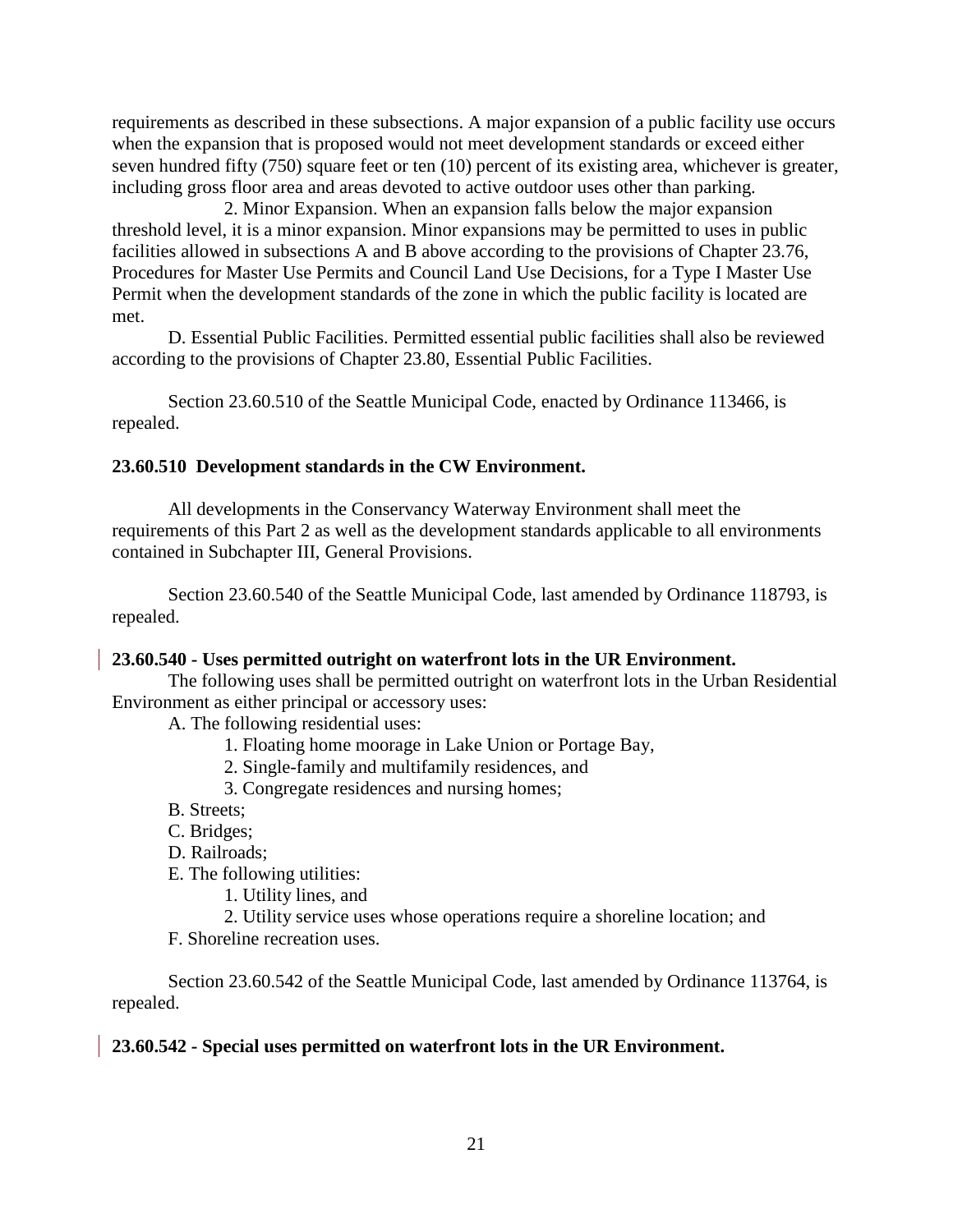The following uses may be authorized on waterfront lots in the UR Environment by the Director as either principal or accessory uses if the special use criteria in Section 23.60.032 are satisfied:

A. The following institutional uses:

1. Community center that provides shoreline recreation, and

2. Community yacht, boat, and beach clubs;

B. The following shoreline protective structures:

1. Natural beach protection, and

2. Bulkheads to support a water-dependent or water-related use, to enclose a permitted landfill area, or to prevent erosion on Class II or Class III beaches, when natural beach protection is not a practical alternative;

C. Dredging when necessary for water-dependent or water-related uses;

D. The following types of landfill:

1. Landfill on dry land where necessary for a permitted use and as part of an approved development,

2. Landfill on submerged lands which does not create dry land where necessary for a water-dependent or water-related use or for the installation of a bridge or utility line,

3. Landfill for the creation of wildlife or fisheries habitat as mitigation or enhancement, and

4. Landfill on submerged land which creates dry land where necessary for a water-dependent or water-related use, provided that if more than two (2) square yards of dry land per lineal yard of shoreline is created, the landfill meets the following additional criteria:

a. No reasonable alternative to the landfill exists,

b. The landfill provides a clear public benefit, and

c. The landfill site is not located in Lake Union or Portage Bay.

Section 23.60.544 of the Seattle Municipal Code, last amended by Ordinance 122310, is repealed.

# **23.60.544 - Prohibited uses on waterfront lots in the UR Environment.**

The following uses shall be prohibited as principal uses on waterfront lots in the UR Environment:

- A. Commercial uses;
- B. Transportation facility uses;
- C. Storage uses;
- D. The following utilities:
	- 1. Major and minor communication utilities,
	- 2. Solid waste management,
	- 3. Power plants,
	- 4. Sewage treatment plants, and
	- 5. Recycling;
- E. Manufacturing uses;
- F. High-impact uses;
- G. The following institutional uses:
	- 1. Institutions, non-water-dependent,
	- 2. Private yacht, boat and beach clubs;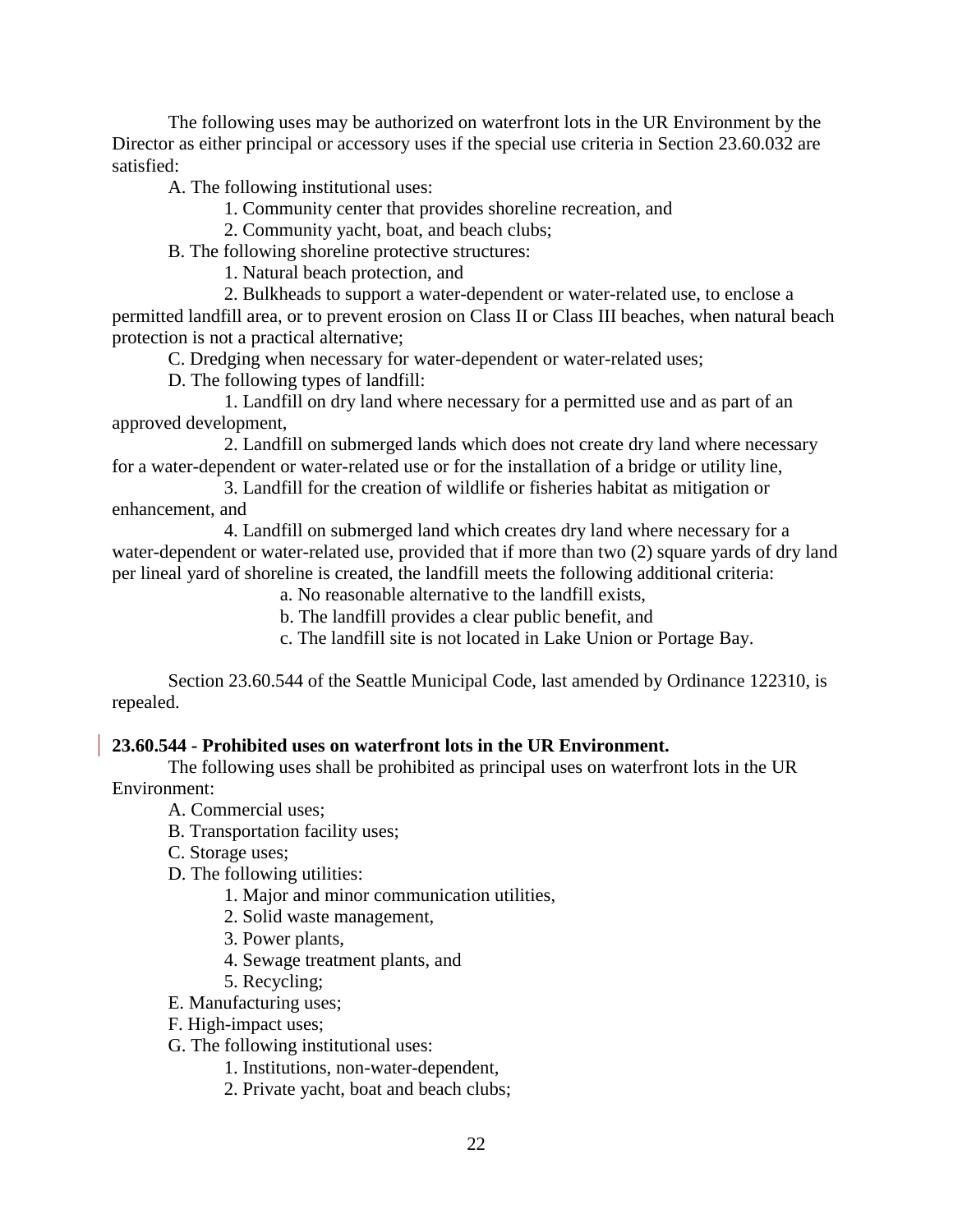H. Public facilities not authorized pursuant to Section 23.60.550;

I. Agricultural uses;

- J. Parks and open space uses except shoreline recreation;
- K. The following shoreline protective structures:

1. Groins and similar structures that block the flow of sand to adjacent beaches,

except drift sills or other structures that are part of a natural beach protection system, and 2. Bulkheads on Class I beaches.

Section 23.60.546 of the Seattle Municipal Code, enacted by Ordinance 113466, is repealed.

# **23.60.546 - Permitted uses on upland lots in the UR Environment.**

A. Uses permitted outright in the UR Environment:

1. Uses permitted outright on waterfront lots are permitted outright on upland lots;

2. Additional uses permitted outright:

a. Institutional uses, and

b. Open space uses.

B. Uses permitted as special uses on waterfront lots are permitted as special uses on upland lots unless permitted outright.

Section 23.60.548 of the Seattle Municipal Code, enacted by Ordinance 113466, is repealed.

# **23.60.548 - Prohibited uses on upland lots in the UR Environment.**

All uses prohibited on waterfront lots are prohibited on upland lots unless specifically permitted in Section 23.60.546.

Section 23.60.550 of the Seattle Municipal Code, enacted by Ordinance 118663, is repealed.

# **23.60.550 - Public facilities.**

A. Except as provided in subsection B1 or B2 below, uses in public facilities that are most similar to uses permitted outright or permitted as a special use under Sections 23.60.540 through 23.60.542 shall also be permitted outright or as a special use, subject to the same use regulations, development standards, and special use requirements that govern the similar uses.

B. Public Facilities not Meeting Development Standards Requiring City Council Approval.

1. The City Council, with the concurrence of the Department of Ecology, may waive or modify applicable development standards or special use requirements for those uses in public facilities that are similar to uses permitted outright or permitted as a special use under Sections 23.60.540 through 23.60.542 according to the provisions of Chapter 23.76, Subchapter III, Council Land Use Decisions, with public projects considered as Type IV quasi-judicial decisions and City facilities considered as Type V legislative decisions.

2. Other Uses Permitted in Public Facilities. Unless specifically prohibited, uses in public facilities that are not similar to uses permitted outright or permitted as a special use under Sections 23.60.540 through 23.60.542 may be permitted by the City Council. City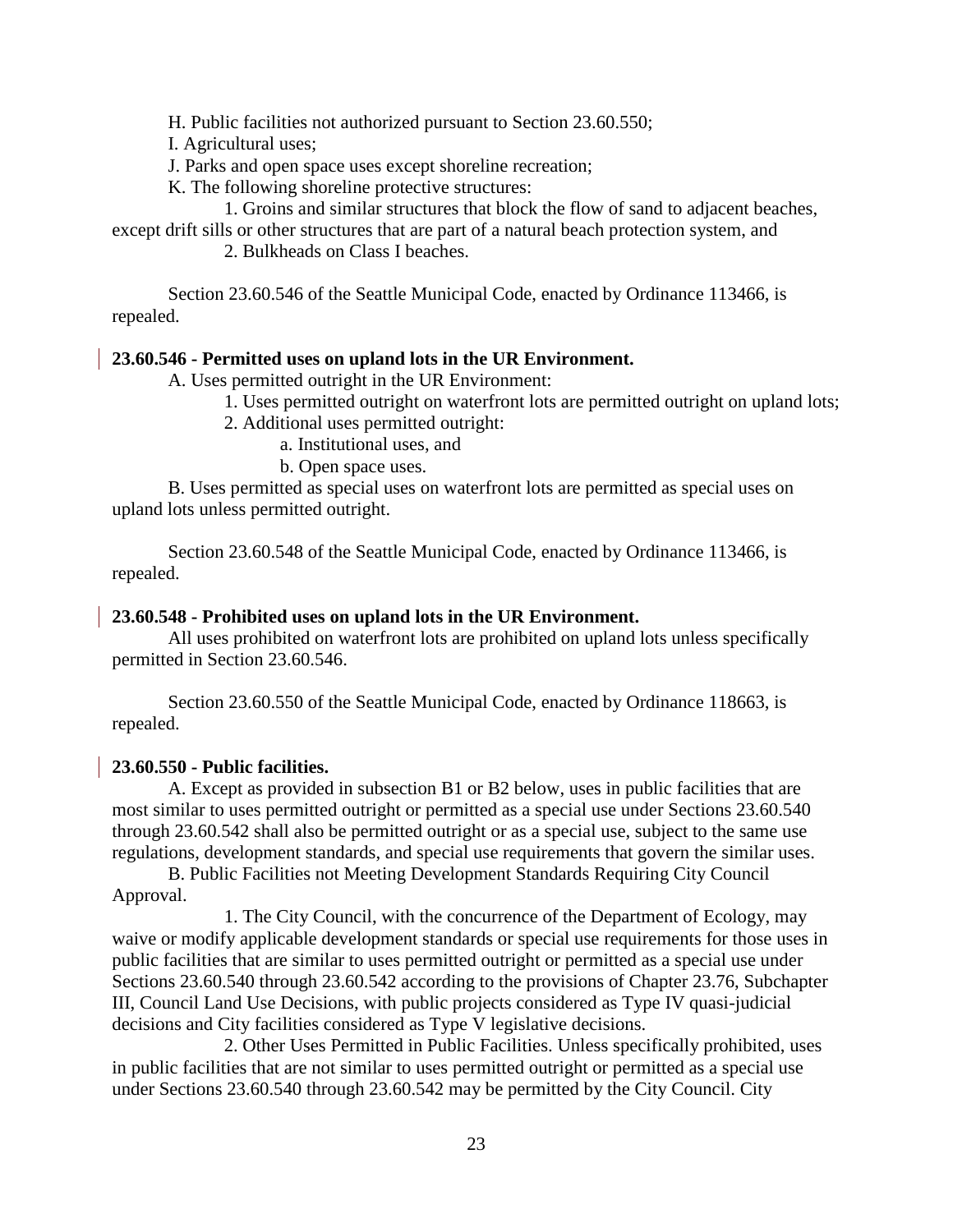Council, with the concurrence of the Department of Ecology, may waive or modify development standards or special use requirements according to the provisions of Chapter 23.76, Subchapter III, Council Land Use Decisions, with public projects considered as Type IV quasi-judicial decisions and City facilities considered as Type V legislative decisions.

C. Expansion of Uses in Public Facilities.

1. Major Expansion. Major expansions may be permitted to uses in public facilities allowed in subsections A and B above according to the same provisions and procedural requirements as described in these subsections. A major expansion of a public facility use occurs when the expansion that is proposed would not meet development standards or exceed either seven hundred fifty (750) square feet or ten (10) percent of its existing area, whichever is greater, including gross floor area and areas devoted to active outdoor uses other than parking.

2. Minor Expansion. When an expansion falls below the major expansion threshold level, it is a minor expansion. Minor expansions may be permitted to uses in public facilities allowed in subsections A and B above according to the provisions of Chapter 23.76, Procedures for Master Use Permits and Council Land Use Decisions, for a Type I Master Use Permit when the development standards of the zone in which the public facility is located are met.

D. Essential Public Facilities. Permitted essential public facilities shall also be reviewed according to the provisions of Chapter 23.80, Essential Public Facilities.

Section 23.60.570 of the Seattle Municipal Code, enacted by Ordinance 113466, is repealed.

## **23.60.570 Development standards for the UR Environment.**

All development in the Urban Residential Environment shall meet the requirements of this Part 2 as well as the development standards applicable to all environments contained in Subchapter III, General Provisions.

Section 23.60.600 of the Seattle Municipal Code, last amended by Ordinance 122771, is repealed.

## **23.60.600 - Uses permitted outright on waterfront lots in the US Environment.**

The following uses shall be permitted outright on waterfront lots in the Urban Stable environment as either principal or accessory uses:

A. The following residential uses:

1. Residences on dry land when the underlying zoning is Residential Commercial (RC) and when the residential use is located above the ground floor of a structure containing nonresidential uses on the ground floor,

2. Existing residences on dry land provided there is no increase in the number of units,

3. Existing over-water single-family residences provided there is no additional water coverage, and

4. Floating home moorages or the expansion of floating home moorages, when: a. Located in Lake Union or Portage Bay,

b. 455Occupied solely by no more than two (2) existing floating homes as defined in subsection A4 of Section 23.60.196, under any of the following conditions: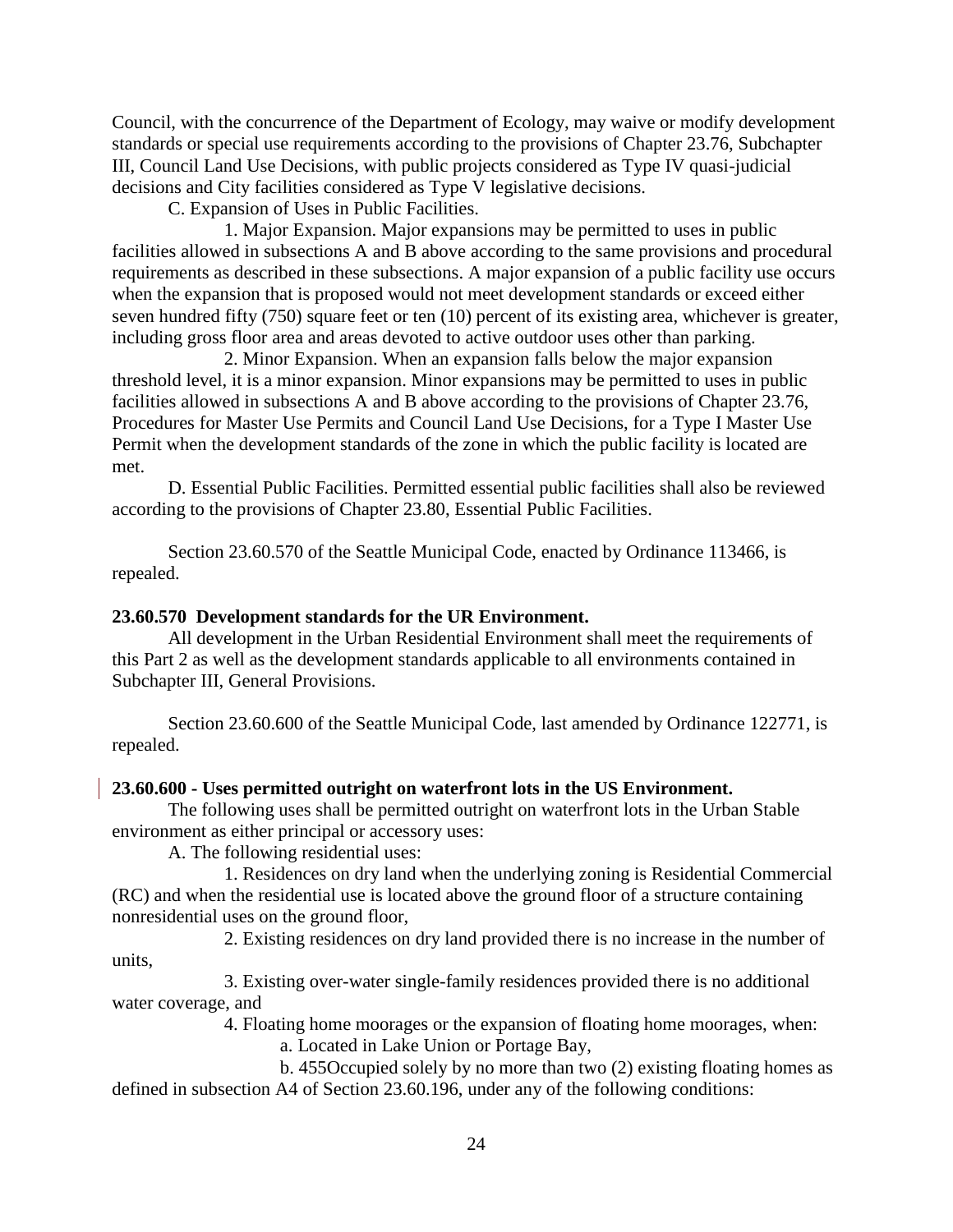(1) The floating homes have been evicted from other moorage

pursuant to the provisions of subsections E, G or H of Section 7.20.040, Seattle Municipal Code, or

(2) The floating homes have been relocated from other moorage pursuant to a settlement agreement entered into prior to April 1, 1987 between a moorage owner and a tenant floating-home owner arising out of a legal action for eviction,

c. No more than one (1) such moorage or moorage expansion is permitted per lot established as of April 1, 1987, and

d. The moorage is added to a recreational marina, commercial moorage, or floating home moorage existing as of December 31, 1987;

B. The following commercial uses:

- 1. Marine sales and services,
- 2. Food processing, water-related, and
- 3. Wholesale showroom, water-related;
- C. Storage uses, water-related;
- D. The following transportation facility uses:
	- 1. Passenger terminals, water-dependent,
	- 2. Boat moorage,
	- 3. Dry boat storage, and
	- 4. Tugboat services;

E. 1. The following non-water-dependent commercial uses on dry land when the requirements of subsection E2 are met:

- a. General sales and services,
- b. Major durables retail sales,
- c. Eating and drinking establishments,
- d. Offices outside the Lake Union area,

e. Offices in the Lake Union area above the ground floor of a structure when permitted uses other than office or residential uses occupy the ground-floor level, and parking on the ground-floor level is limited to required parking,

f. Entertainment uses, and

g. Custom and craft work,

2. The uses listed in subsection E1 shall be permitted when a water- dependent use occupies forty (40) percent of the dry-land portion of the lot or the development provides one (1) or more of the following facilities or amenities in addition to regulated public access:

a. Facilities for the moorage, restoration, or reconstruction of one (1) or more historic vessels,

b. Terminal facilities for one (1) or more cruise ships, harbor tour boats, or foot passenger ferries,

c. More than five hundred (500) lineal feet of moorage for commercial fishing vessels at rates equivalent to that charged at public moorage facilities,

d. Facilities for a maritime museum or waterfront interpretive center that is a separate nonprofit organization existing at time of application,

e. More than one thousand five hundred (1,500) lineal feet of saltwater moorage for recreational vessels,

f. A major public open space, occupying at least one-third (1/3) of the dryland lot area, that includes a public walkway with benches and picnic tables along the entire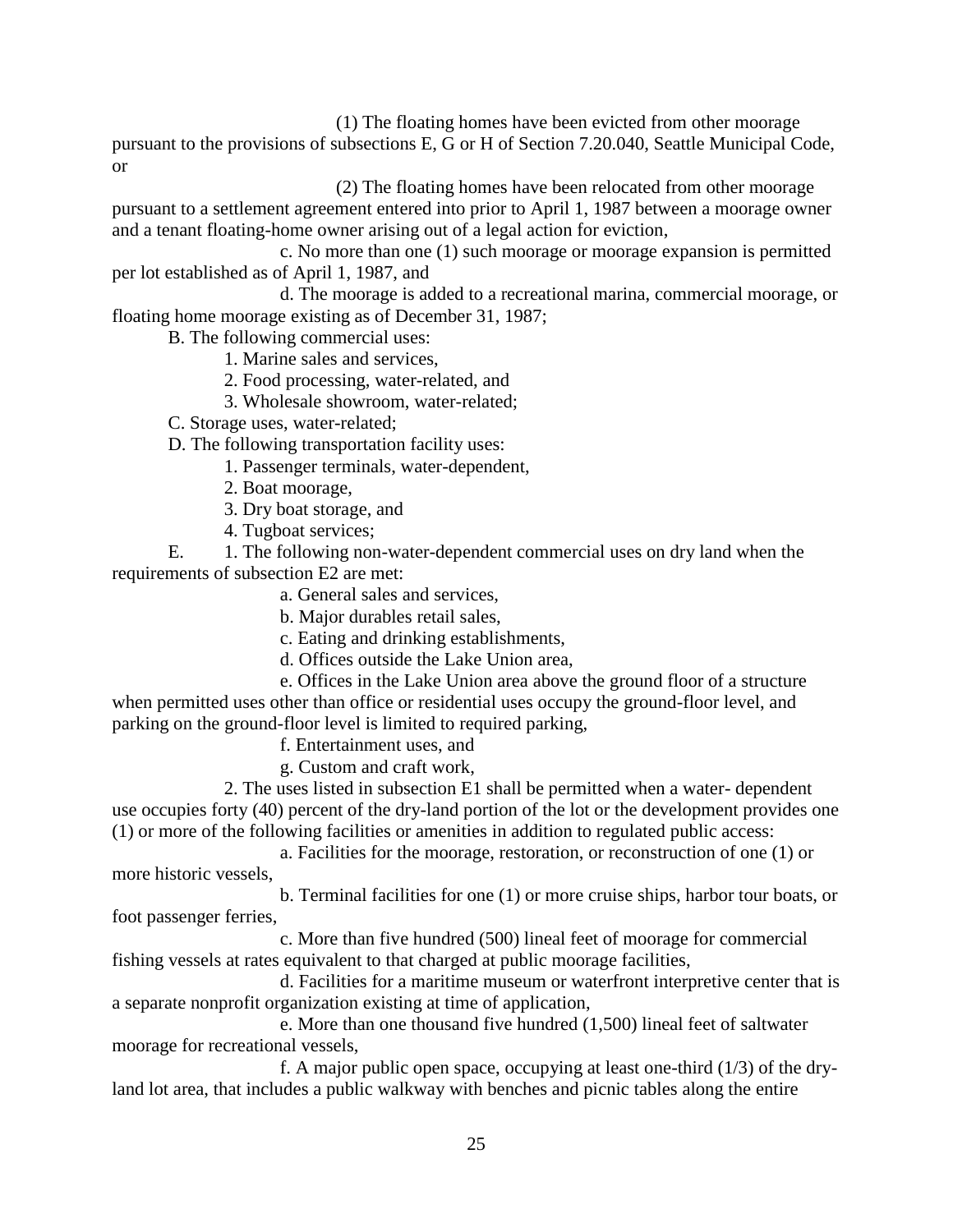water frontage, and connecting public walkways to adjacent sites and any nearby public parks or other public facilities. The Director shall require adequate signed parking for the open space, or

g. Other facilities or amenities similar to those listed above that provide an opportunity for substantial numbers of people to enjoy the shoreline, when approved by the Director;

F. Streets, railroads and bridges;

G. The following utilities:

1. Utility lines,

2. Utility service uses whose operations require a shoreline location, and

3. Minor communication utilities, except freestanding transmission towers;

H. Light and general manufacturing uses, water-dependent or water-related;

I. Water-dependent or water-related institutions or facilities of institutions, except nonwater-dependent facilities of yacht, boat and beach clubs;

J. Yacht, boat or beach clubs which have non-water-dependent facilities, provided that such facilities may be located over water only when:

1. The dry-land portion of the lot is less than fifty (50) feet in depth,

2. Location of such facilities on the dry-land portion of the lot is not feasible, and

3. The facilities or amenities required by Section 23.60.600 C are provided;

K. Public facilities, water-dependent or water-related;

L. Open space uses; and

M. Aquaculture.

Section 23.60.602 of the Seattle Municipal Code, last amended by Ordinance 113764, is repealed.

# **23.60.602 - Special uses on waterfront lots in the US Environment.**

The following uses may be authorized on waterfront lots in the US Environment by the Director as either principal or accessory uses if the special use criteria of Section 23.60.032 are satisfied:

A. Airport, water-based;

B. The following shoreline protective structures:

1. Natural beach protection,

2. Bulkheads necessary to support a water-dependent or water-related use, or to enclose a permitted landfill area, or to prevent erosion, when natural beach protection is not a practical alternative;

C. Dredging, when the dredging is:

1. Necessary for a water-dependent or water-related use,

2. Necessary for the installation of a utility line;

D. The following types of landfill:

1. Landfill on dry land where necessary for a permitted use and as part of an approved development,

2. Landfill on submerged lands which does not create dry land where necessary for a water-dependent or water-related use or for the installation of a bridge or utility line,

3. Landfill for the creation of wildlife or fisheries habitat as mitigation or enhancement, and

4. Landfill which creates dry land: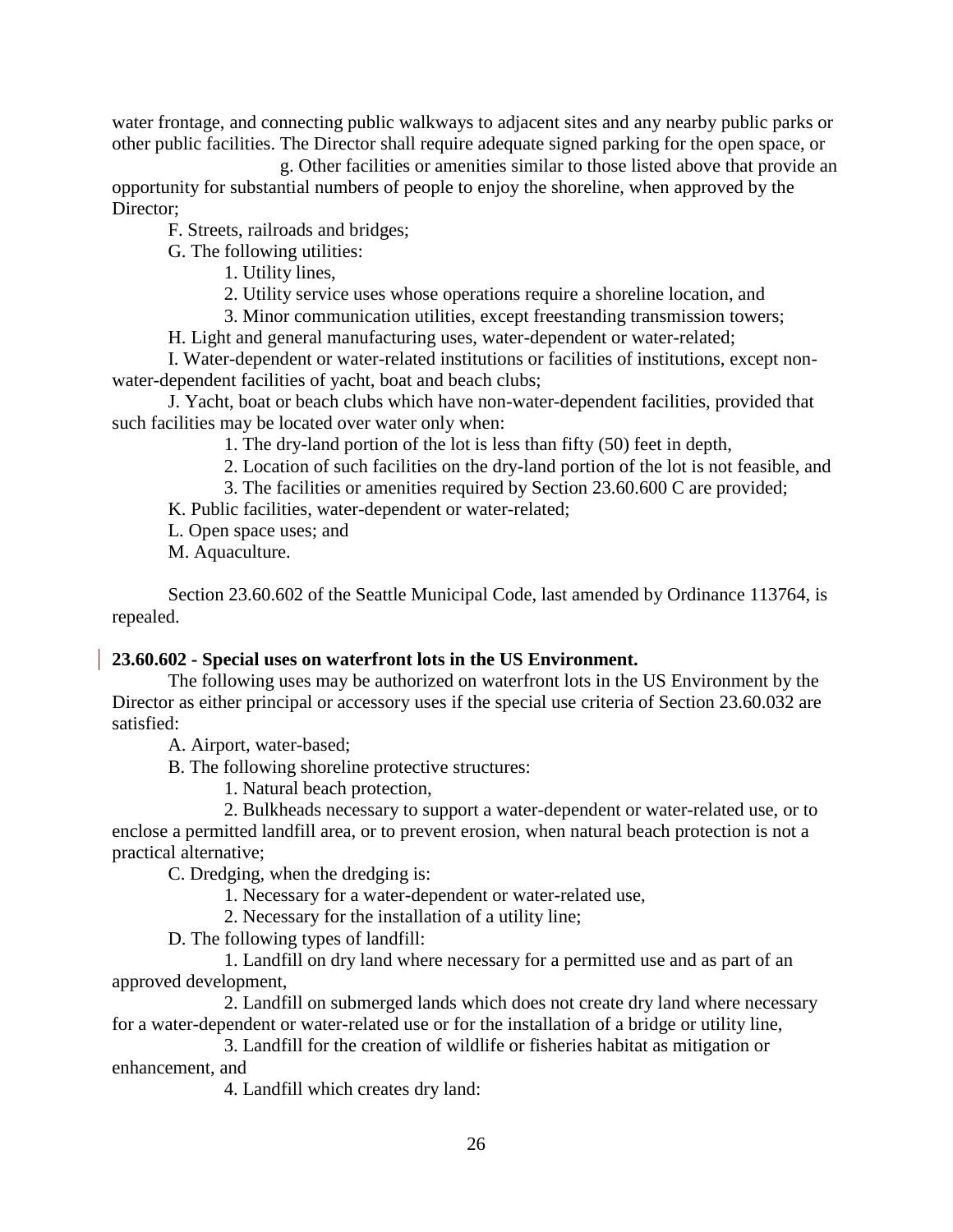a. i. When the dry land is necessary for the operation of a waterdependent or water-related use, and

ii. If more than two (2) square yards of dry land per lineal yard of shoreline is created, the landfill meets the following additional criteria:

(1) No reasonable alternative to the landfill exists,

(2) The landfill provides a clear public benefit, and

(3) The landfill site is not located in Lake Union or Portage

Bay.

Section 23.60.604 of the Seattle Municipal Code, last amended by Ordinance 122310, is repealed.

# **23.60.604 - Conditional uses on waterfront lots in the US Environment.**

The following uses may be authorized on waterfront lots in the US Environment by the Director, with the concurrence of the Department of Ecology, as either principal or accessory uses if the criteria for conditional uses in WAC 173-27-160 are satisfied:

A. Residential uses:

1. New single-family and multifamily dwelling units and artist studio dwellings on the dry land portion of the lot when:

a. Not located near uses which are normally incompatible with residential use because of factors such as noise, air and water pollutants, or aesthetic values protected by this chapter,

b. Located above the ground floor of a structure containing nonresidential uses on the ground floor, except that single-family residences along Seaview Avenue Northwest between 34th Avenue Northwest and Northwest 60th Street may be located on the ground floor, c. Located near other residences on waterfront lots,

d. Not located on a lot or in an area which would make the lot suitable for use by water-dependent or water-related use by having any of the following characteristics:

(1) Existing piers or other structures suitable for use by a water-

dependent use,

(2) Adequate amounts of submerged and dry lands, or

(3) Adequate water depth and land slope,

2. Reserved.

3. Floating home moorages in Lake Union or Portage Bay when:

a. After considering the nature and condition of nearby structures and uses the Director determines that the immediate environs are not incompatible with residential use,

b. The residential use will not usurp land better suited to water-dependent, water-related or associated industrial or commercial uses,

c. The structural bulk of the floating home development will not adversely affect surrounding development, and

d. When the floating home development is buffered by distance, screening or an existing recreational marina from adjacent nonresidential uses and vacant lots;

B. The following non-water-dependent uses located over water on lots with a depth of less than fifty (50) feet of dry land:

1. Eating and drinking establishments meeting the criteria of subsection E2 of Section 23.60.600,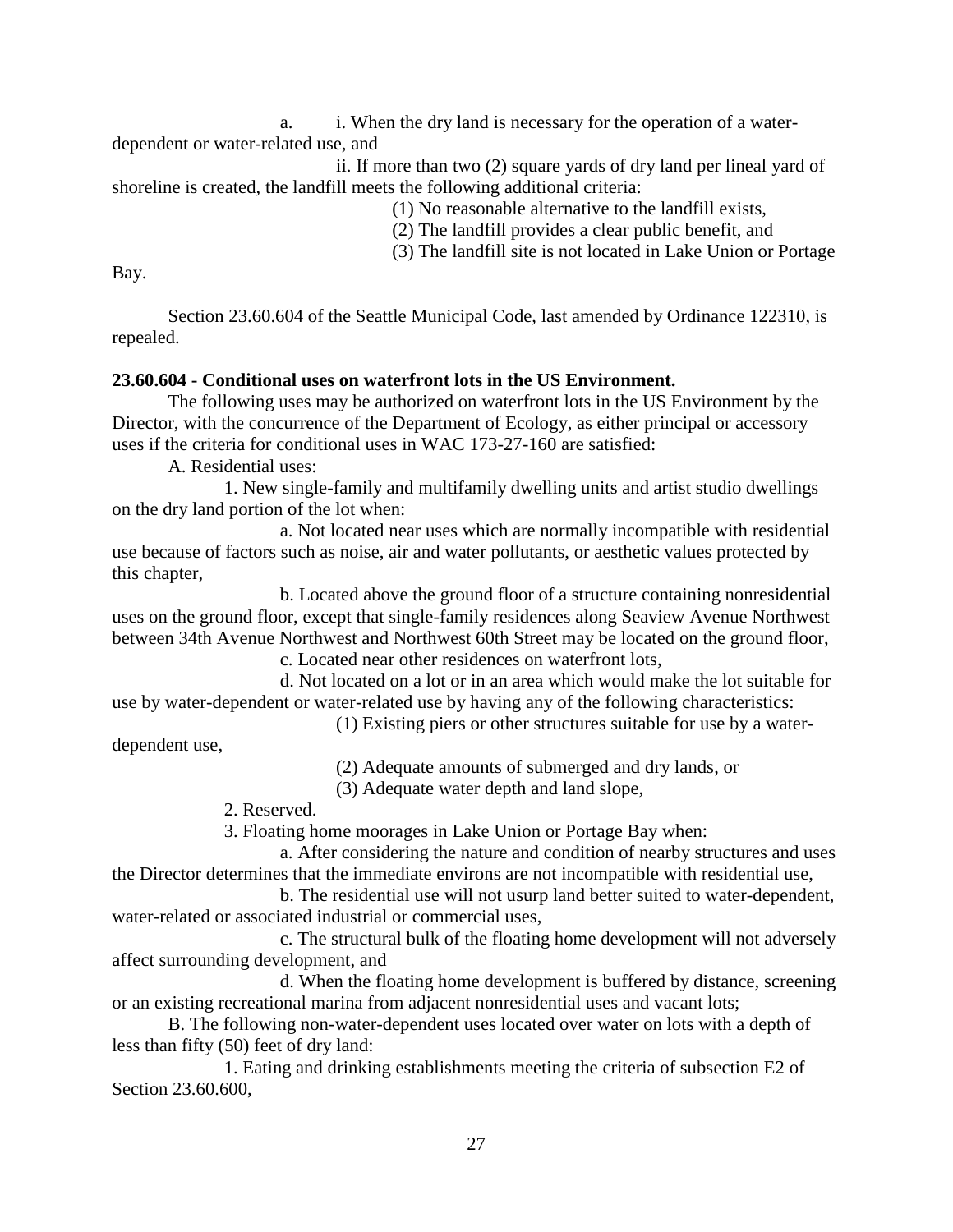2. Marine sales and services,

3. General sales and service uses,

- 4. Entertainment uses, and
- 5. Custom and craft work;

C. Non-water-dependent commercial uses on historic ships:

1. The following uses may be permitted on an historic ship when meeting the criteria in subsection C2 below:

a. Sale and rental of small boats, boat parts and accessories,

b. General sales and services,

c. Major durables retail sales, and

d. Eating and drinking establishments.

2. a. The ship is designated as historic by the Landmarks Preservation Board or listed on the National Register of Historical Places,

b. The use is compatible with the existing design and/or construction of the ship without significant alteration,

c. Uses permitted outright are impractical because of the ship design and/or the permitted uses cannot provide adequate financial support necessary to sustain the ship in a reasonably good physical condition,

d. A certificate of approval has been obtained from the Landmarks Preservation Board, and

e. No other historic ship containing restaurant or retail uses is located within one-half  $(\frac{1}{2})$  mile of the proposed site.

Section 23.60.606 of the Seattle Municipal Code, last amended by Ordinance 122771, is repealed.

# **23.60.606 - Prohibited uses on waterfront lots in the US Environment.**

The following uses shall be prohibited as principal uses on waterfront lots in the US environment:

A. New residences over water and residential uses at or below the ground floor, except as permitted as conditional uses pursuant to Section 23.60.604;

B. The following commercial uses:

1. Medical services,

2. Animal shelters and kennels,

3. Pet grooming,

4. Automotive sales and services,

5. Lodging,

6. Food processing, non-water-dependent,

7. Heavy sales and services except water-related wholesale showrooms,

8. Ground-level offices in the Lake Union area,

9. Research and development laboratories, and

10. Off-premises signs;

C. The following transportation facility uses:

1. Parking, principal use,

2. Personal transportation services,

3. Passenger terminals, non-water-dependent,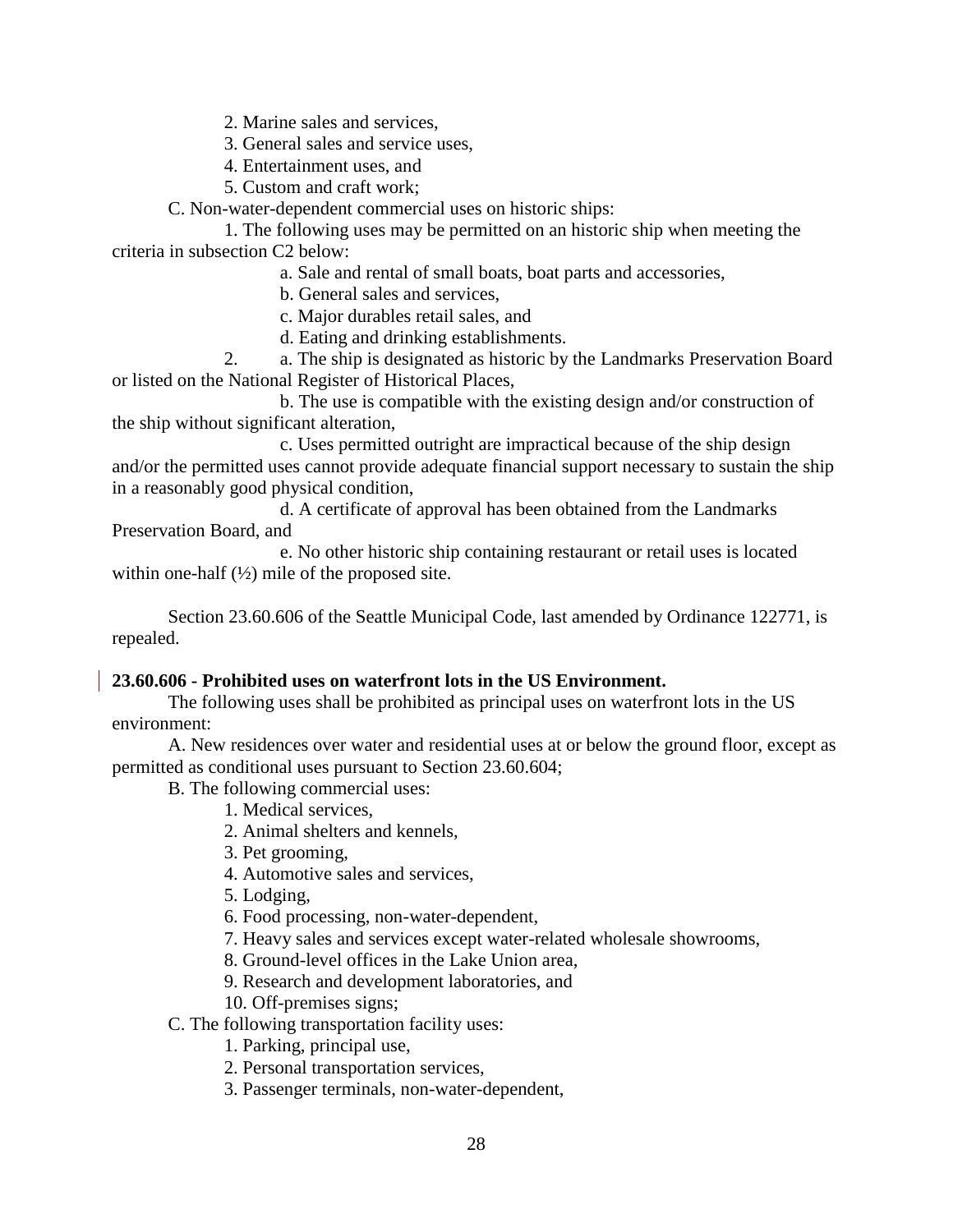- 4. Cargo terminals,
- 5. Transit vehicle bases,
- 6. Helistops and heliports, and
- 7. Airports, land-based;
- D. The following manufacturing uses:
	- 1. Light and general manufacturing, non-water-dependent, and
	- 2. Heavy manufacturing uses;
- E. High-impact uses;
- F. The following utilities:
	- 1. Major communication utilities,
	- 2. Solid waste management,
	- 3. Power plants,
	- 4. Recycling uses,
	- 5. Sewage treatment plants, and
	- 6. Freestanding transmission towers for minor communication utilities;
- G. Storage uses;

H. Public facilities not authorized pursuant to Section 23.60.612 and those that are nonwater-dependent;

I. Institutional uses, non-water-dependent;

J. Agricultural uses except aquaculture; and

K. Groins and similar structures that block the flow of sand to adjacent beaches, except drift sills or other structures that are part of a natural beach protection system.

Section 23.60.608 of the Seattle Municipal Code, last amended by Ordinance 122310, is repealed.

## **23.60.608 - Permitted uses on upland lots in the US Environment.**

A. Uses Permitted Outright.

1. Uses permitted outright on waterfront lots in the US Environment are permitted outright on upland lots and are not subject to the requirements of Section 23.60.600 E to provide special public benefits.

2. Additional uses permitted outright on upland lots:

- a. The following residential uses:
	- (1) Single-family and multifamily residences, and
	- (2) Congregate residences and nursing homes;

b. The following commercial uses:

(1) Medical services,

- (2) Animal shelters and kennels,
- (3) Pet grooming,
- (4) Automotive sales and service,

(5) Lodging,

- (6) Heavy sales and service,
- (7) Research and development laboratories, and
- (8) Ground-level offices in the Lake Union area;
- c. Parking, principal use;
- d. Storage uses;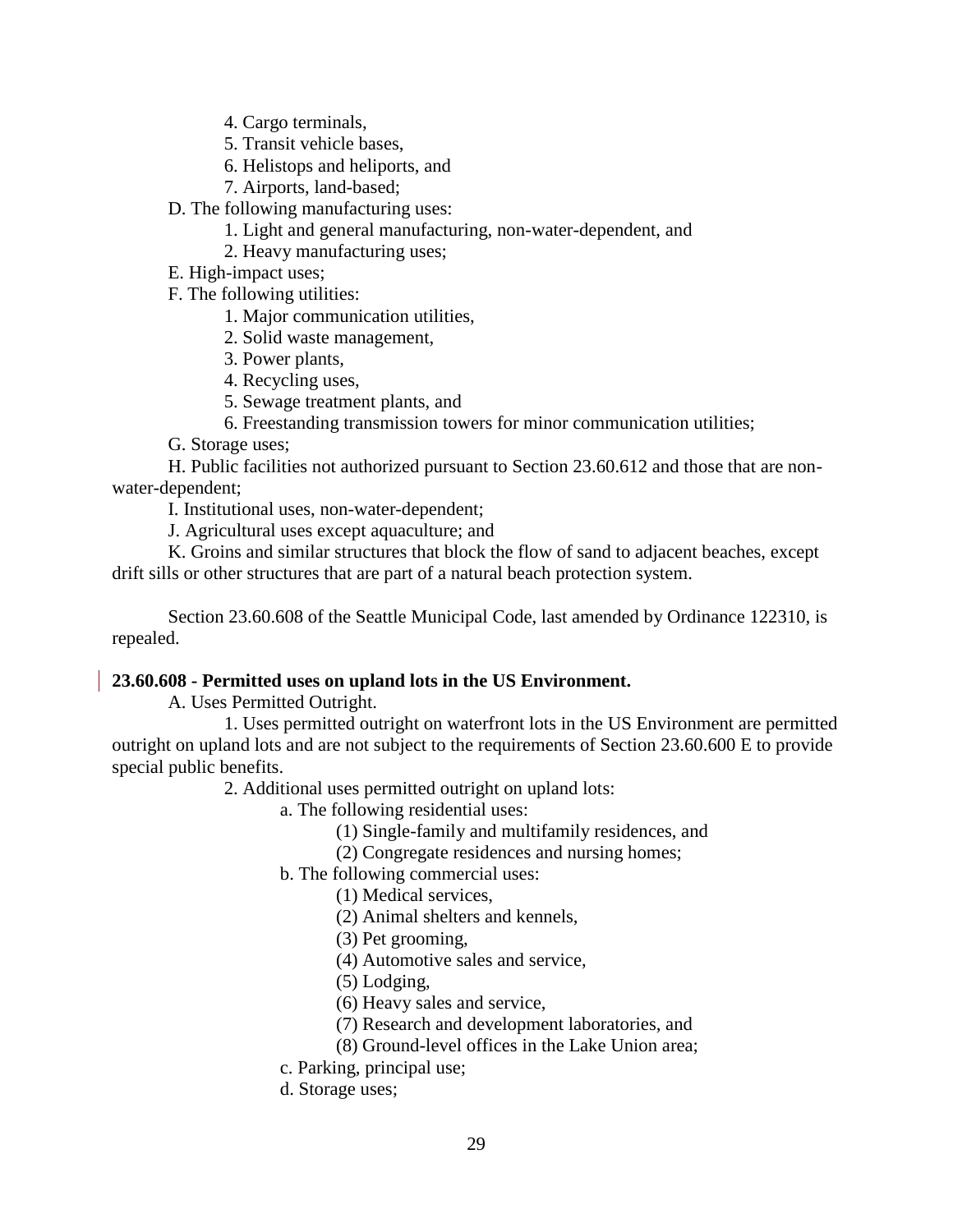- e. Light and general manufacturing uses;
- f. Institutional uses; and
- g. Public facilities.

B. Uses Permitted as Special Uses. Uses permitted as special uses on waterfront lots are permitted as special uses on upland lots.

Section 23.60.610 of the Seattle Municipal Code, enacted by Ordinance 113466, is repealed.

## **23.60.610 - Prohibited uses on upland lots in the US Environment.**

Uses prohibited on waterfront lots are prohibited on upland lots unless specifically permitted in Section 23.60.608.

Section 23.60.612 of the Seattle Municipal Code, enacted by Ordinance 118663, is repealed.

## **23.60.612 - Public facilities.**

A. Except as provided in subsection B1 or B2 below, uses in public facilities that are most similar to uses permitted outright, permitted as a special use or permitted as a conditional use under Sections 23.60.600 through 23.60.604 shall also be permitted outright, as a special use or conditional use, subject to the same use regulations, development standards, special use requirements, and conditional use criteria that govern the similar uses.

B. Public Facilities not Meeting Development Standards Requiring City Council Approval.

1. The City Council, with the concurrence of the Department of Ecology, may waive or modify applicable development standards, special use requirements or conditional use criteria for those uses in public facilities that are similar to uses permitted outright, permitted as a special use or permitted as a conditional use under Sections 23.60.600 through 23.60.604 according to the provisions of Chapter 23.76, Subchapter III, Council Land Use Decisions, with public projects considered as Type IV quasi-judicial decisions and City facilities considered as Type V legislative decisions.

2. Other Uses Permitted in Public Facilities. Unless specifically prohibited, uses in public facilities that are not similar to uses permitted outright, permitted as a special use or permitted as a conditional use under Sections 23.60.600 through 23.60.604 may be permitted by the City Council. City Council, with the concurrence of the Department of Ecology, may waive or modify development standards, special use requirements or conditional use criteria according to the provisions of Chapter 23.76, Subchapter III, Council Land Use Decisions, with public projects considered as Type IV quasi-judicial decisions and City facilities considered as Type V legislative decisions.

C. Expansion of Uses in Public Facilities.

1. Major Expansion. Major expansions may be permitted to uses in public facilities allowed in subsections A and B above according to the same provisions and procedural requirements as described in these subsections. A major expansion of a public facility use occurs when the expansion that is proposed would not meet development standards or exceed either seven hundred fifty (750) square feet or ten (10) percent of its existing area, whichever is greater, including gross floor area and areas devoted to active outdoor uses other than parking.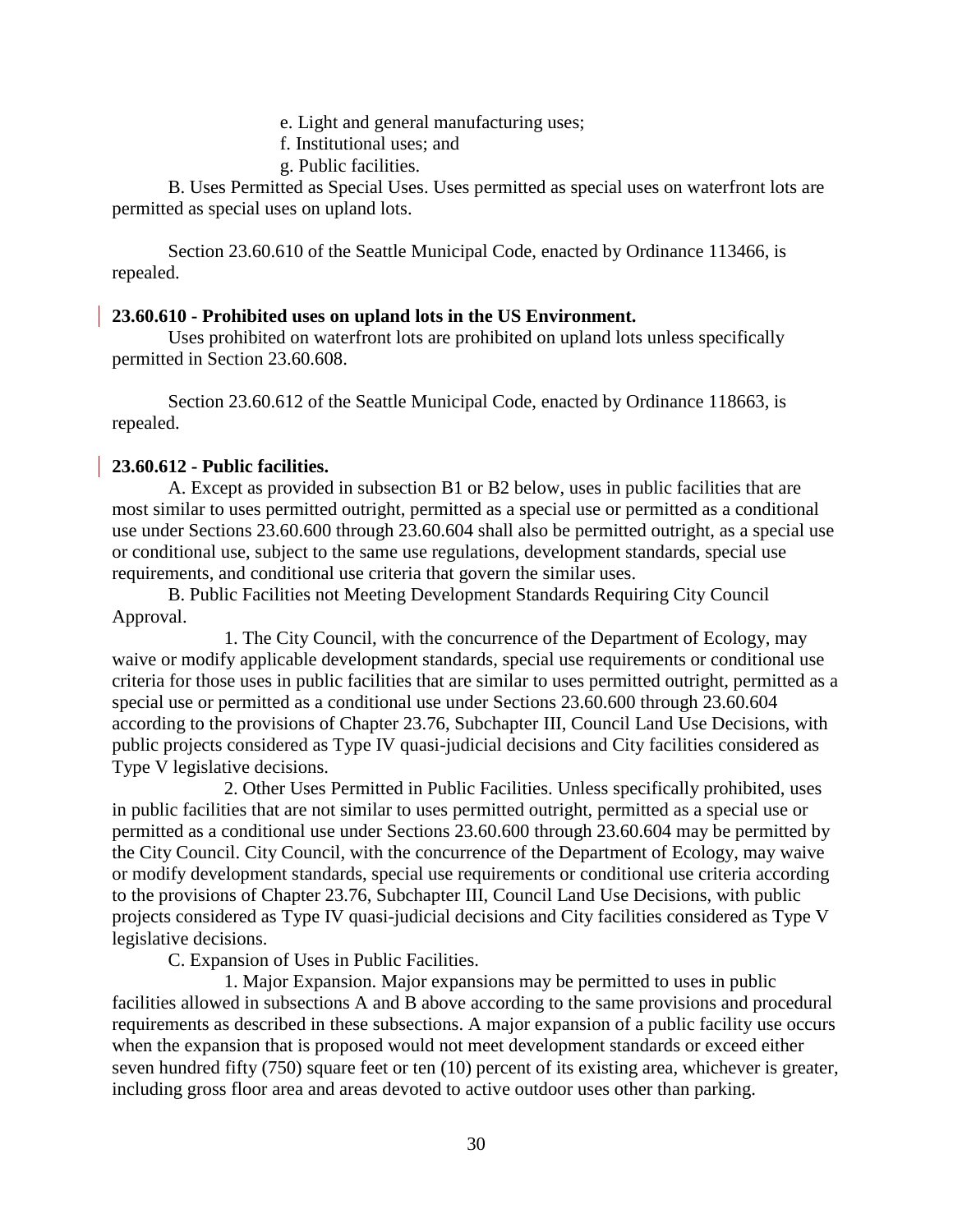2. Minor Expansion. When an expansion falls below the major expansion threshold level, it is a minor expansion. Minor expansions may be permitted to uses in public facilities allowed in subsections A and B above according to the provisions of Chapter 23.76, Procedures for Master Use Permits and Council Land Use Decisions, for a Type I Master Use Permit when the development standards of the zone in which the public facility is located are met.

D. Essential Public Facilities. Permitted essential public facilities shall also be reviewed according to the provisions of Chapter 23.80, Essential Public Facilities.

Section 23.60.630 of the Seattle Municipal Code, enacted by Ordinance 113466, is repealed.

#### **23.60.630 Development standards for the US Environment.**

All developments in the Urban Stable Environment shall meet the requirements of this Part 2 as well as the development standards applicable to all environments contained in Subchapter III, General Provisions. (Ord. 113466

Section 23.60.633 of the Seattle Municipal Code, last amended by Ordinance 117571, is repealed.

#### **23.60.633 Maximum size limits in the US Environment.**

Non-water-dependent offices allowed above the ground floor on waterfront lots in the Lake Union area shall be limited in gross floor area to a ratio of one (1) square foot of floor area per one (1) square foot of dry-land lot area (i.e., FAR of one (1, but shall not exceed a maximum of ten thousand (10,000) square feet.

Section 23.60.660 of the Seattle Municipal Code, last amended by Ordinance 122771, is repealed.

#### **23.60.660 - Uses permitted outright on waterfront lots in the UH Environment.**

The following uses shall be permitted over water or on dry-land portions of waterfront lots in the Urban Harborfront environment as either principal or accessory uses:

A. The following commercial uses:

- 1. General sales and services,
- 2. Marine sales and services,
- 3. Eating and drinking establishments,

4. Existing hotels, provided that expansion of the hotel use shall be prohibited and expansion only for public access shall be permitted,

- 5. Offices when located above wharf level,
- 6. Entertainment uses,
- 7. Research and development laboratories, water-dependent, and
- 8. Food processing and craft work uses;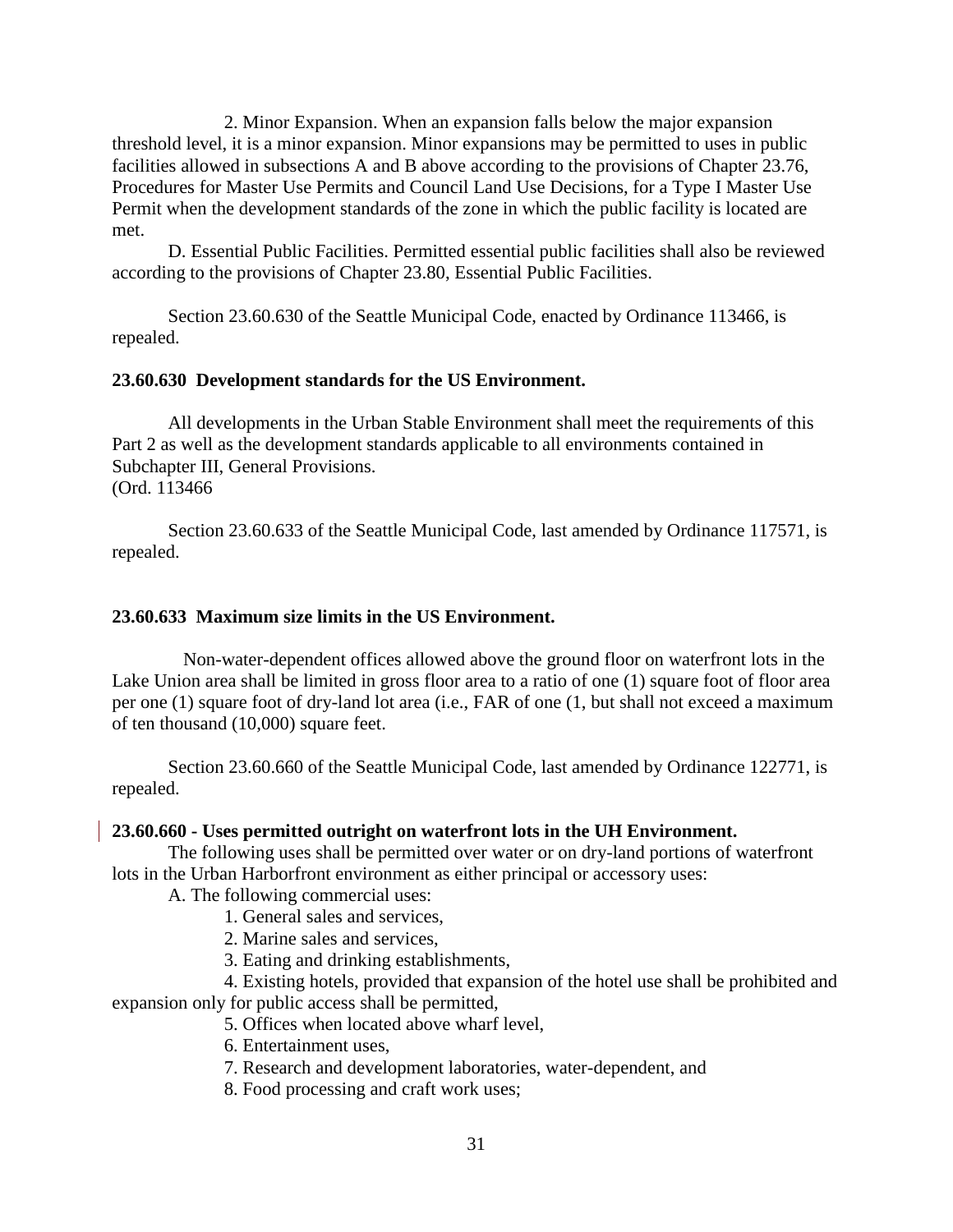- B. The following transportation facilities:
	- 1. Parking over water when accessory to a water-dependent or water- related use,
	- 2. Parking on dry land when accessory to a permitted use,
	- 3. Passenger terminals, water-dependent,
	- 4. Breakbulk cargo terminals,
	- 5. Boat moorage,
	- 6. Dry boat storage, and
	- 7. Tugboat services;
- C. Light manufacturing uses, water-dependent or water-related;
- D. Streets, railroads and bridges;
- E. The following institutions:
	- 1. Institutes for advanced study, water-dependent or water-related,
	- 2. Maritime museums,
	- 3. Colleges that have water-dependent or water-related facilities,
	- 4. Community centers,
	- 5. Vocational schools, water-dependent or water-related,
	- 6. Community yacht, boat, and beach clubs, and
	- 7. Child care centers when located above wharf level;
- F. The following public facilities:
	- 1. Public facilities, water-dependent or water-related, and
- 2. Public facilities that are part of an approved public improvement plan for the Harborfront adopted by the Council;
	- G. Shoreline Recreation;
	- H. Aquaculture; and
	- I. Minor communication utilities, except freestanding transmission towers.

Section 23.60.662 of the Seattle Municipal Code, last amended by Ordinance 120927, is repealed.

# **23.60.662 - Special uses permitted on waterfront lots in the UH Environment.**

The following uses may be authorized over water or on dry-land portions of waterfront lots in the UH Environment by the Director as either principal or accessory uses if the special use criteria of Section 23.60.032 are satisfied:

A. The following utilities:

- 1. Utility service uses that require a shoreline location, and
- 2. Utility lines;
- B. The following shoreline protective structures:
	- 1. Natural beach protection, and

2. Bulkheads to support a water-dependent or water-related use, or to enclose a permitted landfill area, or to prevent erosion on Class II or Class III beaches, when natural beach protection is not a practical alternative;

C. Dredging when necessary for water-dependent and water-related uses or to install utility lines;

D. The following types of landfill:

1. Landfill on dry land where necessary for a permitted use and as part of an approved development,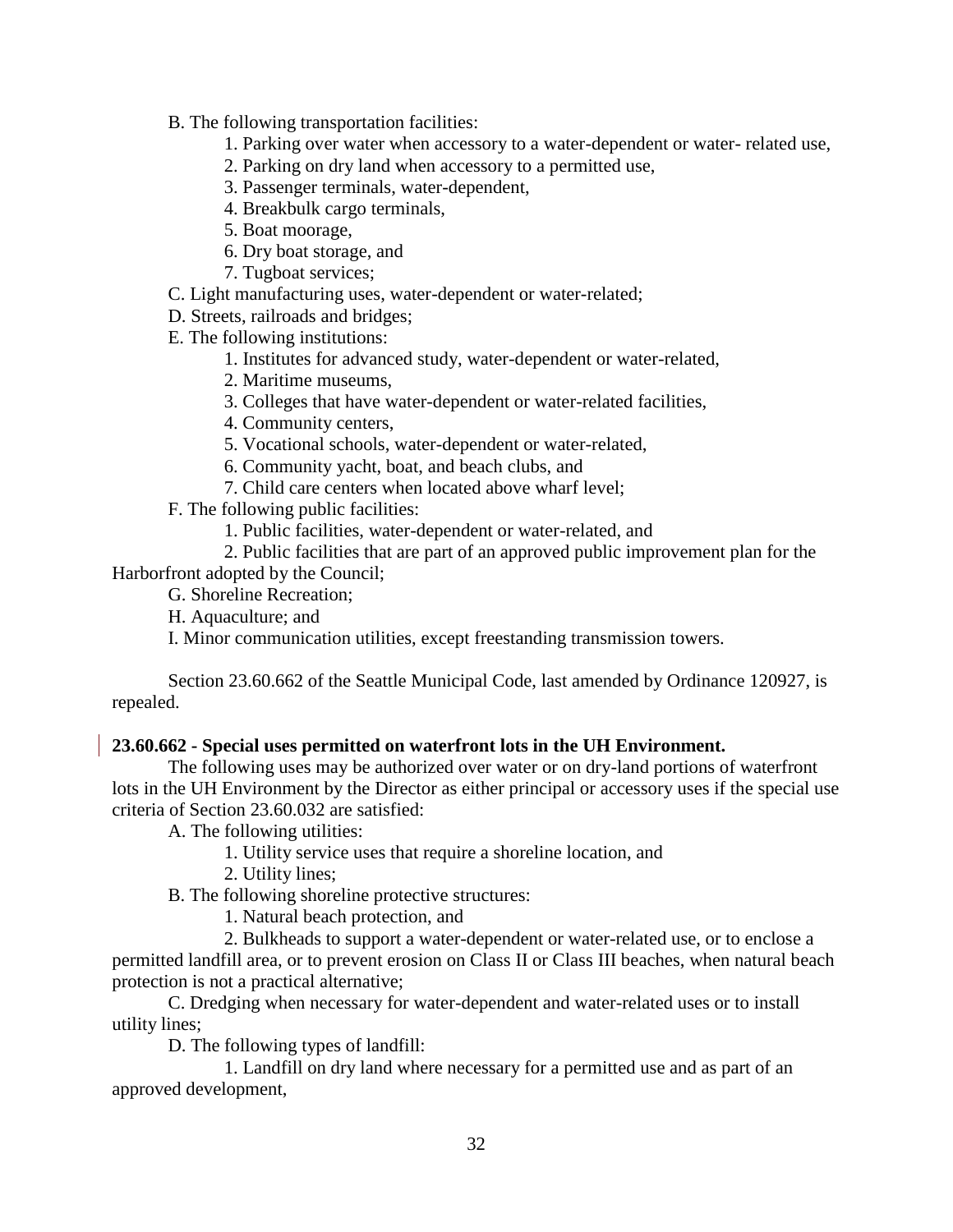2. Landfill on submerged lands which does not create dry land, where necessary for a water-dependent or water-related use or for the installation of a bridge or utility line.

Section 23.60.664 of the Seattle Municipal Code, last amended by Ordinance 122310, is repealed.

# **23.60.664 - Administrative conditional uses permitted on waterfront lots in the UH Environment.**

The following uses may be authorized over water or on dry-land portions of waterfront lots in the UH Environment by the Director, with the concurrence of the Department of Ecology, as either principal or accessory uses if the criteria for conditional uses in WAC 173-27-160 are satisfied:

A. The following commercial uses:

1. Wholesale showrooms, and

- 2. Research and development laboratories, non-water-dependent;
- B. The following storage uses:
	- 1. Outdoor storage, water-related or water-dependent, and

2. Warehouses, water-related or water-dependent;

C. Non-water-dependent commercial uses on historic ships:

1. The following uses may be permitted on an historic ship when meeting the criteria in subsection C2 below:

a. Sale and rental of small boats, boat parts and accessories,

b. General sales and services,

c. Major durables retail sales, and

d. Eating and drinking establishments,

2. a. The ship is designated as historic by the Landmarks Preservation Board or listed on the National Register of Historic Places,

b. The use is compatible with the existing design and/or construction of the ship without significant alteration,

c. Uses permitted outright are not practical because of ship design and/or cannot provide adequate financial support necessary to sustain the ship in a reasonably good physical condition,

d. The use shall obtain a certificate of approval from the Landmarks Preservation Board, and

e. No other historic ship containing restaurant or retail uses is located within one-half (½) mile of the proposed site, unless the proposed site is within the Historic Character Area;

D. Light manufacturing uses, non-water-dependent, that:

1. Are part of a mixed-use development when the light manufacturing uses occupy no more than twenty-five (25) percent of the developed portion of the lot,

2. Contribute to the maritime or tourist character of the area, and

3. Are located to accommodate water-dependent or water-related uses on site; E. The following non-water-dependent institutions:

- 1. Institutes for advanced study,
- 2. Museums,
- 3. Colleges, and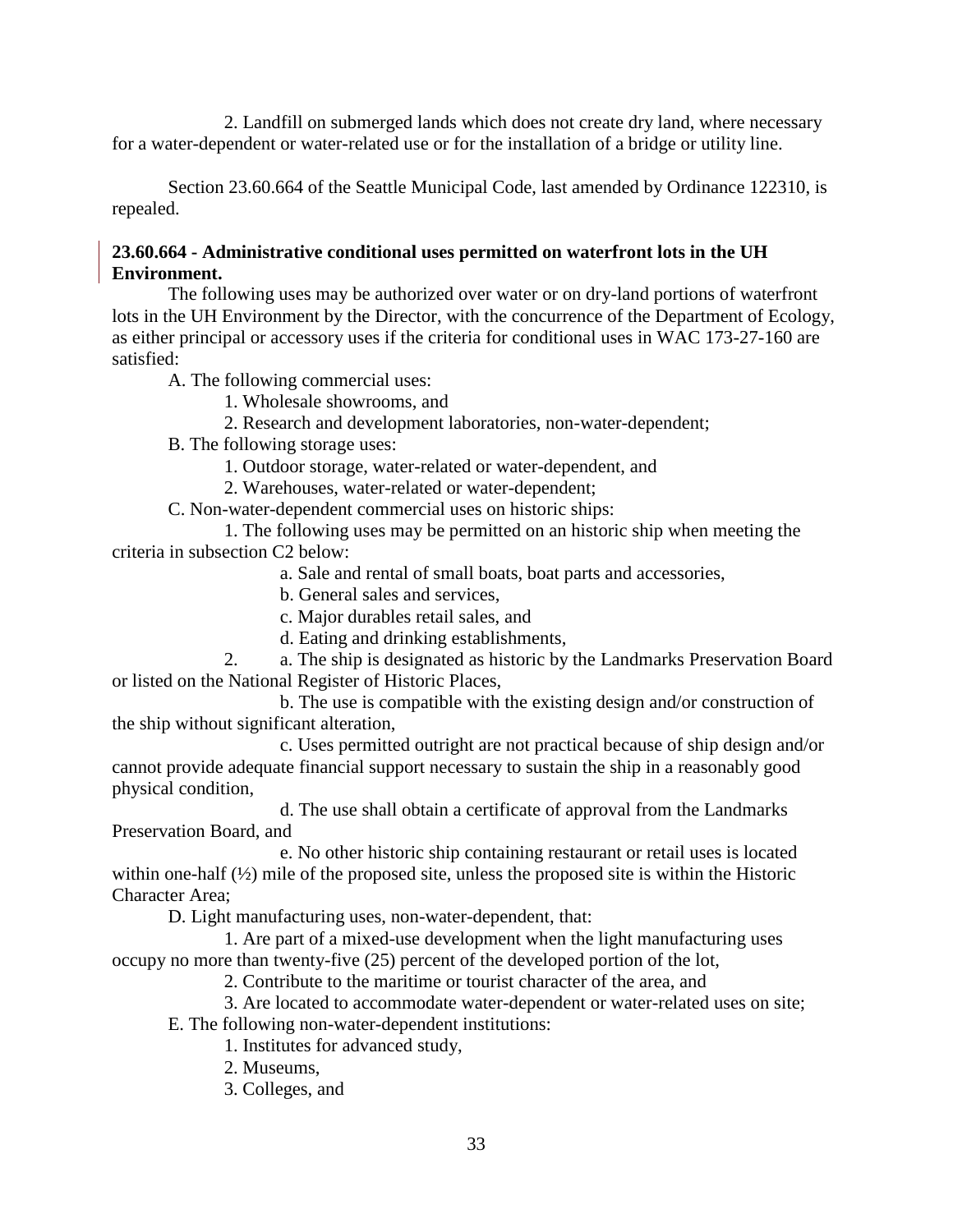4. Vocational schools.

Section 23.60.668 of the Seattle Municipal Code, last amended by Ordinance 122310, is repealed.

# **23.60.668 - Prohibited uses on waterfront lots in the UH Environment.**

The following uses are prohibited as principal uses on waterfront lots in the UH Environment:

A. Residential uses;

- B. The following commercial uses:
	- 1. Medical services,
	- 2. Animal shelters and kennels,
	- 3. Pet grooming,
	- 4. Automotive sales and service,
	- 5. Lodging, except existing hotels,
	- 6. Offices at wharf/street level,
	- 7. Adult motion picture theaters and panorams, and
	- 8. Heavy sales and services except wholesale showrooms and major durables

retail sales;

C. The following transportation facilities:

- 1. Parking, principal use,
- 2. Personal transportation services,
- 3. Cargo terminals, except breakbulk,
- 4. Bus bases,
- 5. Heliports,
- 6. Airports, land-based, and
- 7. Airports, water-based;
- D. Mini-warehouses,
- E. The following utilities:
	- 1. Solid waste management,
	- 2. Power plants,
	- 3. Sewage treatment plants,
	- 4. Recycling,
	- 5. Major communication utilities, and
	- 6. Freestanding transmission towers for minor communication utilities;
- F. General and heavy manufacturing;
- G. The following institutional uses:
	- 1. Schools, elementary or secondary,
	- 2. Hospitals,
	- 3. Religious facilities, and
	- 4. Private yacht, boat and beach clubs;

H. Public facilities or projects that are non-water-dependent except those that are part of a public improvement plan for the harborfront adopted by the Council;

I. High-impact uses;

J. Agriculture uses except aquaculture;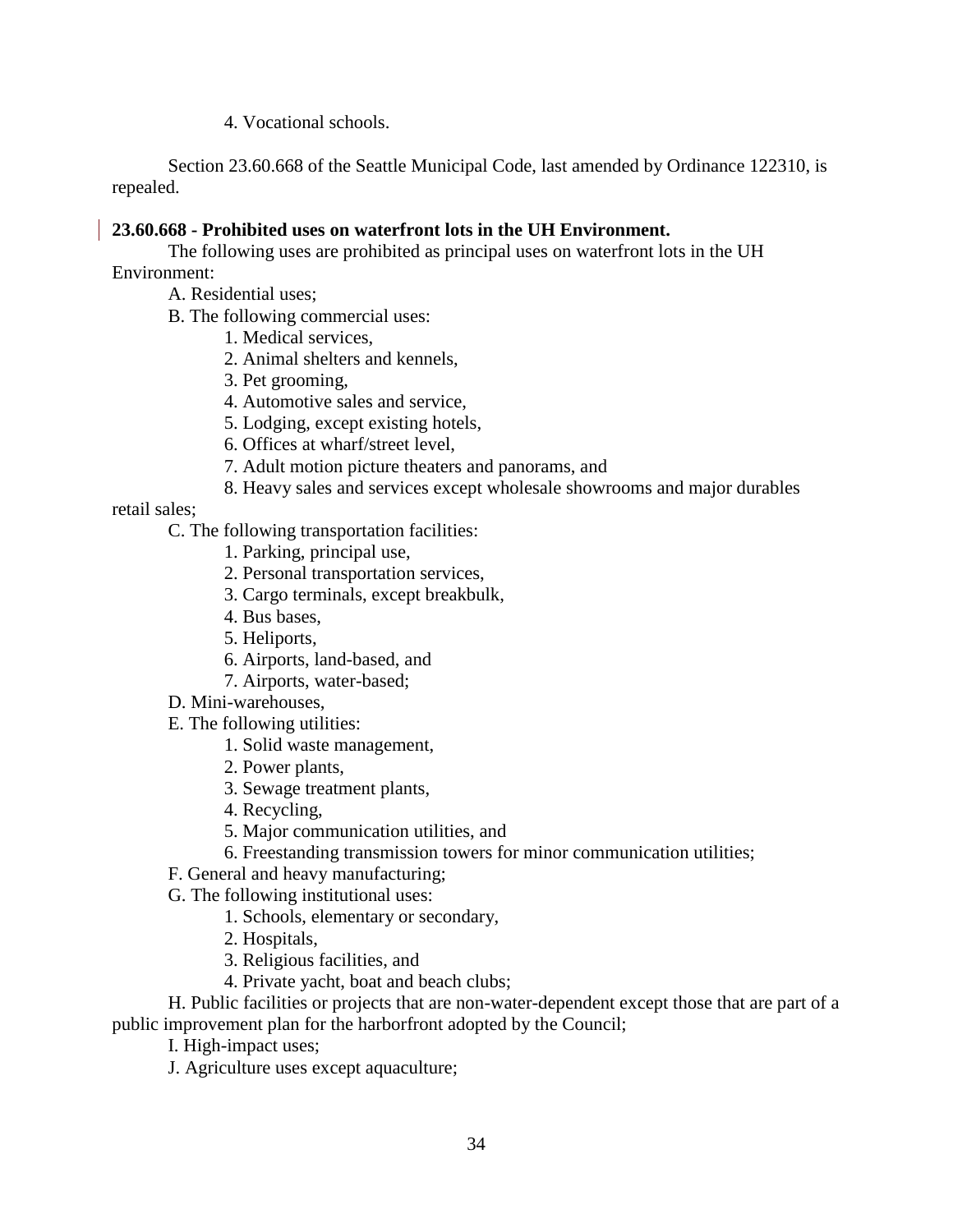K. Groins and similar structures that block the flow of sand to adjacent beaches, except drift sills or other structures that are part of a natural beach protection system; and

L. Landfill that creates dry land.

Section 23.60.670 of the Seattle Municipal Code, enacted by Ordinance 122310, is repealed.

## **23.60.670 - Permitted uses on upland lots in the UH Environment.**

A. Uses Permitted Outright. The following uses shall be permitted outright on upland lots as principal or accessory uses in the UH Environment:

- 1. Uses permitted outright on waterfront lots in the UH environment;
- 2. Additional uses permitted outright on upland lots:
	- a. Residential uses,
	- b. The following commercial uses:
		- (1) Heavy sales and services,
		- (2) Medical services,
		- (3) Lodging,
		- (4) Offices at street level,
	- c. The following transportation facilities,
		- (1) Parking garages, principal use,
		- (2) Surface parking areas, principal use,
		- (3) Personal transportation services,
	- d. Warehouses,

 $\mathbf{I}$ 

- e. Institutions, and
- f. Public facilities.

Section 23.60.672 of the Seattle Municipal Code, enacted by Ordinance 113466, is repealed.

## **23.60.672 - Prohibited uses on upland lots in the UH Environment.**

Uses prohibited on waterfront lots in the UH environment are also prohibited on upland lots unless specifically permitted in Section 23.60.670.

Section 23.60.690 of the Seattle Municipal Code, enacted by Ordinance 113466, is repealed.

# **23.60.690 Development standards for the UH Environment.**

All developments in the Urban Harborfront Environment shall meet the requirements of Part 2, except when the Water-dependent Incentive Development Standards of Section 23.60.666 apply, as well as the development standards applicable to all environments contained in Subchapter III, General Provisions.

Section 23.60.720 of the Seattle Municipal Code, last amended by Ordinance 122771, is repealed.

# **23.60.720 - Uses permitted outright on waterfront lots in the UM Environment.**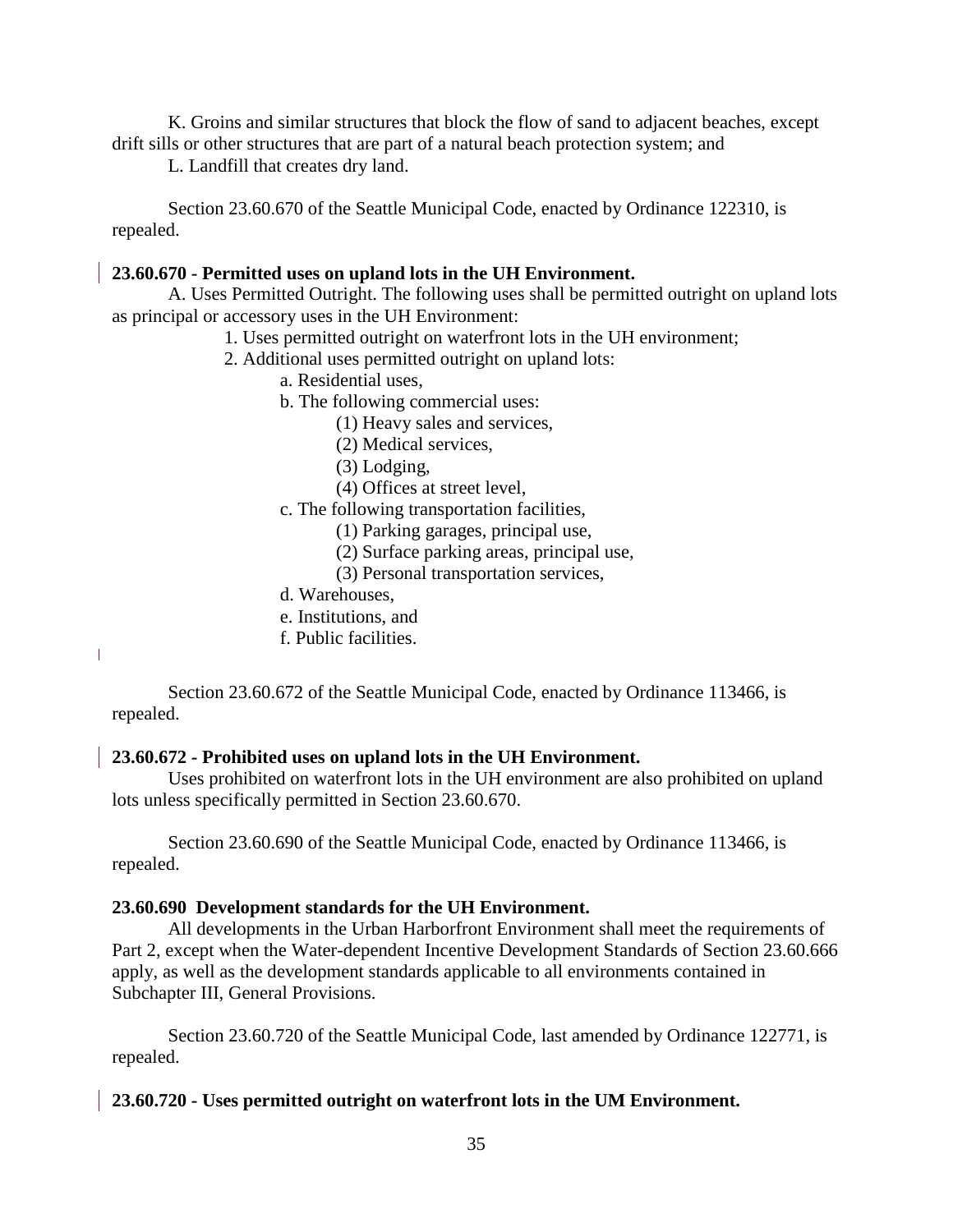The following uses shall be permitted outright on waterfront lots in the Urban Maritime Environment as either principal or accessory uses:

A. The following commercial uses:

1. Marine sales and services, except sale and rental of small boats, boat parts and accessories,

- 2. Wholesale showrooms, water- dependent or water-related, and
- 3. Food processing, water-dependent or water-related;
- B. The following transportation facilities:
	- 1. Tugboat services,
	- 2. Passenger terminals, water-dependent,
	- 3. Cargo terminals, water-dependent or water-related,
	- 4. Commercial moorage, except covered wet commercial moorage on Lake Union

and Portage Bay, and

- 5. Dry boat storage;
- C. The following storage uses:
	- 1. Warehouses, water-dependent or water-related, and
	- 2. Outdoor storage, water-dependent or water-related;
- D. Streets, railroads and bridges;
- E. The following utilities:
	- 1. Utility lines,
	- 2. Utility service uses whose operations require a shoreline location, and
	- 3. Minor communication utilities, except freestanding transmission towers;
- F. The following institutional uses:

1. Water-dependent or water-related research and education facilities of colleges and universities,

2. Shoreline recreation facilities of schools, colleges and universities, and

3. Water-dependent or water-related colleges, institutes for advanced study and vocational schools;

G. Light and general manufacturing uses, water-dependent or water-related;

H. Public facilities, water-dependent or water-related;

- I. Shoreline recreation uses; and
- J. Aquaculture.

Section 23.60.722 of the Seattle Municipal Code, last amended by Ordinance 113764, is repealed.

## **[23.60.722](javascript:void(0)) - Special uses on waterfront lots in the UM Environment.**

The following uses may be authorized on waterfront lots in the UM Environment by the Director as either principal or accessory uses if the special use criteria in Section 23.60.032 are satisfied:

A. Water-based aircraft facilities;

- B. Heavy manufacturing uses, water-dependent or water-related;
- C. The following shoreline protective structures:
	- 1. Natural beach protection,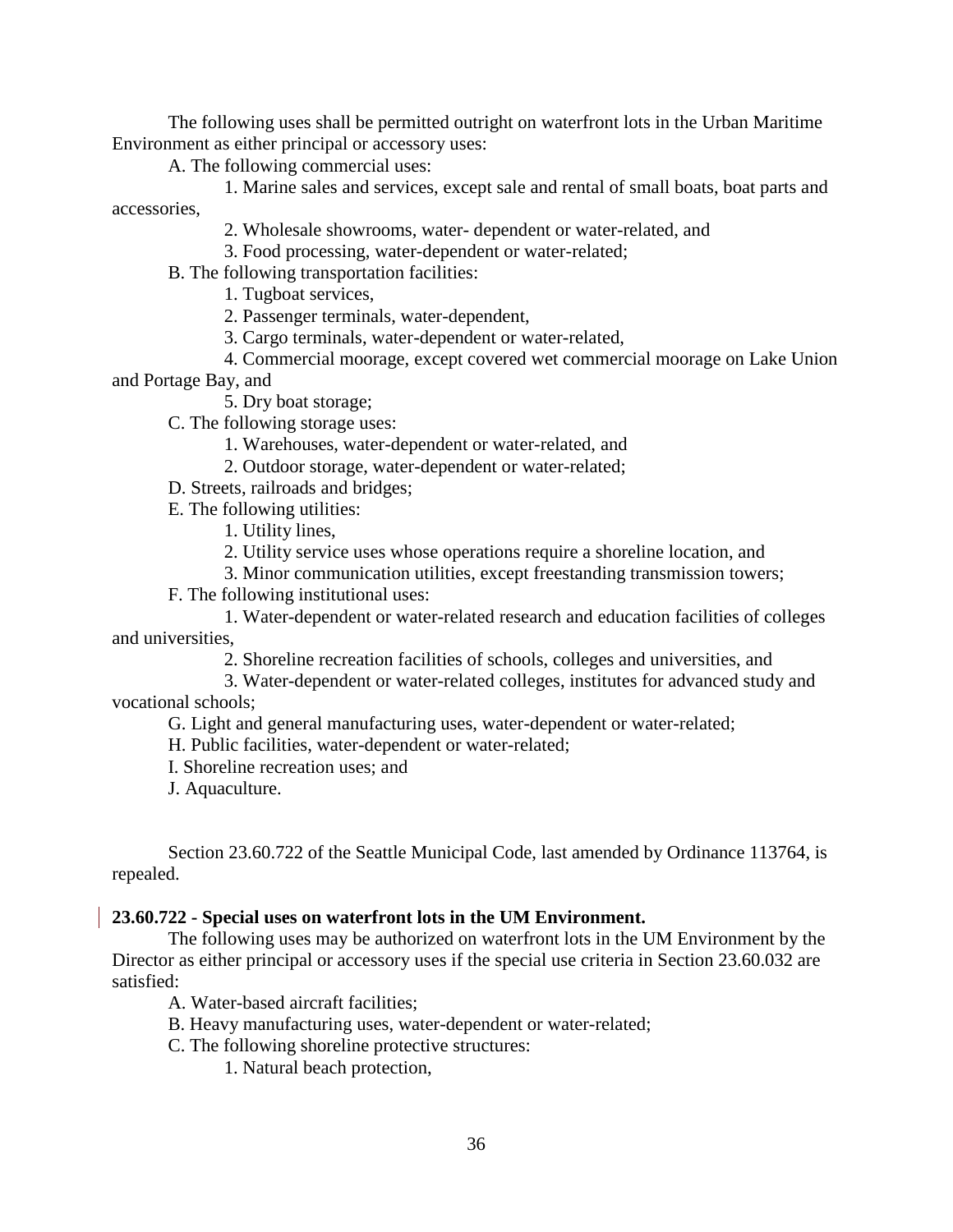2. Bulkheads necessary to support a water-dependent or water-related use, or to enclose a permitted landfill area, or to prevent erosion, when natural beach protection is not a practical alternative;

D.

Dredging when necessary for water-dependent and water-related uses;

E.

The following types of landfill:

1. Landfill on dry land where necessary for a permitted use and as part of an approved development,

2. Landfill on submerged lands which does not create dry land where necessary for a water-dependent or water-related use or for the installation of a bridge or utility line,

3. Landfill for the creation of wildlife or fisheries habitat as mitigation or enhancement,

4. Landfill which creates dry land:

a. When the dry land is necessary for a water-dependent or water-related

use, and

b. If more than two (2) square yards of dry land per lineal yard of shoreline is placed, the landfill meets the following additional criteria:

(1) No reasonable alternative to the landfill exists, and

(2) The landfill provides a clear public benefit, and

(3) The landfill site is not located in Lake Union or Portage Bay.

Section 23.60.724 of the Seattle Municipal Code, last amended by Ordinance 122310, is repealed.

# **[23.60.724](javascript:void(0)) - Conditional uses on waterfront lots in the UM Environment.**

The following uses may be authorized on waterfront lots in the UM Environment by the Director, with the concurrence of the Department of Ecology, as either principal or accessory uses if the criteria for conditional uses in WAC 173-27-160 are satisfied:

A. Yacht, boat or beach clubs that do not have eating and drinking establishments and recreational marinas when:

1. a. The yacht, boat or beach club or marina is not located where frequent interference with the turning basins or navigational areas for large vessels or other conflict with shipping is likely to occur, and

b. The yacht, boat or beach club or marina is not located where likely to conflict with manufacturing uses because of dust or noise or other environmental factors, or parking and loading access needs or other safety factors, and

2. The yacht, boat or beach club or marina is located on a lot that is not suited for a water-dependent or water-related manufacturing use, or for a permitted water-dependent commercial use other than a yacht, boat or beach club or a marina because of:

a. Shallow water depth, or

b. An inadequate amount of dry land; provided, yacht, boat or beach clubs may have non-water-dependent facilities located over water only when:

1. The dry-land portion of the lot is less than fifty (50) feet in depth, and

2. Location of such facilities on the dry-land portion of the lot is not feasible;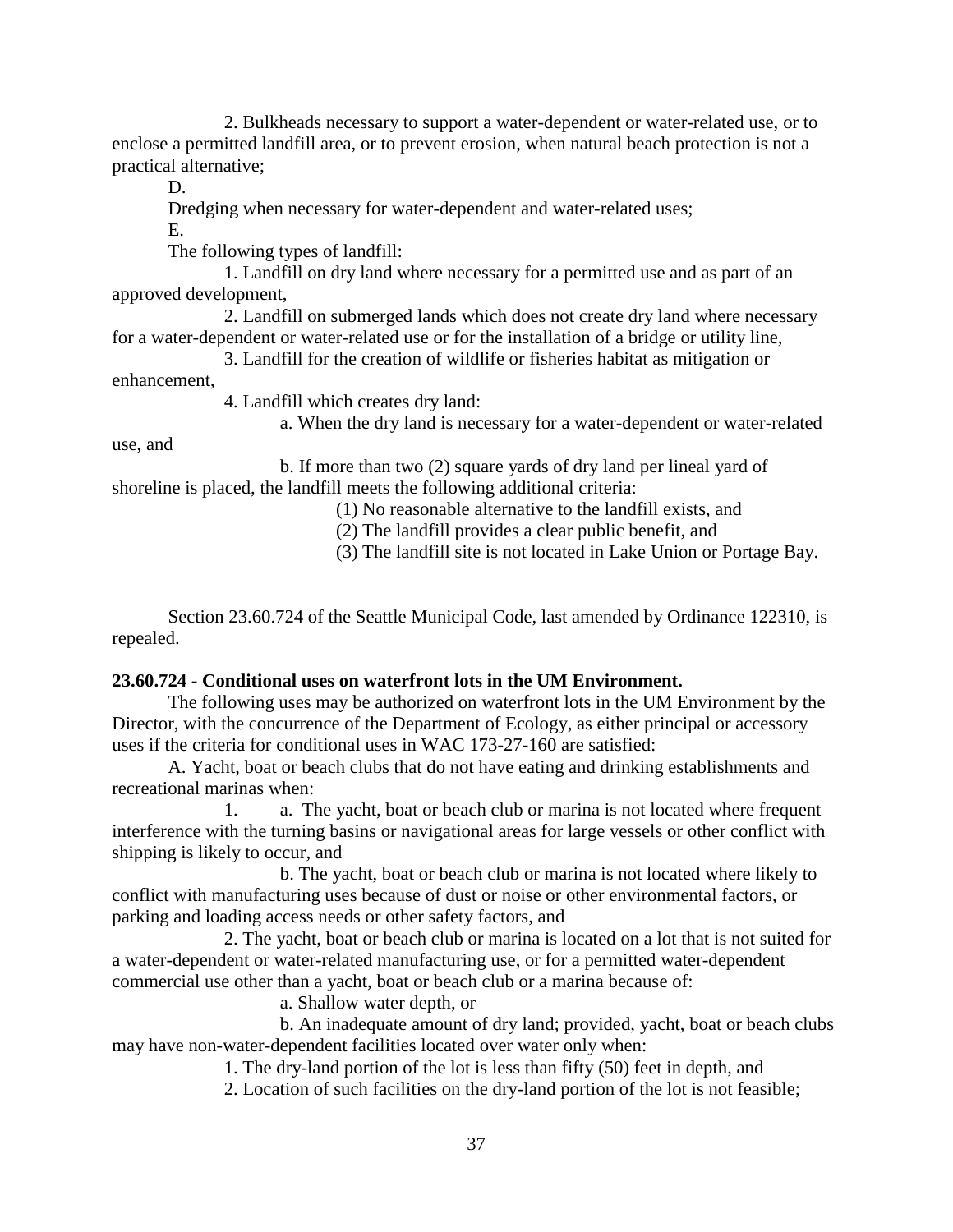B. Non-water-dependent commercial and manufacturing uses:

1. The following non-water-dependent commercial, storage and manufacturing uses may be permitted as principal uses on dry land or over water when meeting the criteria of subsection B2 or B3:

a. Sale and rental of small boats, boat parts and accessories,

b. General sales and services,

c. Eating and drinking establishments,

d. Heavy sales and services except commercial laundries,

e. Offices,

f. Warehouse, mini-warehouse, outdoor storage,

g. Food processing and craft work, and

h. Light, general and heavy manufacturing,

2. The above uses are permitted on dry land when:

a. The non-water-dependent commercial uses occupy no more than ten (10) percent of the dry-land area of the lot except that when the lot provides more than nine thousand (9,000) lineal feet of moorage for commercial vessels, the non-water-dependent commercial uses may occupy up to twenty (20) percent of the dry-land area of the lot,

b. The total of all non-water-dependent commercial and manufacturing uses occupy no more than twenty (20) percent of the dry land area of the lot, and

c. The uses are located on site to accommodate water-dependent or waterrelated uses on site,

3. The uses listed in subsection B1 are permitted on dry land or over water when:

a. The lot has less than fifty (50) feet of dry land and, if located over water, a dry-land location of the uses is not feasible,

b. The non-water-dependent commercial uses occupy no more than five (5) percent of the total lot area including submerged lands,

c. The total of all non-water-dependent commercial and manufacturing uses occupy no more than ten (10) percent of the total lot area including submerged land, and

d. The non-water-dependent uses are located to accommodate the waterdependent or water-related uses on site,

4. The uses permitted in subsection B1 may be relocated on a lot provided the requirements of subsection B2 or B3 are met;

C. Multifamily residential and research and development laboratory uses when:

1. The lot abuts a lot designated Urban Residential;

2. All Urban Stable Development Standards are met;

3. The facilities or amenities required by Section 23.60.600 E are provided;

4. Residential uses are limited to locations on dry land and above the ground floor of a structure; and

5. Not located within one hundred (100) feet of an abutting lot designated Urban Industrial;

D. Non-water-dependent uses on historic vessels:

1. The following uses may be permitted on a historic vessel when meeting the criteria in subsection D2 below:

a. Sale of boat parts and accessories, and

b. Entertainment uses, such as banquet facilities;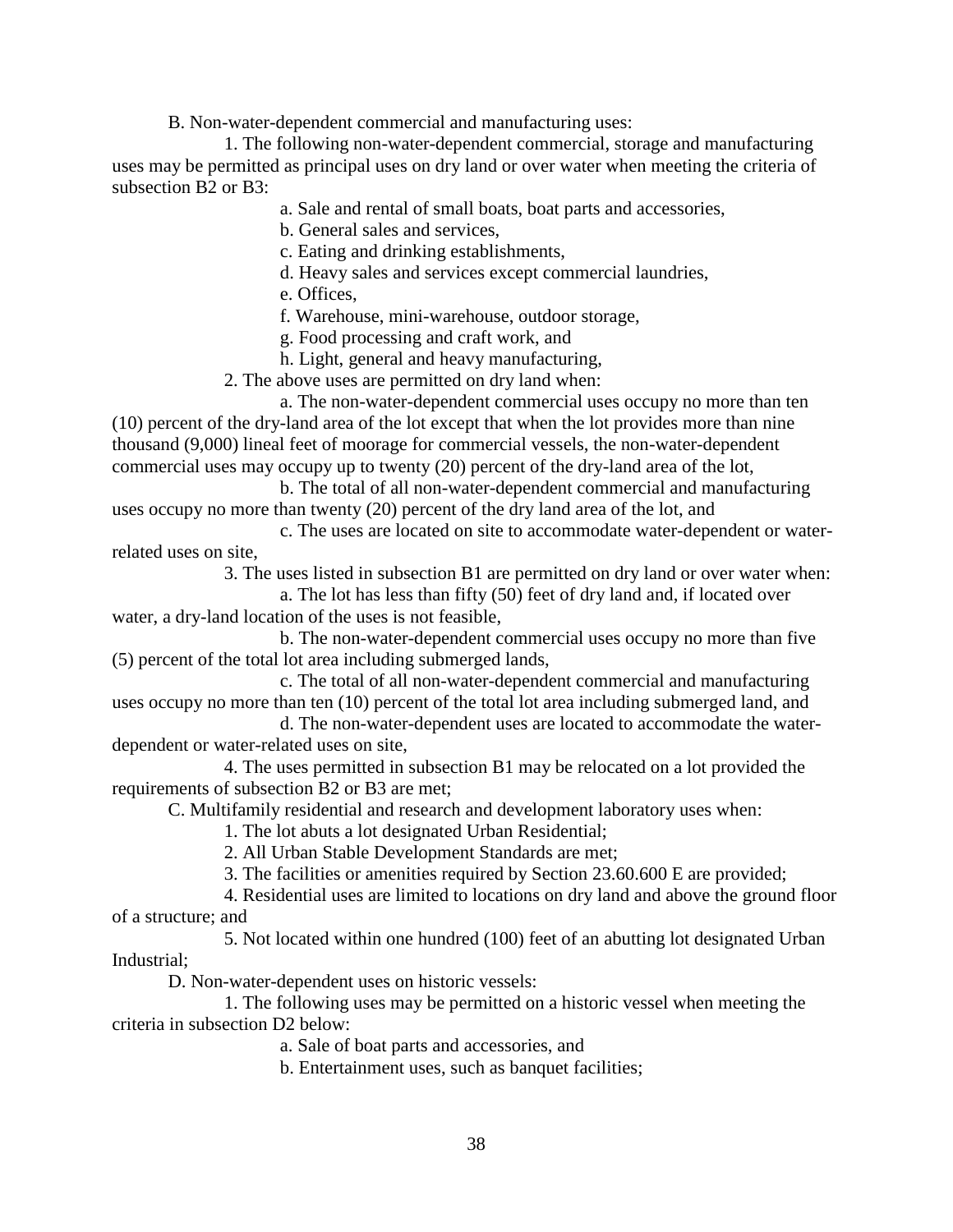2. In determining whether to permit non-water-dependent uses on a historic vessel the following criteria shall be considered:

a. Uses permitted outright are impractical because of the vessel design, or the permitted uses cannot provide the financial support necessary to sustain the vessel in a reasonably good physical condition,

b. The moorage is not well-suited for commercial maritime use due to water depth, shoreline configuration or other physical or environmental constraints,

c. The use is compatible with the existing design or construction of the vessel, without the necessity of significant alteration of the vessel,

d. The vessel is designated as a landmark by the Seattle Landmarks Preservation Board with a designating ordinance by City Council,

e. No other historic vessel containing entertainment uses is located within one (1) mile of the applicant vessel, and

f. The playing of music is prohibited except in enclosed spaces.

Section 23.60.728 of the Seattle Municipal Code, last amended by Ordinance 122310, is repealed.

# **23.60.728 - Prohibited uses on waterfront lots in the UM Environment.**

The following principal uses are prohibited on waterfront lots:

A. Residential uses, except where permitted as a conditional use pursuant to subsection C of Section 23.60.724;

B. The following commercial uses:

1. Medical services,

2. Animal shelters and kennels,

3. Pet grooming,

4. Automotive sales and service,

5. Lodging,

6. Entertainment uses, except where permitted as a conditional use pursuant to

Section 23.60.724 D,

7. Commercial laundries, and

8. Research and development laboratories, except where permitted as a

conditional use pursuant to subsection C of Section 23.60.724;

C. The following transportation facility uses:

1. Parking, principal use,

2. Personal transportation services,

3. Passenger terminals, non-water-dependent,

4. Cargo terminals, non-water-dependent,

5. Bus bases,

6. Helistops,

7. Heliports,

8. Airports, land-based, and

9. Covered wet moorage on Lake Union and Portage Bay;

D. High-impact uses;

E. The following utilities: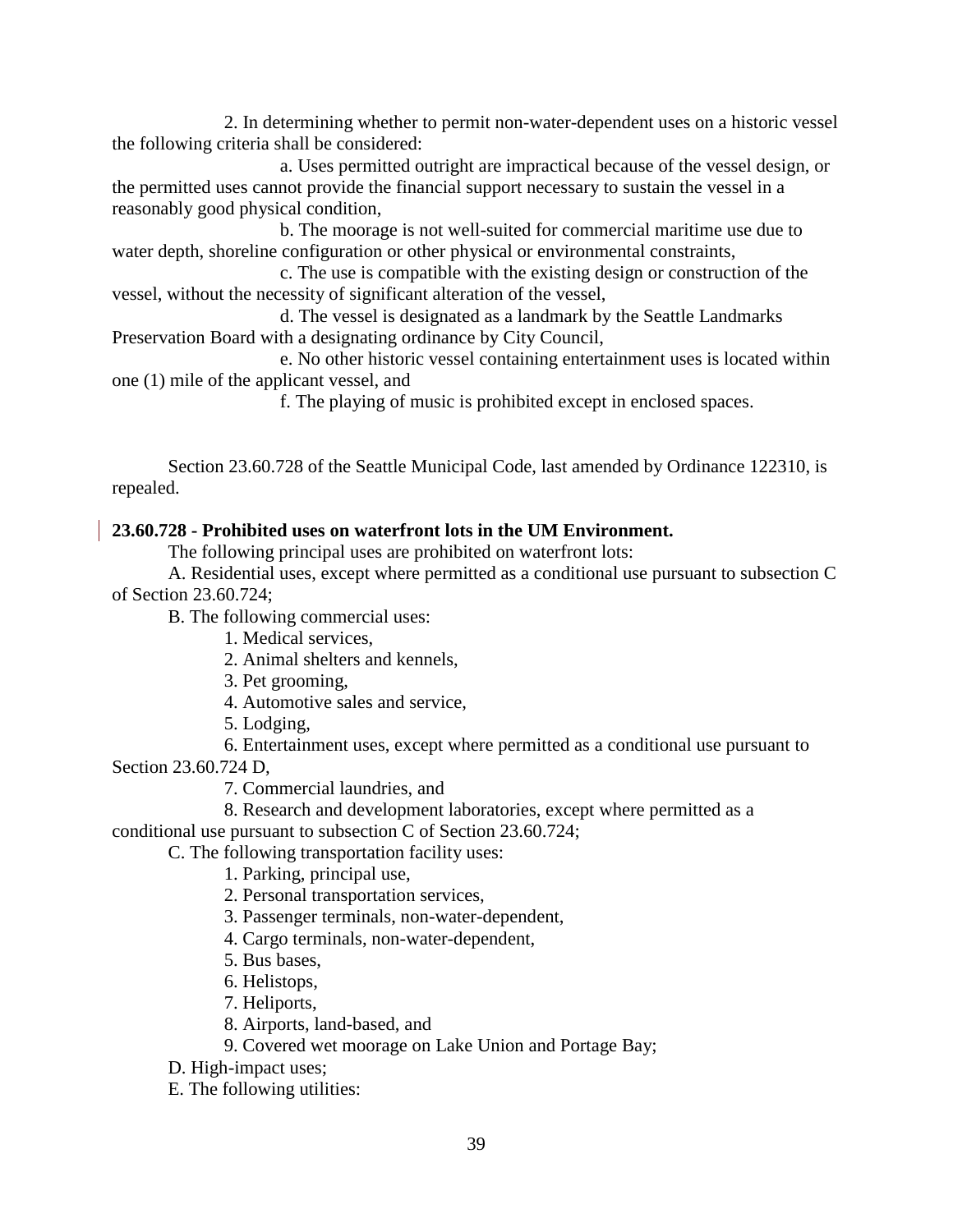1. Major communication utilities,

2. Solid waste management,

- 3. Recycling,
- 4. Power plants,

5. Sewage treatment plants, and

6. Freestanding transmission towers for minor communication utilities;

F. Institutions, non-water-dependent;

G. The following water-dependent institutions: Yacht, boat and beach clubs that have eating and drinking establishments;

H. Public facilities not authorized pursuant to Section 23.60.734 and those that are nonwater-dependent;

I. Agricultural uses except aquaculture;

J. Open space uses except shoreline recreation;

K. Groins and similar structures that block the flow of sand to adjacent beaches, except for drift sills or other structures that are part of a natural beach protection system.

Section 23.60.730 of the Seattle Municipal Code, last amended by Ordinance 122310, is repealed.

[\(23.60.730](javascript:void(0)) - Permitted uses on upland lots in the UM Environment.

A. Uses Permitted Outright.

1. Uses permitted outright on waterfront lots in the UM Environment are permitted outright on upland lots.

2. Additional uses permitted outright on upland lots:

a. Commercial Uses.

(1) Sale and rental of small boats, boat parts and accessories,

- (2) General sales and service uses,
- (3) Medical services,
- (4) Animal shelters and kennels,
- (5) Automotive sales and service,
- (6) Eating and drinking establishments,
- (7) Heavy sales and services,
- (8) Food processing and craft work,
- (9) Offices except in the Lake Union area, and
- (10) Research and development laboratories;

b. Storage uses;

- c. The following transportation facilities:
	- (1) Cargo terminals, non-water-dependent,
		- (2) Personal transportation services,
		- (3) Passenger terminals, non-water-dependent,
	- (4) Transit vehicle base;
- d. Recycling;
- e. Light and general manufacturing uses, non-water-dependent;
- f. Public facilities; and
- g. Minor communication utilities, except freestanding transmission towers.
- B. Uses Permitted as Special Uses.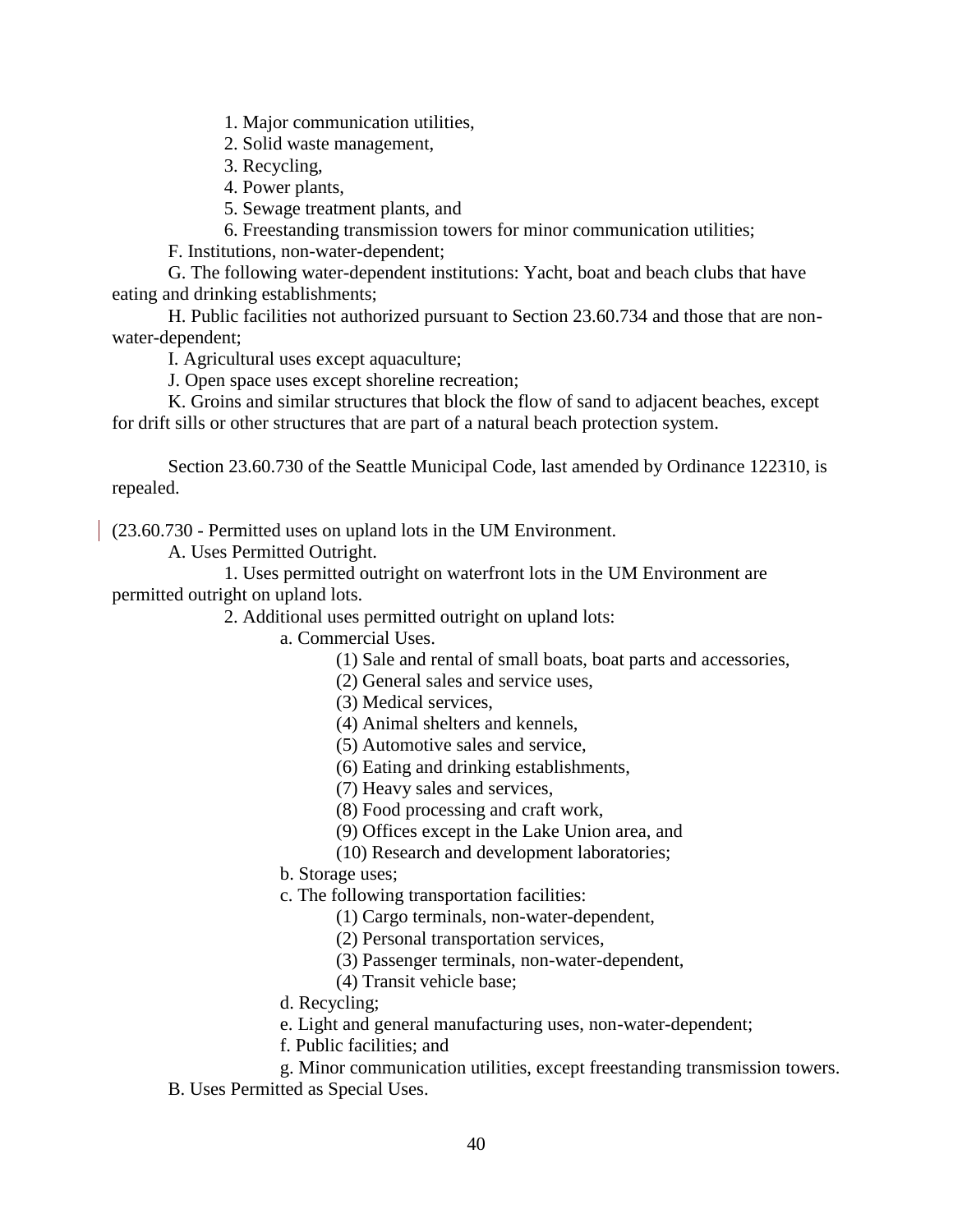1. Uses permitted as special uses on waterfront lots in the UM environment are permitted as special uses on upland lots.

2. Additional uses permitted as special uses on upland lots:

a. Heavy manufacturing uses, non-water-dependent.

C. Uses Permitted as Conditional Uses. The following uses may be authorized by the Director, with the concurrence of the Department of Ecology, as either principal or accessory uses if the criteria for conditional uses in WAC 173-27-160 are satisfied:

1. Offices within the Lake Union area;

2. In structures designated as Landmarks, pursuant to Chapter 25.12, Landmarks Preservation, when the structure is not located over water, the following uses:

a. Non-water-dependent institutional uses,

b. Residential uses;

3. In structures designated as Landmarks, pursuant to Chapter 25.12, Landmarks Preservation, when the structure is located over water, the following uses:

a. Uses otherwise permitted outright on upland lots in the UM environment as specified in subsection A of Section 23.60.730,

b. Offices within the Lake Union area,

- c. Non-water-dependent institutional uses,
- d. Residential uses,
- e. Parking accessory to uses located within the landmark structure.

D. Uses Permitted as Council Conditional Uses. The following uses may be authorized by the City Council, with the concurrence of the Department of Ecology, as either principal or accessory uses, if the criteria for conditional uses in WAC 173-27-160 are satisfied:

1. Helistops and heliports when the following additional criteria are met:

a. The helistop or heliport is for takeoff and landing of helicopters which serve a public safety, news gathering, or emergency medical care function and, in the case of heliports, services provided for those helicopters; is part of an approved transportation plan and is a public facility; or is part of an approved transportation plan and is located at least two thousand (2,000) feet from a residential zone;

b. The helistop or heliport is located so as to minimize adverse physical environmental impacts on lots in the surrounding area, and particularly on residentially zoned lots, public parks, and other areas where substantial public gatherings may be held;

c. The lot is of sufficient size that the operations of the helistop or heliport and the flight paths of the helicopters can be buffered from the other uses in the surrounding area;

d. Open areas and landing pads shall be hardsurfaced; and

e. The helistop or heliport meets all federal requirements including those for safety, glide angles, and approach lanes.

Section 23.60.732 of the Seattle Municipal Code, enacted by Ordinance 113466, is repealed.

## **[23.60.732](javascript:void(0)) - Prohibited uses on upland lots in the UM Environment.**

Uses prohibited on waterfront lots are prohibited on upland lots unless specifically permitted in Section 23.60.730.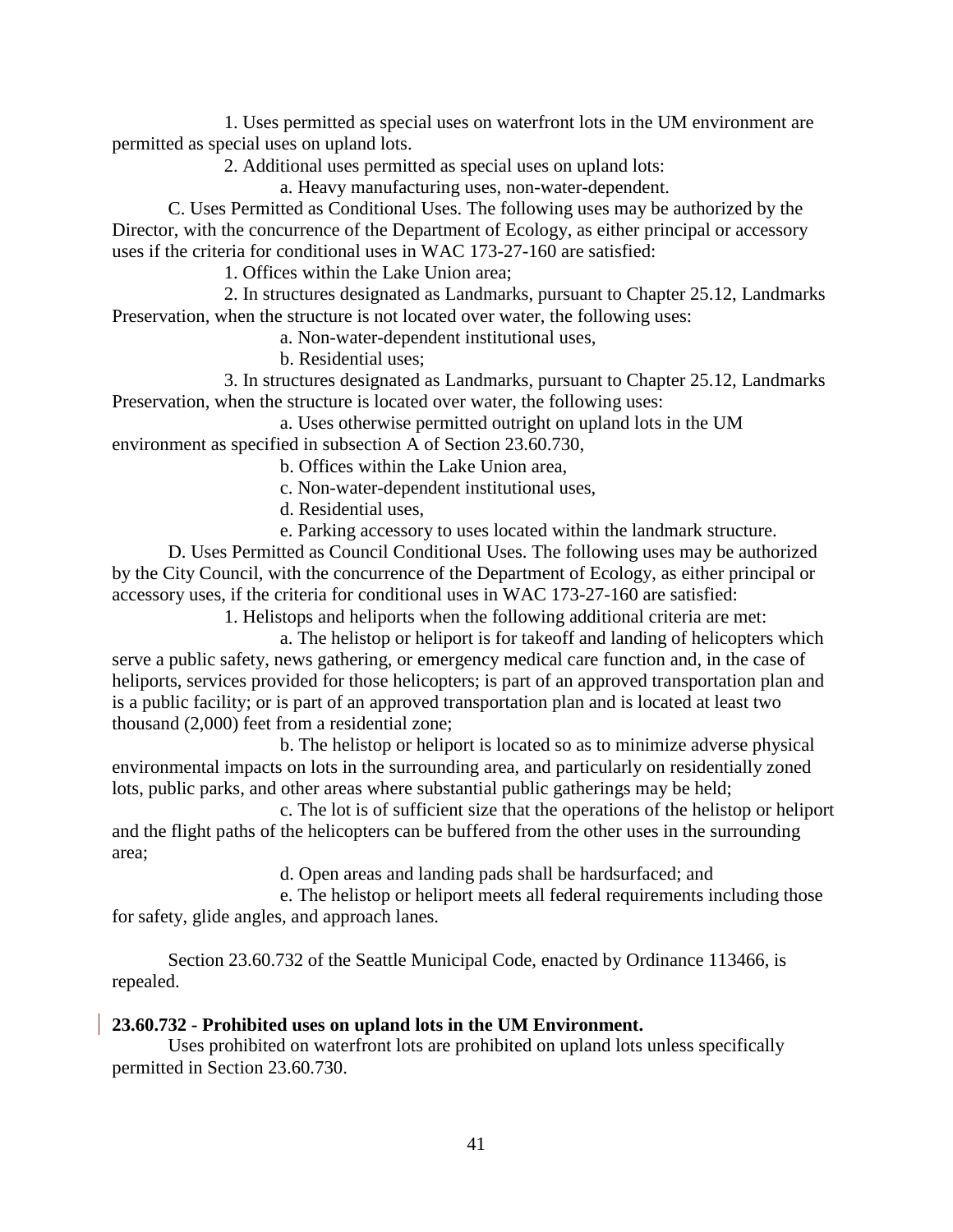Section 23.60.734 of the Seattle Municipal Code, enacted by Ordinance 118663, is repealed.

## **[23.60.734](javascript:void(0)) - Public facilities.**

A. Except as provided in subsection B1 or B2 below, uses in public facilities that are most similar to uses permitted outright, permitted as a special use or permitted as a conditional use under Sections 23.60.720 through 23.60.724 shall also be permitted outright, as a special use or conditional use, subject to the same use regulations, development standards, special use requirements, and conditional use criteria that govern the similar uses.

B. Public Facilities not Meeting Development Standards Requiring City Council Approval.

1. The City Council, with the concurrence of the Department of Ecology, may waive or modify applicable development standards, special use requirements or conditional use criteria for those uses in public facilities that are similar to uses permitted outright, permitted as a special use or permitted as a conditional use under Sections 23.60.720 through 23.60.724 according to the provisions of Chapter 23.76, Subchapter III, Council Land Use Decisions, with public projects considered as Type IV quasi-judicial decisions and City facilities considered as Type V legislative decisions.

2. Other Uses Permitted in Public Facilities. Unless specifically prohibited, uses in public facilities that are not similar to uses permitted outright, permitted as a special use or permitted as a conditional use under Sections 23.60.720 through 23.60.724 may be permitted by the City Council. City Council, with the concurrence of the Department of Ecology, may waive or modify development standards, special use requirements or conditional use criteria according to the provisions of Chapter 23.76, Subchapter III, Council Land Use Decisions, with public projects considered as Type IV quasi-judicial decisions and City facilities considered as Type V legislative decisions.

C. Expansion of Uses in Public Facilities.

1. Major Expansion. Major expansions may be permitted to uses in public facilities allowed in subsections A and B above according to the same provisions and procedural requirements as described in these subsections. A major expansion of a public facility use occurs when the expansion that is proposed would not meet development standards or exceed either seven hundred fifty (750) square feet or ten (10) percent of its existing area, whichever is greater, including gross floor area and areas devoted to active outdoor uses other than parking.

2. Minor Expansion. When an expansion falls below the major expansion threshold level, it is a minor expansion. Minor expansions may be permitted to uses in public facilities allowed in subsections A and B above according to the provisions of Chapter 23.76, Procedures for Master Use Permits and Council Land Use Decisions, for a Type I Master Use Permit when the development standards of the zone in which the public facility is located are met.

D. Essential Public Facilities. Permitted essential public facilities shall also be reviewed according to the provisions of Chapter 23.80, Essential Public Facilities.

Section 23.60.750 of the Seattle Municipal Code, enacted by Ordinance 113466, is repealed.

# **23.60.750 Development standards for the UM Environment.**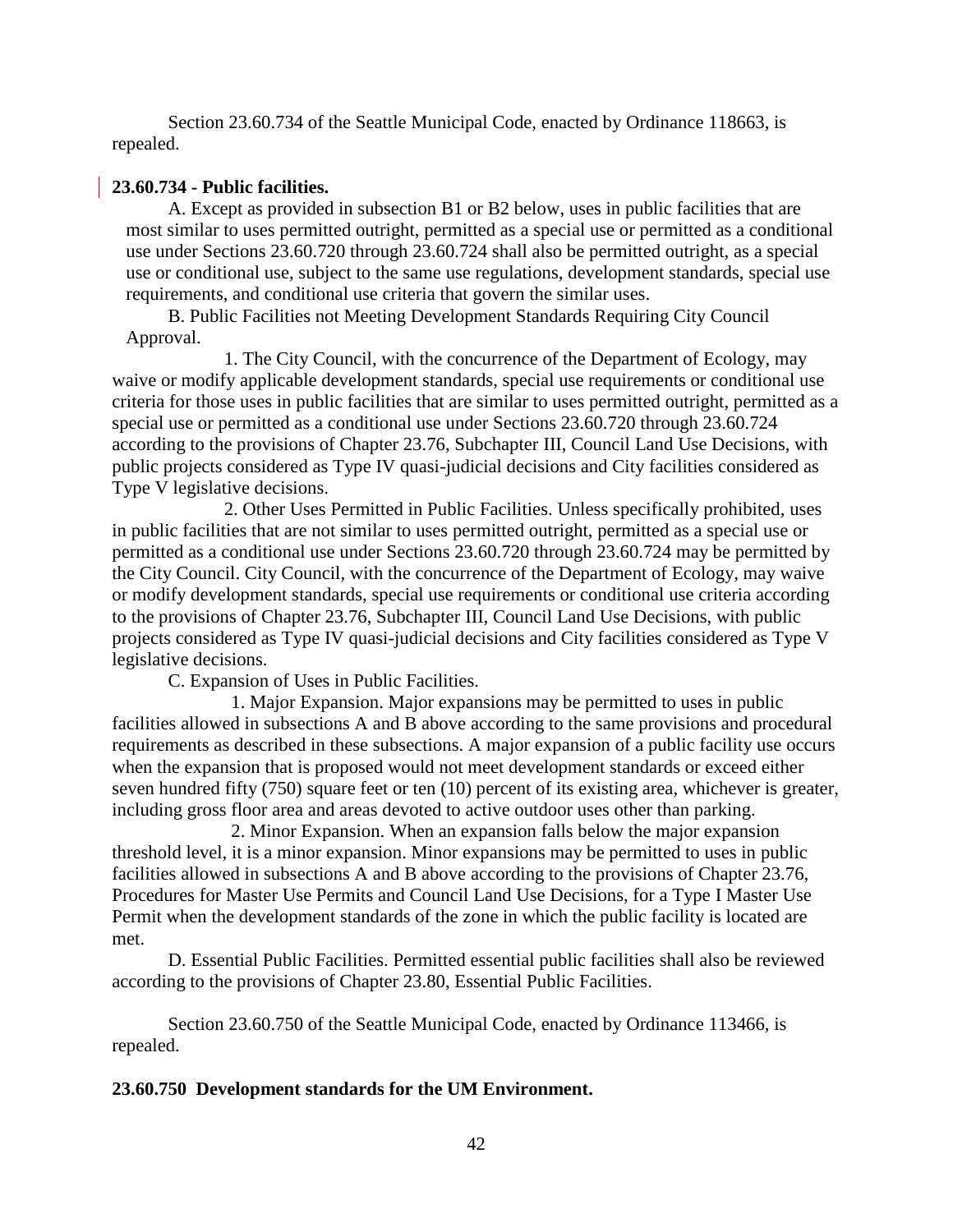All developments in the Urban Maritime Environment shall meet the requirements of this Part 2 as well as the development standards applicable to all environments contained in Subchapter III, General Provisions.

Section 23.60.780 of the Seattle Municipal Code, last amended by Ordinance 122310, is repealed.

#### **[23.60.780](javascript:void(0)) - Uses permitted outright on waterfront lots in the UG Environment.**

The following uses shall be permitted outright on waterfront lots in the Urban General Environment as either principal or accessory uses:

- A. Existing dwelling units;
- B. The following commercial uses:
	- 1. General sales and services,
		- 2. Medical services,
		- 3. Animal shelters and kennels,
		- 4. Marine sales and services,
		- 5. Eating and drinking establishments,
		- 6. Heavy sales and service uses,
		- 7. Office uses,
		- 8. Entertainment uses,
		- 9. Research and development laboratories,
		- 10. Food processing and craft work uses;
- C. Storage uses;
- D. The following transportation facilities:
	- 1. Passenger terminals, water-dependent or water-related,
	- 2. Cargo terminals, water-dependent or water-related;
- E. Streets;
- F. Bridges;
- G. Railroads;
- H. The following utilities:
	- 1. Utility lines,
	- 2. Utility service uses whose operations require a shoreline location,
	- 3. Solid waste transfer stations that are water-related, and
	- 4. Minor communication utilities, except freestanding transmission towers;
- I. Manufacturing uses;
- J. Institutional uses;
- K. Public Facilities;
- L. Parks and open space uses; and
- M. Aquaculture.

Section 23.60.782 of the Seattle Municipal Code, enacted by Ordinance 113466, is repealed.

## **[23.60.782](javascript:void(0)) - Special uses permitted on waterfront lots in the UG Environment.**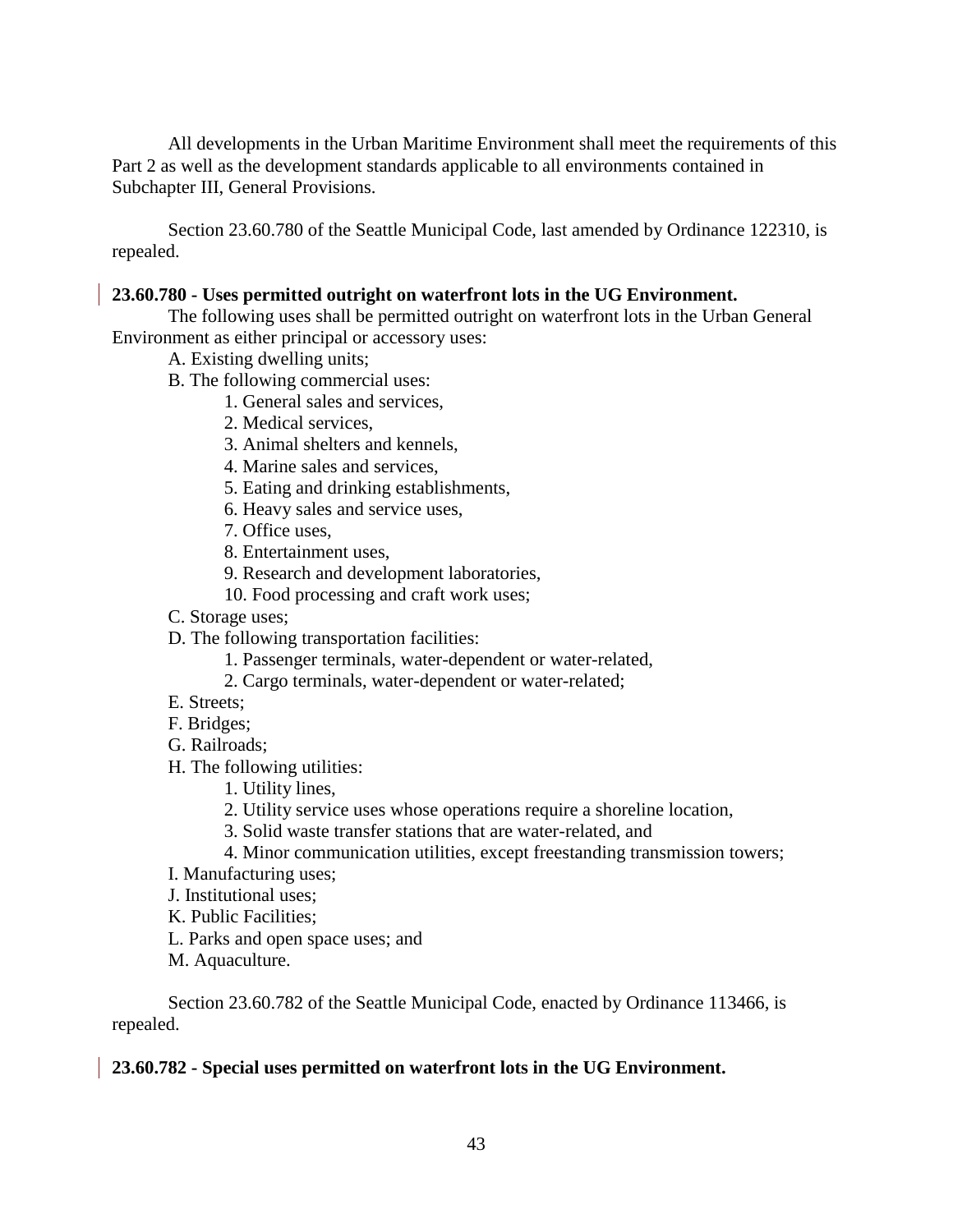The following uses may be authorized on waterfront lots in the UG Environment by the Director as either principal or accessory uses if the special use criteria in Section 23.60.032 are satisfied:

A. Airports, water-based;

B. High-impact uses that are water-dependent or water-related;

C. Shoreline protective structures:

1. Natural beach protection,

2. Bulkheads necessary to support a water-dependent or water-related use, or to enclose a permitted landfill area, or to prevent erosion, when natural beach protection is not a practical alternative;

C. Dredging when necessary for water-dependent and water-related uses;

D. The following types of landfill:

1. Landfill on dry land where necessary for a permitted use and as part of an approved development,

2. Landfill on submerged lands which does not create land where necessary for a water-dependent or water-related use or for the installation of a bridge or utility line,

3. Landfill for the creation of wildlife or fisheries habitat as mitigation or enhancement; and

4. Landfill which creates dry land:

a. When the dry land is necessary for the operation of a water-dependent or water-related use, and

b. If more than two (2) square yards of dry land per lineal yard of shoreline is created, the landfill meets the following additional criteria:

(1) No reasonable alternative to the landfill exists,

(2) The landfill provides a clear public benefit, and

(3) The landfill site is not located in Lake Union or Portage Bay.

Section 23.60.784 of the Seattle Municipal Code, last amended by Ordinance 118793, is repealed.

## **[23.60.784](javascript:void(0)) - Conditional uses permitted on waterfront lots in the UG Environment.**

The following uses may be authorized on waterfront lots in the UG Environment by the Director, with the concurrence of the Department of Ecology, as either principal or accessory uses if the criteria for conditional uses in WAC 173-27-160 are satisfied:

A. Artist studio/dwellings.

Section 23.60.786 of the Seattle Municipal Code, last amended by Ordinance 122310, is repealed.

## **[23.60.786](javascript:void(0)) - Prohibited principal uses on waterfront lots in the UG Environment.**

The following uses are prohibited as principal uses on waterfront lots in the UG Environment:

A. Residential uses except artist studio/dwellings;

B. The following commercial uses:

1. Automotive sales and service uses,

2. Lodging uses, and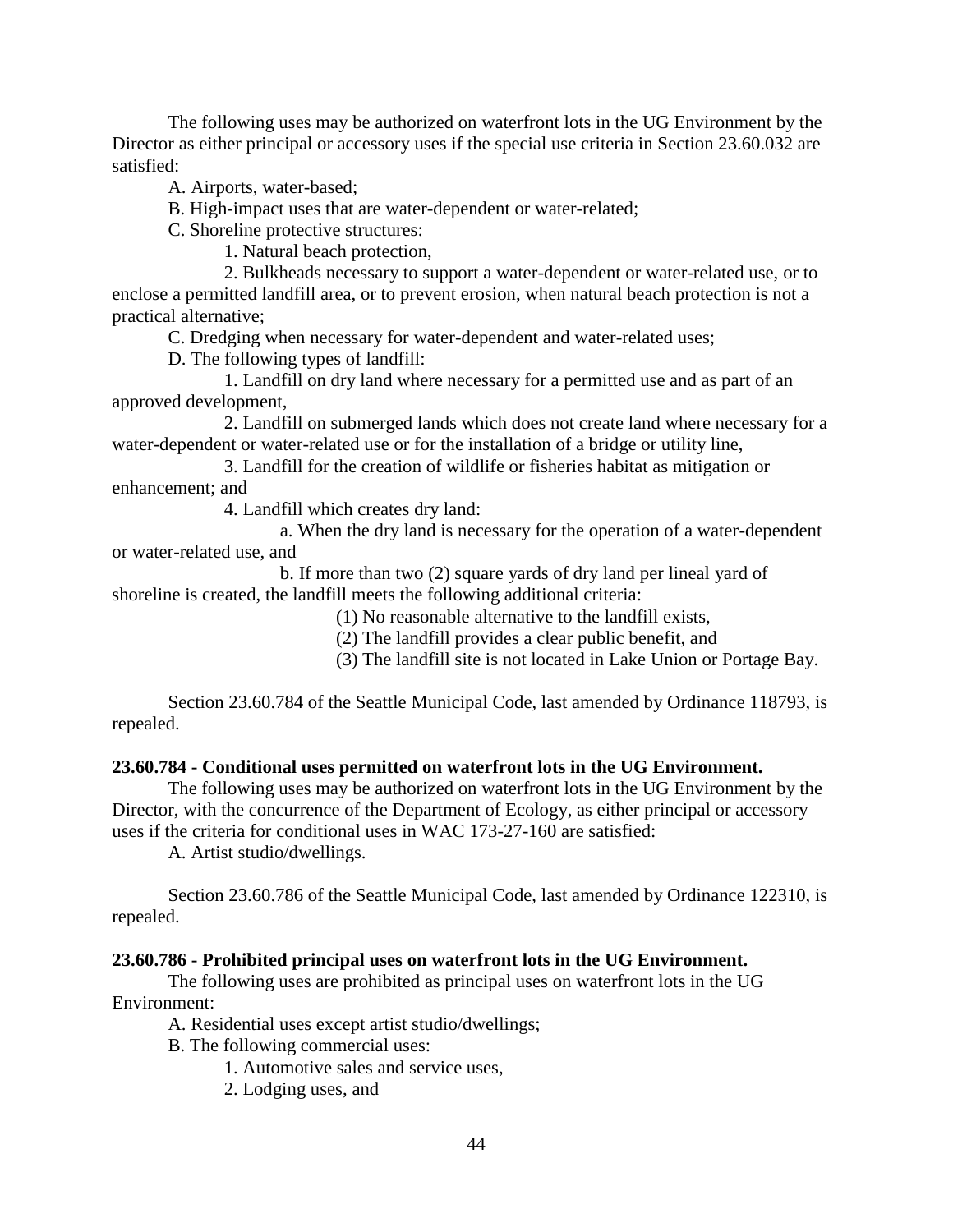- 3. Mortuary services;
- C. The following transportation facilities:
	- 1. Parking, principal use,
	- 2. Personal transportation services,
	- 3. Passenger terminals, non-water-dependent,
	- 4. Cargo terminals, non-water-dependent,
	- 5. Bus bases,
	- 6. Helistops,
	- 7. Heliports, and
	- 8. Airports, land-based;
- D. The following utilities:
	- 1. Major communication utility,
	- 2. Solid waste management, non-water-dependent,
	- 3. Recycling uses,
	- 4. Power plants,
	- 5. Sewage treatment plants, and
	- 6. Freestanding transmission towers for minor communication utilities;
- E. Agricultural uses except aquaculture; and

F. Groins and similar structures that block the flow of sand to adjacent beaches, except for drift sills or other structures that are part of a natural beach protection system.

Section 23.60.788 of the Seattle Municipal Code, last amended by Ordinance 122310, is repealed.

# **[23.60.788](javascript:void(0)) - Permitted uses on upland lots in the UG Environment.**

The following uses are permitted on upland lots in the UG Environment:

- A. Uses Permitted Outright.
	- 1. Uses permitted outright on waterfront lots are permitted outright on upland lots.
	- 2. Additional uses permitted outright:
		- a. Automotive sales and services; and
		- b. Parking, principal use.
- B. Uses Permitted as Special Uses.

1. Uses permitted as special uses on waterfront lots are permitted as special uses on upland lots.

2. Additional uses permitted as special uses:

a. Artist studio/dwelling.

Section 23.60.790 of the Seattle Municipal Code, enacted by Ordinance 113466, is repealed.

# **[23.60.790](javascript:void(0)) - Prohibited uses on upland lots in the UG Environment.**

All uses prohibited on waterfront lots are prohibited on upland lots unless specifically permitted in Section 23.60.788.

Section 23.60.795 of the Seattle Municipal Code, enacted by Ordinance 118663, is repealed.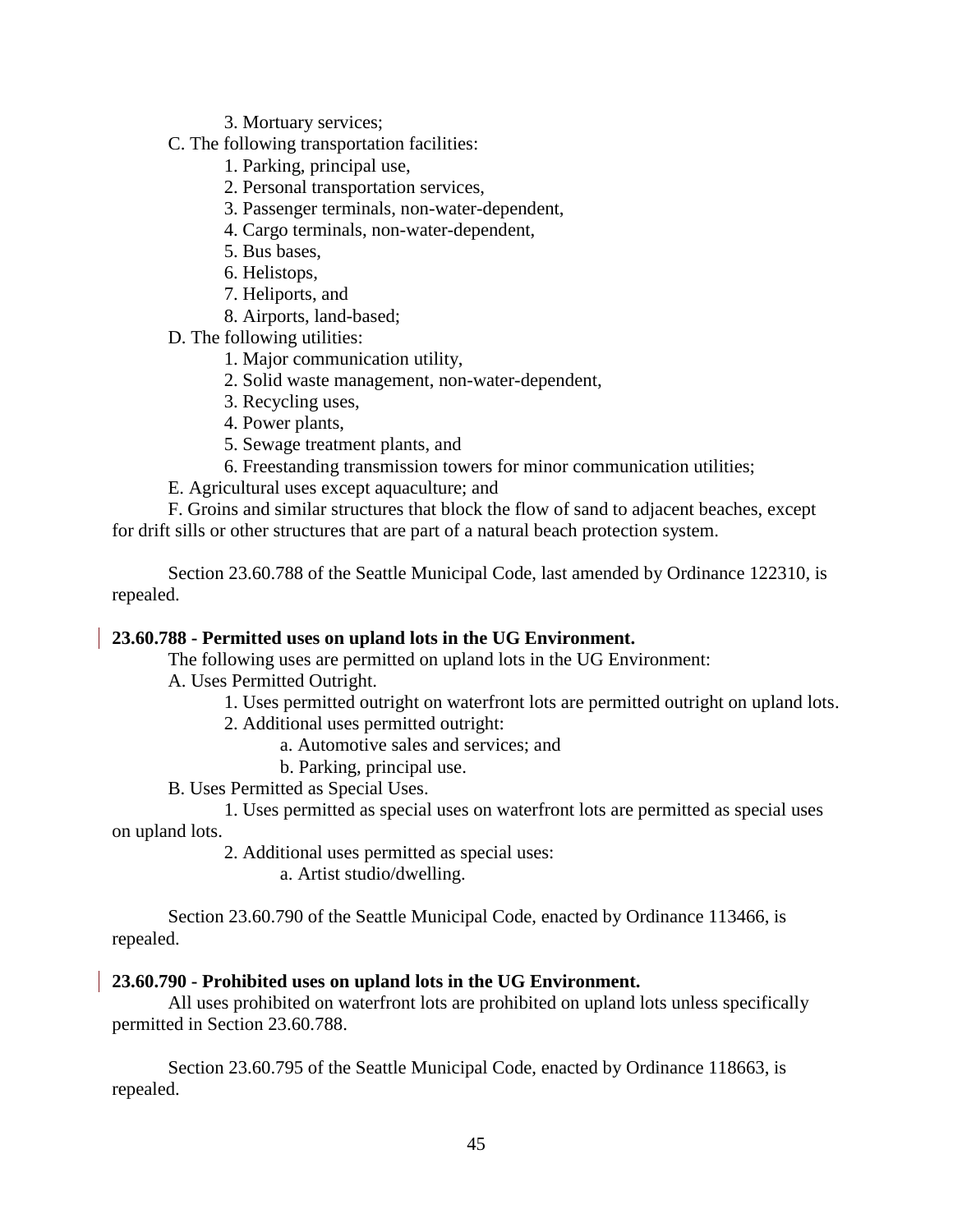#### **[23.60.795](javascript:void(0)) - Public facilities.**

A. Except as provided in subsection B1 or B2 below, uses in public facilities that are most similar to uses permitted outright, permitted as a special use or permitted as a conditional use under Sections 23.60.780 through 23.60.784 shall also be permitted outright, permitted as a special use or conditional use, subject to the same use regulations, development standards, special use requirements, and conditional use criteria that govern the similar uses.

B. Public Facilities not Meeting Development Standards Requiring City Council Approval.

1. The City Council, with the concurrence of the Department of Ecology, may waive or modify applicable development standards, special use requirements or conditional use criteria for those uses in public facilities that are similar to uses permitted outright, permitted as a special use or permitted as a conditional use under Sections 23.60.780 through 23.60.784 according to the provisions of Chapter 23.76, Subchapter III, Council Land Use Decisions, with public projects considered as Type IV quasi-judicial decisions and City facilities considered as Type V legislative decisions.

2. Other Uses Permitted in Public Facilities. Unless specifically prohibited, uses in public facilities that are not similar to uses permitted outright, permitted as a special use or permitted as a conditional use under Sections 23.60.780 through 23.60.784 may be permitted by the City Council. City Council, with the concurrence of the Department of Ecology, may waive or modify development standards, special use requirements or conditional use criteria according to the provisions of Chapter 23.76, Subchapter III, Council Land Use Decisions, with public projects considered as Type IV quasi-judicial decisions and City facilities considered as Type V legislative decisions.

C. Expansion of Uses in Public Facilities.

1. Major Expansion. Major expansions may be permitted to uses in public facilities allowed in subsections A and B above according to the same provisions and procedural requirements as described in these subsections. A major expansion of a public facility use occurs when the expansion that is proposed would not meet development standards or exceed either seven hundred fifty (750) square feet or ten (10) percent of its existing area, whichever is greater, including gross floor area and areas devoted to active outdoor uses other than parking.

2. Minor Expansion. When an expansion falls below the major expansion threshold level, it is a minor expansion. Minor expansions may be permitted to uses in public facilities allowed in subsections A and B above according to the provisions of Chapter 23.76, Procedures for Master Use Permits and Council Land Use Decisions, for a Type I Master Use Permit when the development standards of the zone in which the public facility is located are met.

D. Essential Public Facilities. Permitted essential public facilities shall also be reviewed according to the provisions of Chapter 23.80, Essential Public Facilities.

Section 23.60.8105 of the Seattle Municipal Code, enacted by Ordinance 113466, is repealed.

23.60.810 Development standards for the UG Environment.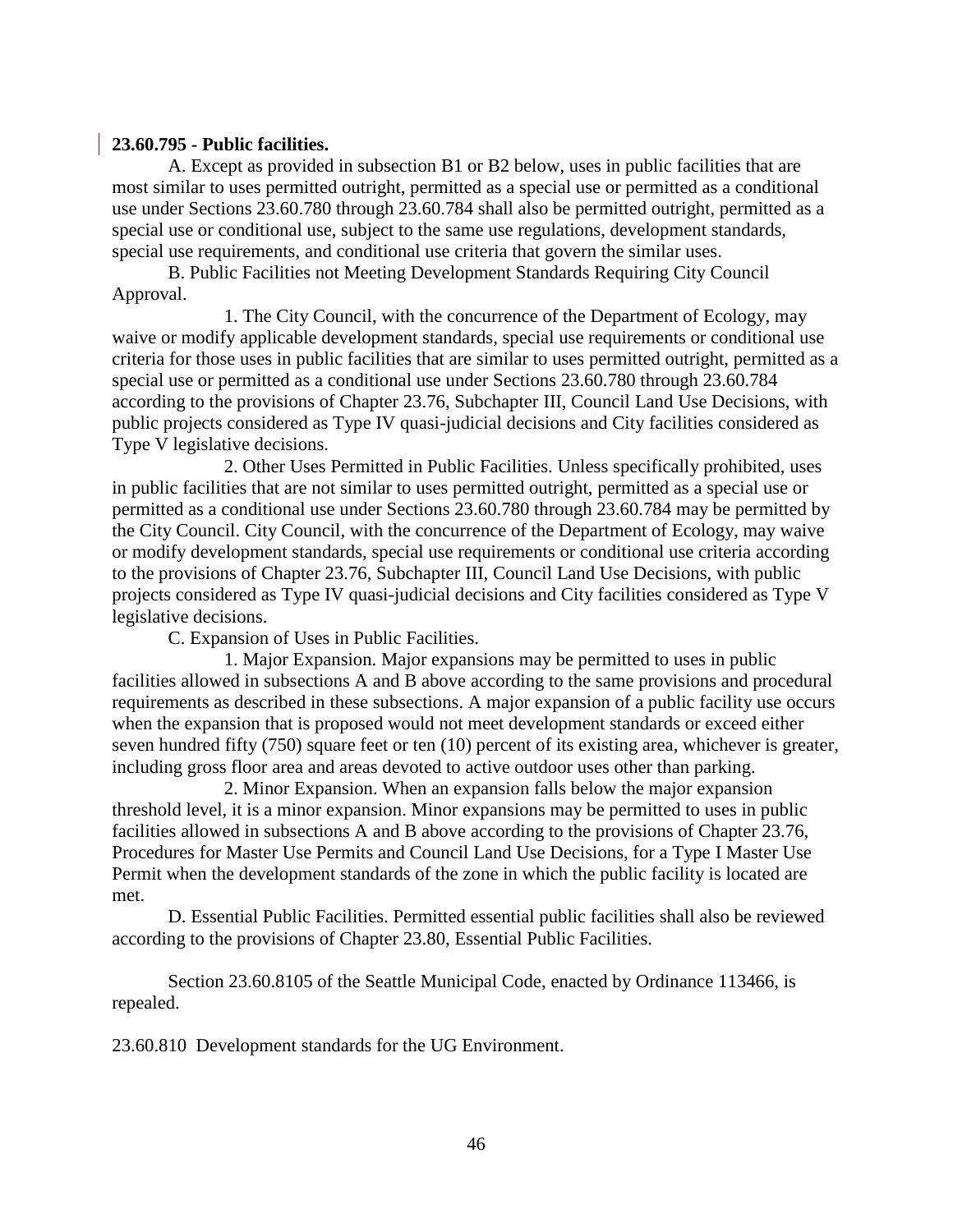All developments in the Urban General Environment shall meet the requirements of this Part 2 as well as the development standards applicable to all environments contained in Subchapter III, General Provisions.

Section 23.60.840 of the Seattle Municipal Code, last amended by Ordinance 122310, is repealed.

# **[23.60.840](javascript:void(0)) - Uses permitted outright on waterfront lots in the UI Environment.**

The following uses shall be permitted outright on waterfront lots in the Urban Industrial Environment as either principal or accessory uses:

A. Existing dwelling units;

B. The following commercial uses:

1. Marine sales and services except sale and rental of small boats, boat parts and

accessories,

- 2. Research and development laboratories,
- 3. Wholesale showrooms, and
- 4. Food processing and craft work, water-dependent or water-related;
- C. The following storage uses:
	- 1. Warehouses, and
	- 2. Outdoor storage uses;

D. The following transportation facilities:

- 1. Tugboat services,
- 2. Commercial moorage,
- 3. Dry boat storage,
- 4. Passenger terminals, water-dependent or water-related, and
- 5. Cargo terminals, water-dependent or water-related;
- E. Streets, railroads and bridges;
- F. The following utilities:
	- 1. Utility lines,
	- 2. Solid waste management uses, water-dependent or water-related,
	- 3. Recycling uses, water-dependent or water-related,
	- 4. Utility service uses whose operations require a shoreline location, and
	- 5. Minor communication utilities, except freestanding transmission towers;
- G. Manufacturing uses;
- H. The following institutional uses:

1. Water-dependent or water-related research and education facilities of colleges and universities,

2. Shoreline recreation facilities of colleges and universities, and

3. Water-dependent or water-related colleges, institutes for advanced study, and vocational schools;

I. High-impact uses, water-dependent or water-related;

- J. Public facilities, water-dependent or water-related;
- K. Shoreline recreation uses; and
- L. Aquaculture.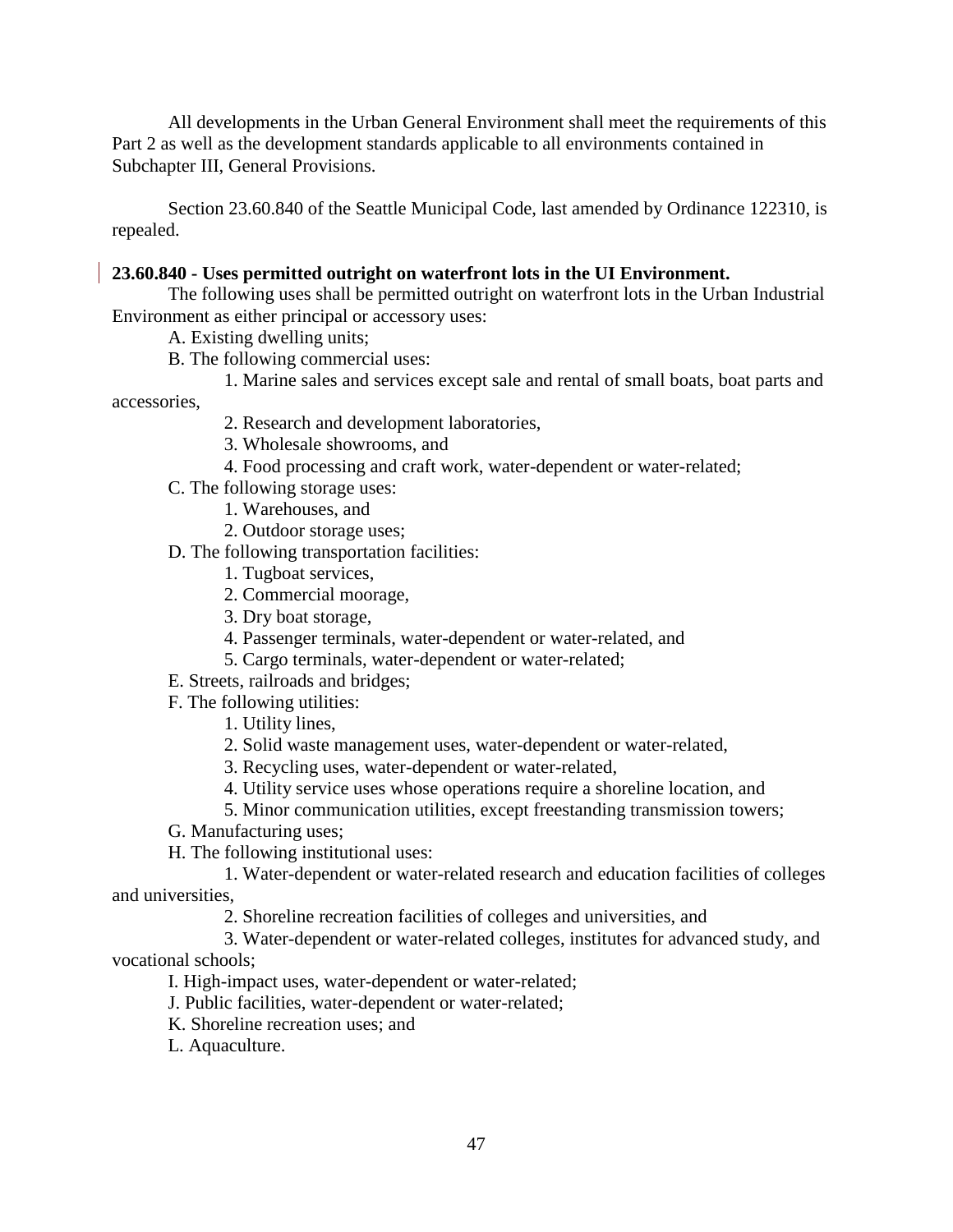Section 23.60.842 of the Seattle Municipal Code, last amended by Ordinance 113764, is repealed.

# **[23.60.842](javascript:void(0)) - Special uses permitted on waterfront lots in the UI Environment.**

The following uses may be authorized on waterfront lots in the UI Environment by the Director as either principal or accessory uses if the special use criteria in Section 23.60.032 are met:

A. Airports, water-based;

B. The following shoreline protective structures:

1. Natural beach protection,

2. Bulkheads to support a water-dependent or water-related use, or to enclose a permitted landfill area, or to prevent erosion, when natural beach protection is not a practical alternative;

C. Dredging when necessary for water-dependent and water-related uses or to install utility lines;

D. The following types of landfill:

1. Landfill on dry land where necessary for a permitted use and as part of an approved development,

2. Landfill on submerged lands which does not create land where necessary for a water-dependent or water-related use or for the installation of a bridge or utility line, and

3. Landfill which creates dry land:

a. When the dry land is necessary for a water-dependent or water-related

use, and

b. If more than two (2) square yards of dry land per lineal yard of shoreline is created, the landfill meets the following additional criteria:

- (1) No reasonable alternative to the landfill exists,
- (2) The landfill provides a clear public benefit, and
- (3) The landfill site is not located in Lake Union or Portage Bay.

Section 23.60.844 of the Seattle Municipal Code, last amended by Ordinance 122310, is repealed.

## **[23.60.844](javascript:void(0)) - Conditional uses on waterfront lots in the UI Environment.**

The following uses may be authorized on waterfront lots in the UI Environment by the Director, with the concurrence of DOE, as either principal or accessory uses if the criteria for conditional uses in WAC 173-27-160 are satisfied:

A. Yacht, boat or beach clubs which do not have eating and drinking establishments and recreational marinas when:

1. a. Not located where frequent interference with the turning basins or navigational areas of large vessels or other conflict with shipping is likely to occur, and

b. Not located where likely to conflict with manufacturing uses because of dust, noise or other environmental factors, or parking and loading access requirements or other safety factors; and

2. If located outside the Duwamish area, the yacht, boat or beach club or marina is located on a lot not suitable for a water-dependent or water-related manufacturing use, or for permitted water-dependent commercial uses because of: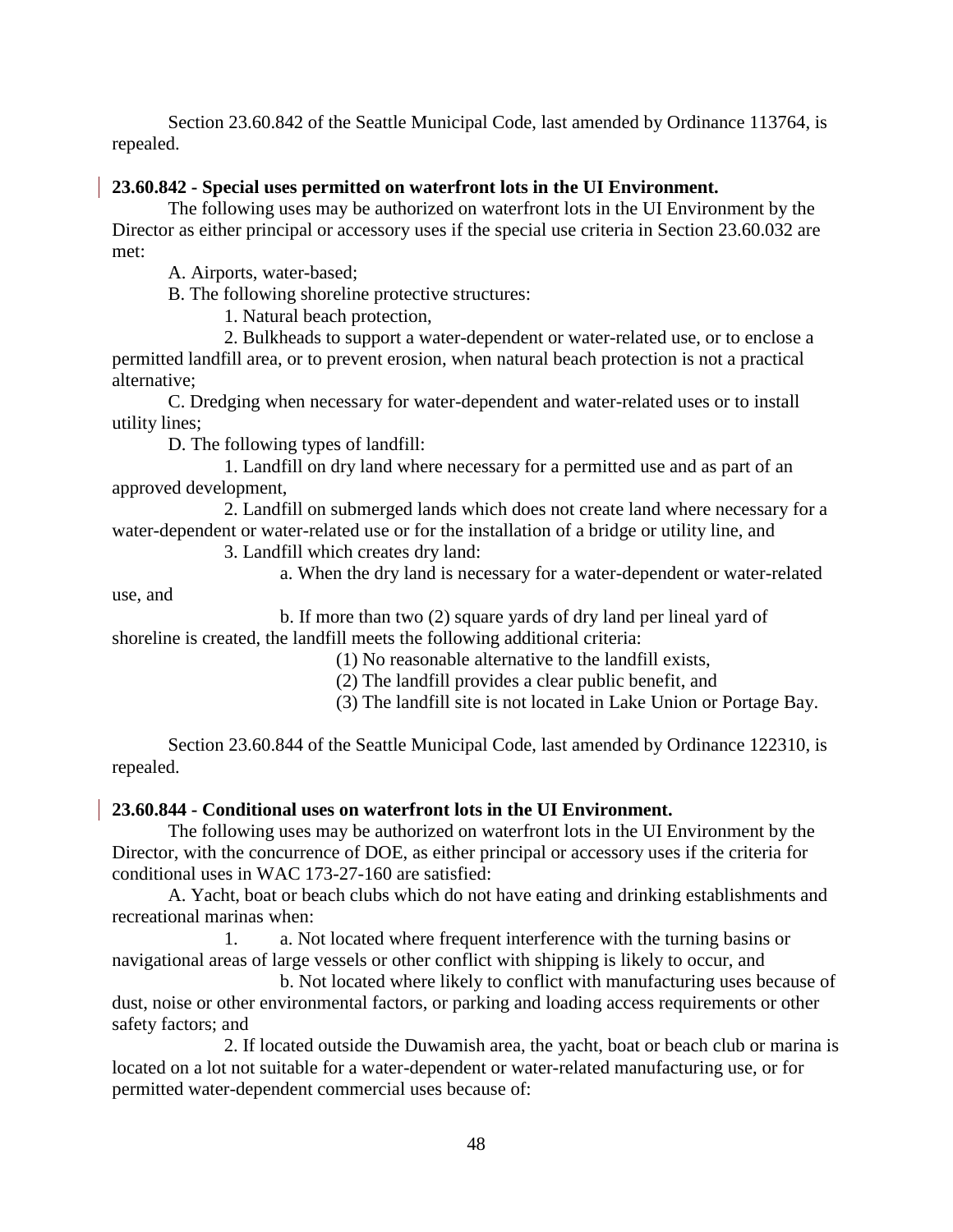a. Shallow water depth, or b. An inadequate amount of dry land; provided that yacht, boat or beach clubs may have non-water-dependent facilities over water only when:

(1) The dry-land portion of the lot is less than fifty (50) feet in

depth, and

(2) The location of such facilities on the dry-land portion of the lot

is not feasible.

B. Non-water-dependent Commercial Uses.

1. The following non-water-dependent commercial uses when meeting the criteria of subsection B2:

a. Sale and rental of small boats, boat parts and accessories;

b. General sales and services;

c. Eating and drinking establishments in the Ballard Interbay Northend Manufacturing/Industrial Center;

d. Heavy sales and services except commercial laundries and wholesale

showrooms;

e. Offices;

f. Mini-warehouse in the Ballard Interbay Northend

Manufacturing/Industrial Center; and

g. Food processing and craft work.

2. The uses listed in subsection B1 are permitted when:

a. The total of non-water-dependent commercial uses occupy no more than ten (10) percent of the dry-land portion of the lot; and

b. The non-water-dependent commercial uses are located to accommodate any water-dependent or water-related uses on the lot.

3. The uses identified in subsection B1 may be relocated on a lot provided the requirements of subsection B2 are met.

Section 23.60.846 of the Seattle Municipal Code, last amended by Ordinance 118793 is repealed.

## **[23.60.846](javascript:void(0)) - Council conditional uses on waterfront lots in the UI Environment.**

A. Sewage treatment plants may be authorized by the Council according to the procedures of Section 23.60.068 when:

1. Located in the Duwamish area;

2. A determination has been made, according to the process established in Section 23.60.066, Process for determination of feasible or reasonable alternative locations, that no feasible alternative exists to locating a plant in the Seattle Shoreline District. The determination as to feasibility shall be based upon the Shoreline Goals and Policies of the Seattle Comprehensive Plan, the Shoreline Management Act, as amended, and a full consideration of the environmental, social and economic impacts on the community;

3. The plant is set back sixty (60) feet from the line of ordinary high water;

4. A public access walkway is provided along the entire width of the shoreline except for any portion occupied by barge loading and unloading facilities to serve the plant, public access being most important along views of the water and any other significant shoreline element; and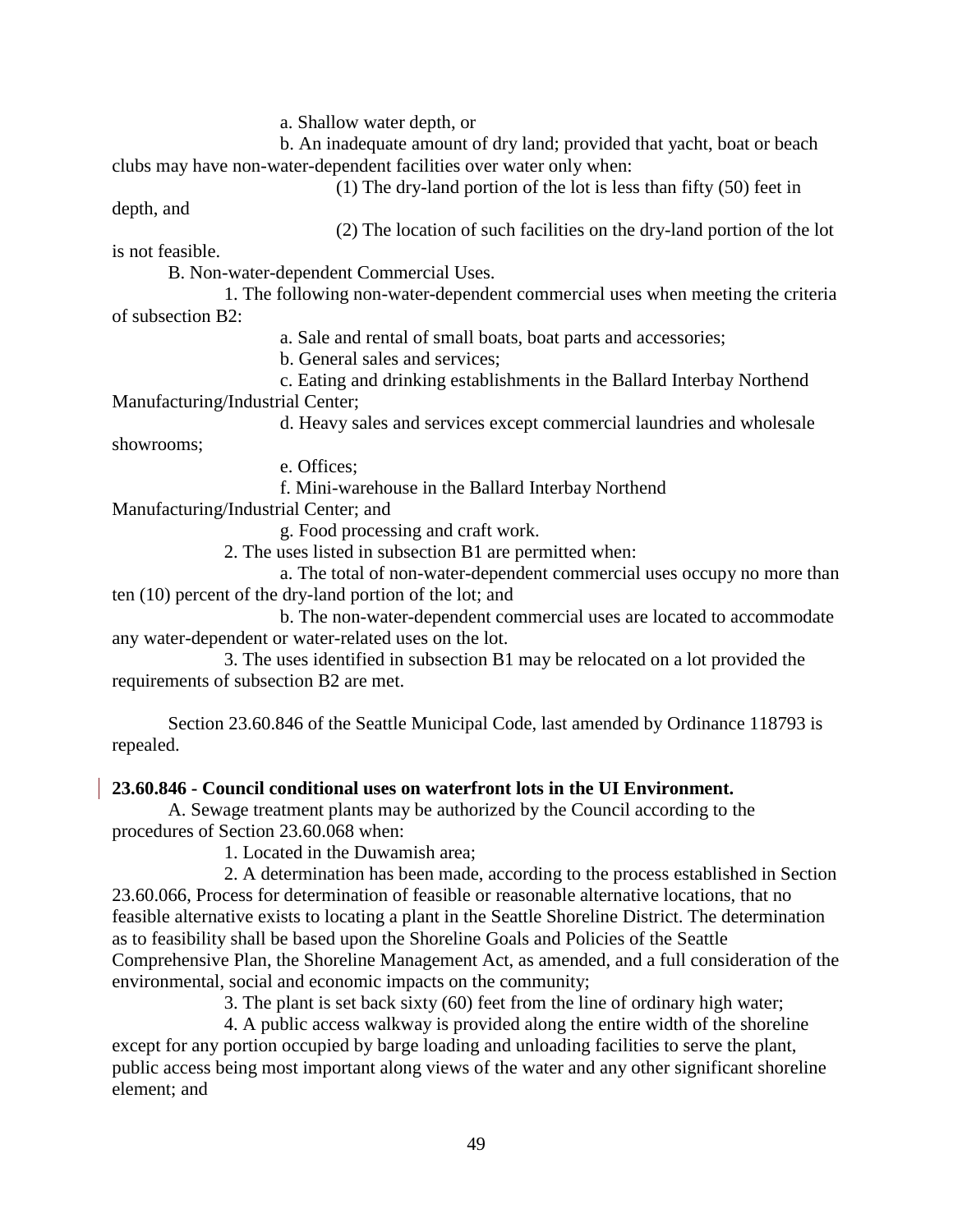5. All reasonable mitigation measures to protect views and to control odors, noise, traffic and other impacts on the natural and built environment shall be provided.

Section 23.60.848 of the Seattle Municipal Code, last amended by Ordinance 122310, is repealed.

## **[23.60.848](javascript:void(0)) - Principal uses prohibited on waterfront lots in the UI Environment.**

The following principal uses are prohibited on waterfront lots in the UI Environment:

- A. Residential uses;
- B. The following commercial uses:
	- 1. Medical services,
	- 2. Animal shelters and kennels,
	- 3. Pet grooming,
	- 4. Automotive sales and service,
	- 5. Lodging,
	- 6. Heavy commercial services,
	- 7. Entertainment uses, and
	- 8. Eating and drinking establishments in the Duwamish Manufacturing/Industrial

## Center;

C. The following transportation facility uses:

- 1. Parking, principal use,
- 2. Personal transportation services,
- 3. Passenger terminal, non-water-dependent,
- 4. Cargo terminal, non-water-dependent,
- 5. Transit vehicle bases,
- 6. Helistops, and
- 7. Heliports;
- D. Mini-warehouses in the Duwamish Manufacturing/Industrial Center;
- E. The following utilities:
	- 1. Major communication utilities,
	- 2. Solid waste management, non-water-dependent,
	- 3. Recycling uses, non-water-dependent,
	- 4.

Power plants,

- 5. Sewage treatment plants, located outside of the Duwamish area, and
- 6. Freestanding transmission towers for minor communication utilities;

F. High-impact uses, non-water-dependent;

G. All institutional uses except shoreline recreation facilities of colleges and universities and boat and yacht clubs without eating and drinking facilities;

H. Public facilities not authorized pursuant to Section 23.60.854 and those that are neither water-dependent nor water-related;

I. Agricultural uses except aquaculture;

J. All open space uses except shoreline recreation; and

K. Groins and similar structures that block the flow of sand to adjacent beaches, except for drift sills or other structures that are part of a natural beach protection system.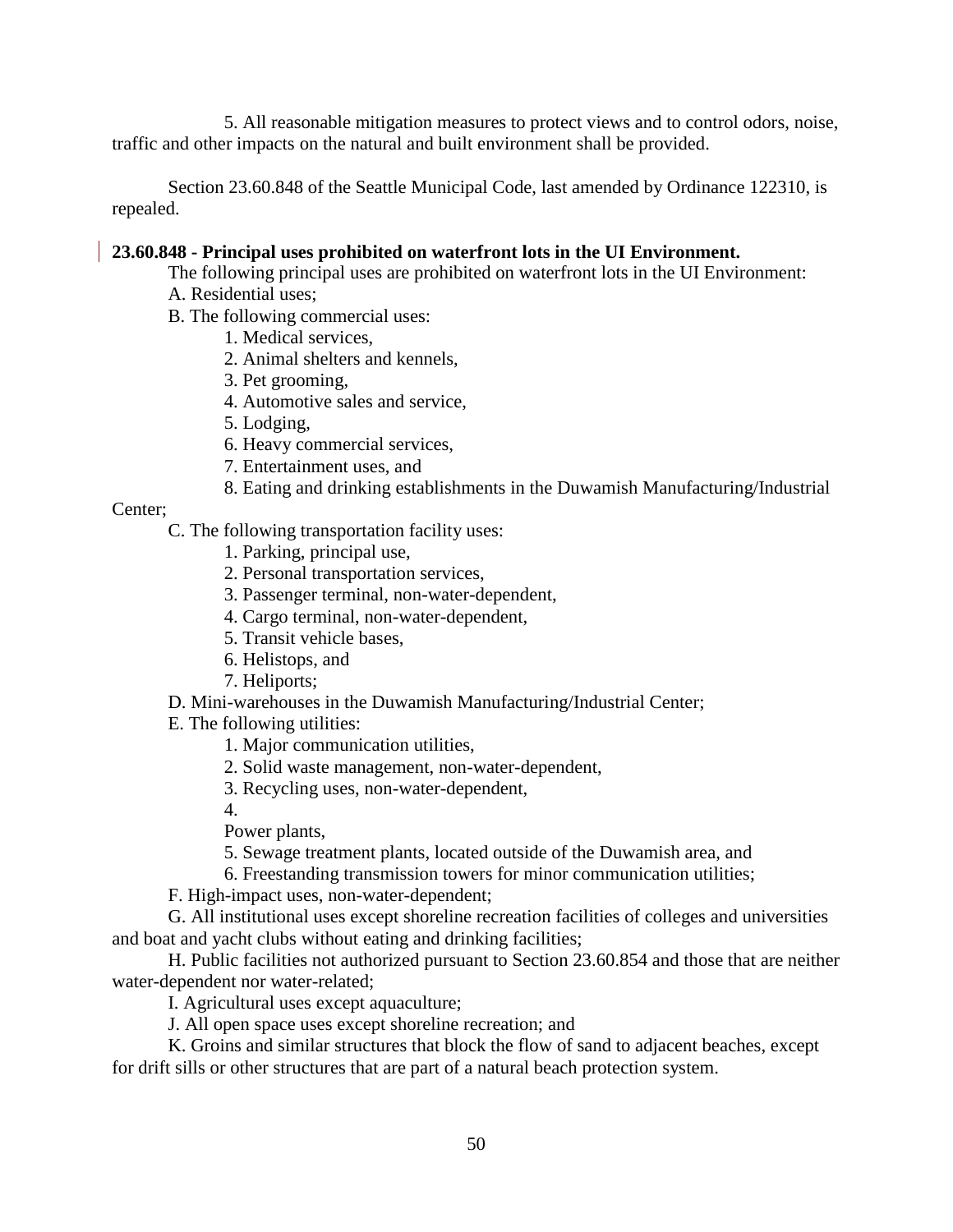Section 23.60.850 of the Seattle Municipal Code, last amended by Ordinance 122310, is repealed.

## **[23.60.850](javascript:void(0)) - Permitted uses on upland lots in the UI Environment.**

A. Uses Permitted Outright.

1. Principal and accessory uses permitted outright on waterfront lots in the UI Environment are permitted outright on upland lots.

2. Additional uses permitted outright:

a. All commercial uses;

b. Solid waste management uses that are non-water-dependent, except for solid waste transfer stations;

c. Recycling uses, non-water-dependent;

d. Parks and open space uses;

e. The following institutions:

(1) Vocational and fine arts schools,

(2) Uses connected to a major institution and permitted by an

approved master plan;

f. All agricultural uses.

B. Uses permitted as Special Uses. Uses permitted as special uses on waterfront lots are permitted as special use on upland lots.

Section 23.60.852 of the Seattle Municipal Code, enacted by Ordinance 113466, is repealed.

# **[23.60.852](javascript:void(0)) - Prohibited uses on upland lots in the UI Environment.**

Uses prohibited on waterfront lots are prohibited on upland lots unless specifically permitted in Section 23.60.850.

Section 23.60.854 of the Seattle Municipal Code, enacted by Ordinance 118663, is repealed.

# **[23.60.854](javascript:void(0)) - Public facilities.**

A. Except as provided in subsection B1 or B2 below, uses in public facilities that are most similar to uses permitted outright, permitted as a special use or permitted as a conditional use under Sections 23.60.840 through 23.60.846 shall also be permitted outright, as a special use or conditional use, subject to the same use regulations, development standards, special use requirements, and conditional use criteria that govern the similar uses.

B. Public Facilities not Meeting Development Standards Requiring City Council Approval.

1. The City Council, with the concurrence of the Department of Ecology, may waive or modify applicable development standards, special use requirements or conditional use criteria for those uses in public facilities that are similar to uses permitted outright, permitted as a special use or permitted as a conditional use under Sections 23.60.840 through 23.60.846 according to the provisions of Chapter 23.76, Subchapter III, Council Land Use Decisions, with public projects considered as Type IV quasi-judicial decisions and City facilities considered as Type V legislative decisions.